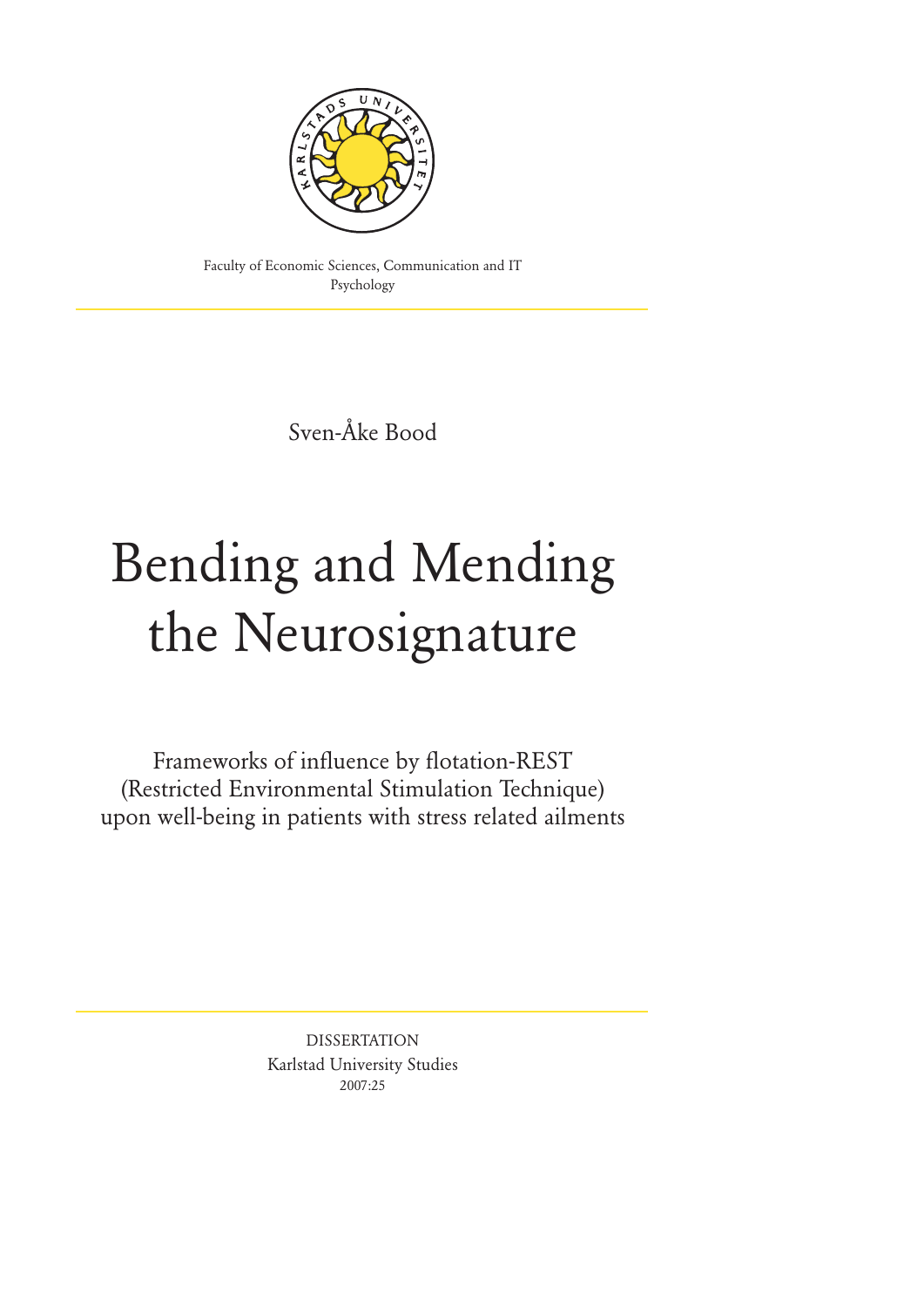Sven-Åke Bood

# Bending and Mending the Neurosignature

Frameworks of influence by flotation-REST (Restricted Environmental Stimulation Technique) upon well-being in patients with stress related ailments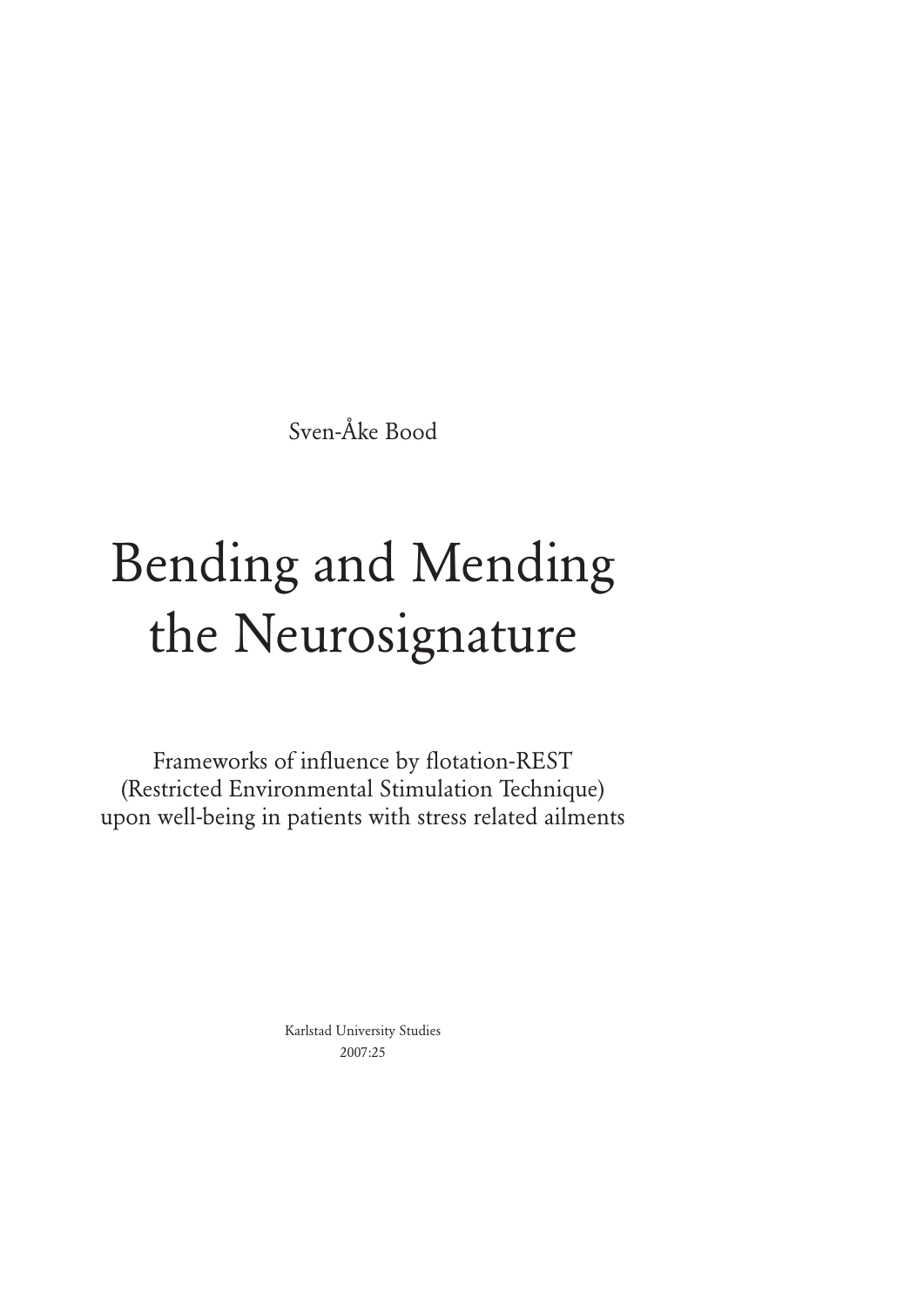Sven-Åke Bood. *Bending and Mending the Neurosignature - Frameworks of influence by flotation-REST (Restricted Environmental Stimulation Technique) upon well-being in patients with stress related ailments*

# DISSERTATION

Karlstad University Studies 2007:25 ISSN 1403-8099 ISBN 978-91-7063-128-3

© The author

Distribution: Faculty of Economic Sciences, Communication and IT Psychology SE-651 87 Karlstad SWEDEN forlag@kau.se +46 54-700 10 00

# www.kau.se

Printed at: Universitetstryckeriet, Karlstad 2007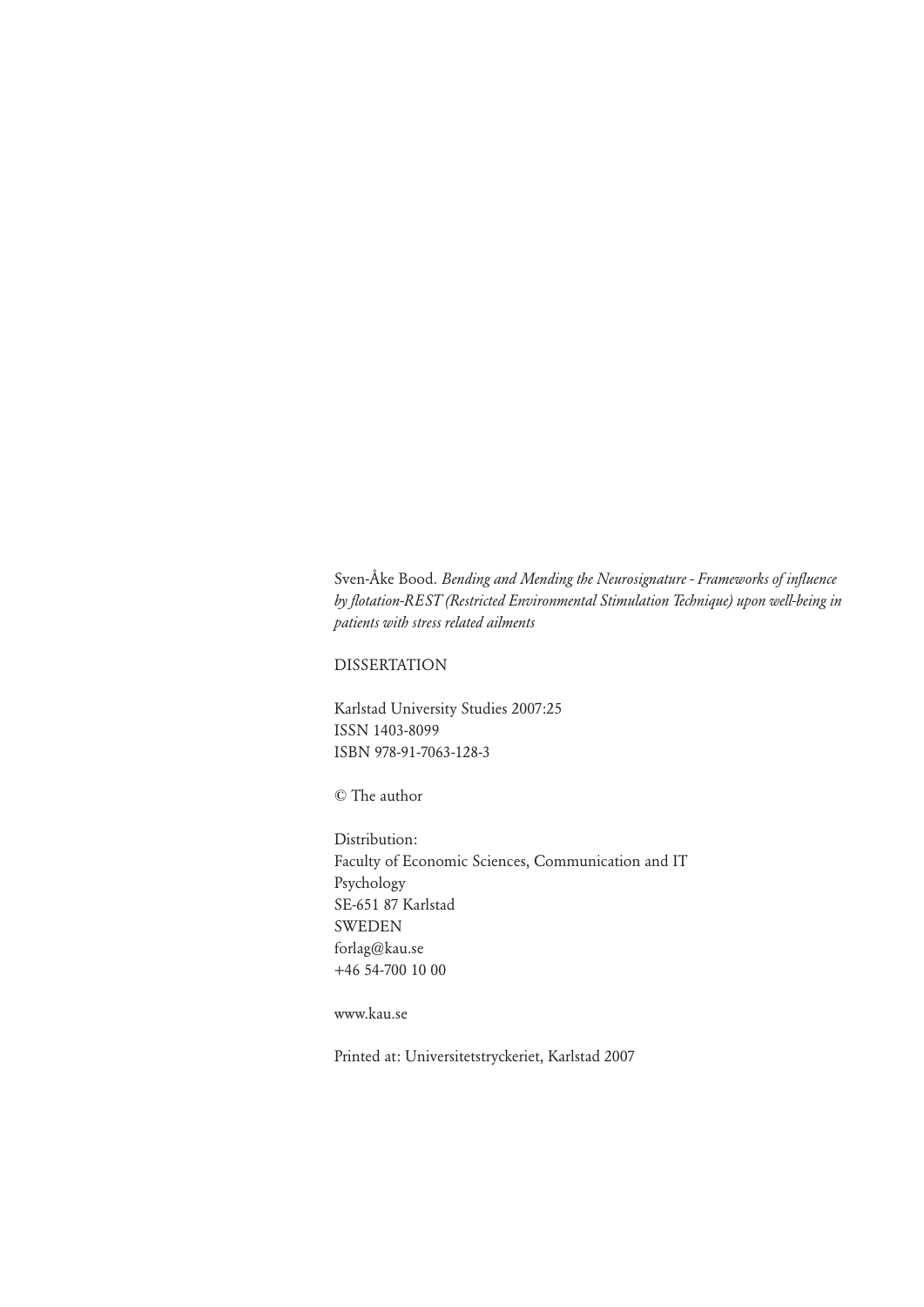© Sven-Åke Bood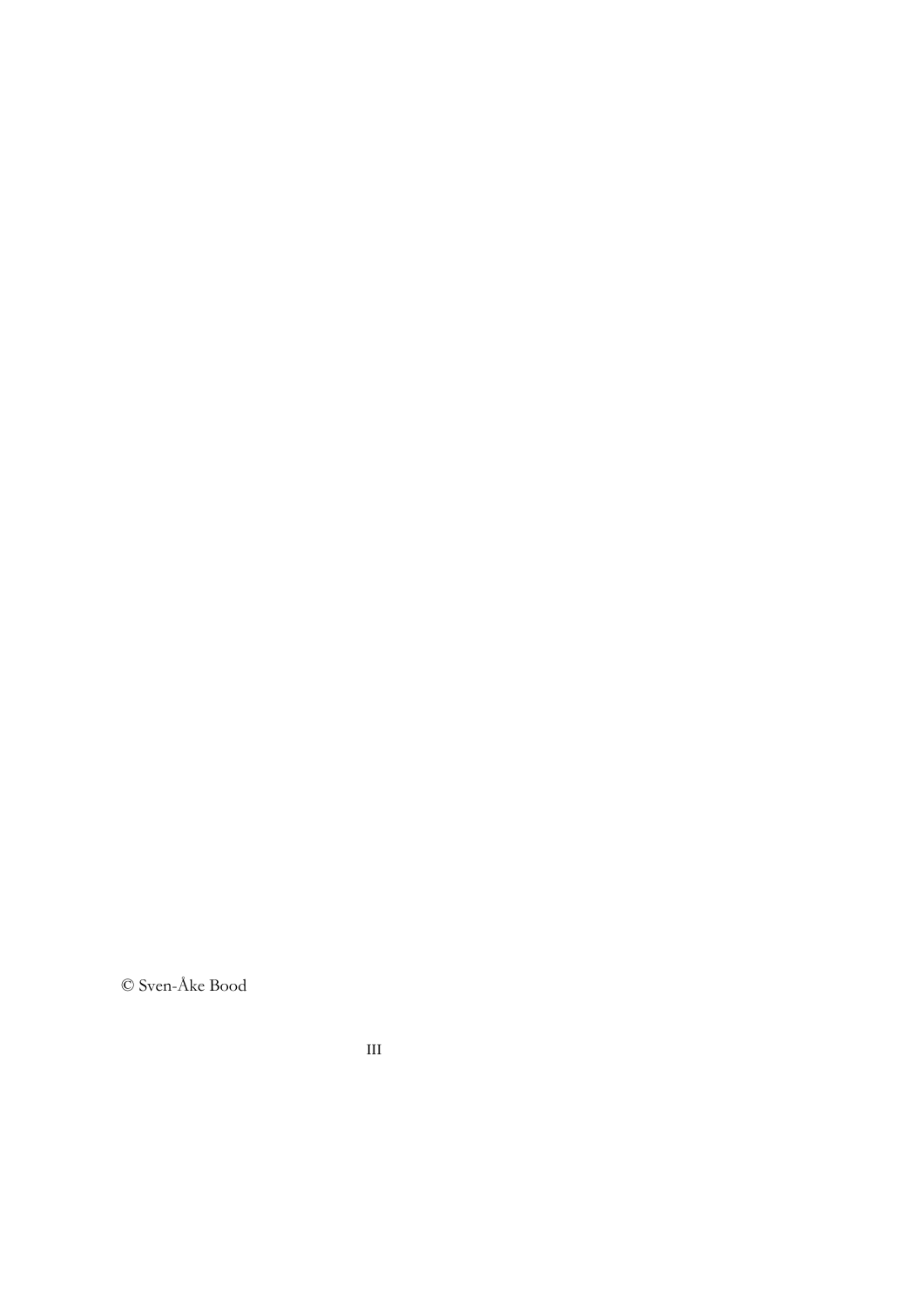*To Maja-Lisa Bood, Ingeborg Bood, Matthias Sjöstedt, Lisa Bood, Kajsa Bood, and Emil Bood and to the memory of Tore Bood.*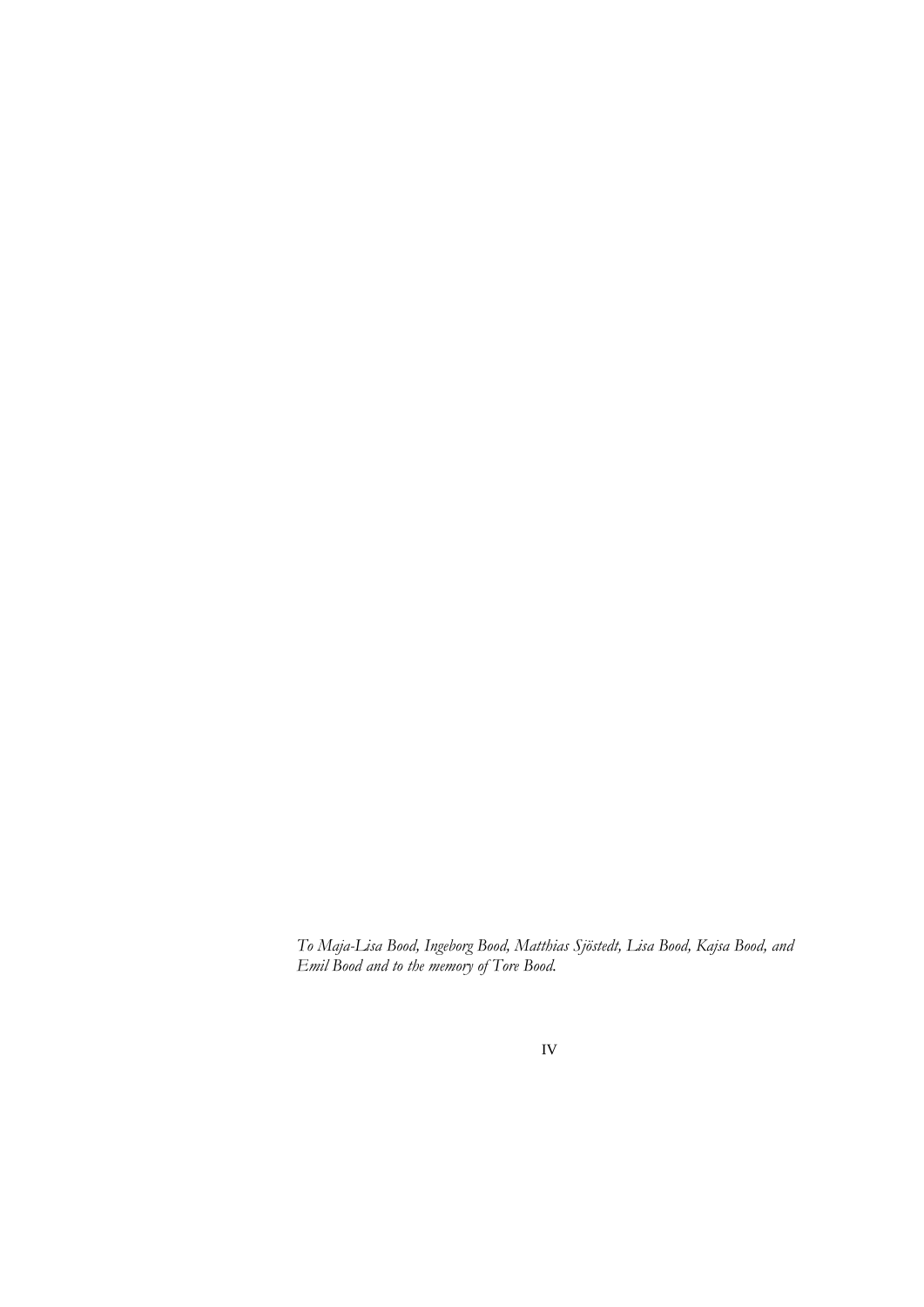**Doctorial dissertation: Bending and Mending the Neurosignature. Frameworks of influence by flotation-REST (Restricted Environmental Stimulation Technique) upon well-being in patients with stress related ailments** 

#### **Sven-Åke Bood, Department of Psychology and Law, Karlstad University, Sweden.**

#### **Abstract.**

The overarching purpose of the current thesis was to assess the long term effects of a treatment program involving flotation-REST for the experience of pain, from the point of view of variables connected with Melzack´s neuromatrix theory, and to examine the extent of a potential attention-placebo effect in connection with flotation-REST.

 The first study (**Paper I**) aimed to investigate long-term effects of flotation-REST four months after treatment. Seventy patients participated, diagnosed as having stress-related pain. Participants were randomly assigned to either a control group or a flotation-REST group and participated in a total of twelve flotation REST or control sessions. Results indicated that pain areas, stress, anxiety and depression decreased, while sleep quality, optimism, and prolactin increased. Positive effects generally maintained four months after treatment. The second (**Paper II**) examined the potential effects of attentionplacebo. Thirty-two patients who were diagnosed as having stress-related muscular pain were treated for a period of six weeks. Half of the patients were also given attention for a period of 12 weeks, while the remainder received attention for 6 weeks. Participants in both groups exhibited lowered blood pressure, reduced pain, anxiety, depression, stress, and negative affectivity, as well as increased optimism, energy, and positive affectivity. The third (**Paper III**) investigated whether or not 33 flotation sessions were more effective for stress related ailments as compared to 12 sessions. Participants were 37 patients with stress related ailments. Analyzes for subjective pain and psychological variables typically indicated that 12 sessions were enough to get considerably improvements and no further improvements were noticed after 33 sessions. Finally, the fourth study (**Paper IV**) aimed to examine whether and how the combination of therapy and flotation tank could be used to treat patients with severe stress problems. Two women on long-term sick-leave participated in the study, which was carried out over a period of one year. Four overarching themes were generated: the therapeutic work model, transformation of feelings, self-insight and meaning. These together constituted a "therapeutic circle" which after a while transformed in to a "therapeutic spiral" of increased meaning and enhanced wellbeing.

 It was therefore concluded that flotation tank therapy is an effective method for the treatment of stress-related pain.

 *Key words:* Attention-placebo, Burn-out, Depression, Flotation-REST, Pain, Prolactin, Relaxation response, Stress, Therapy.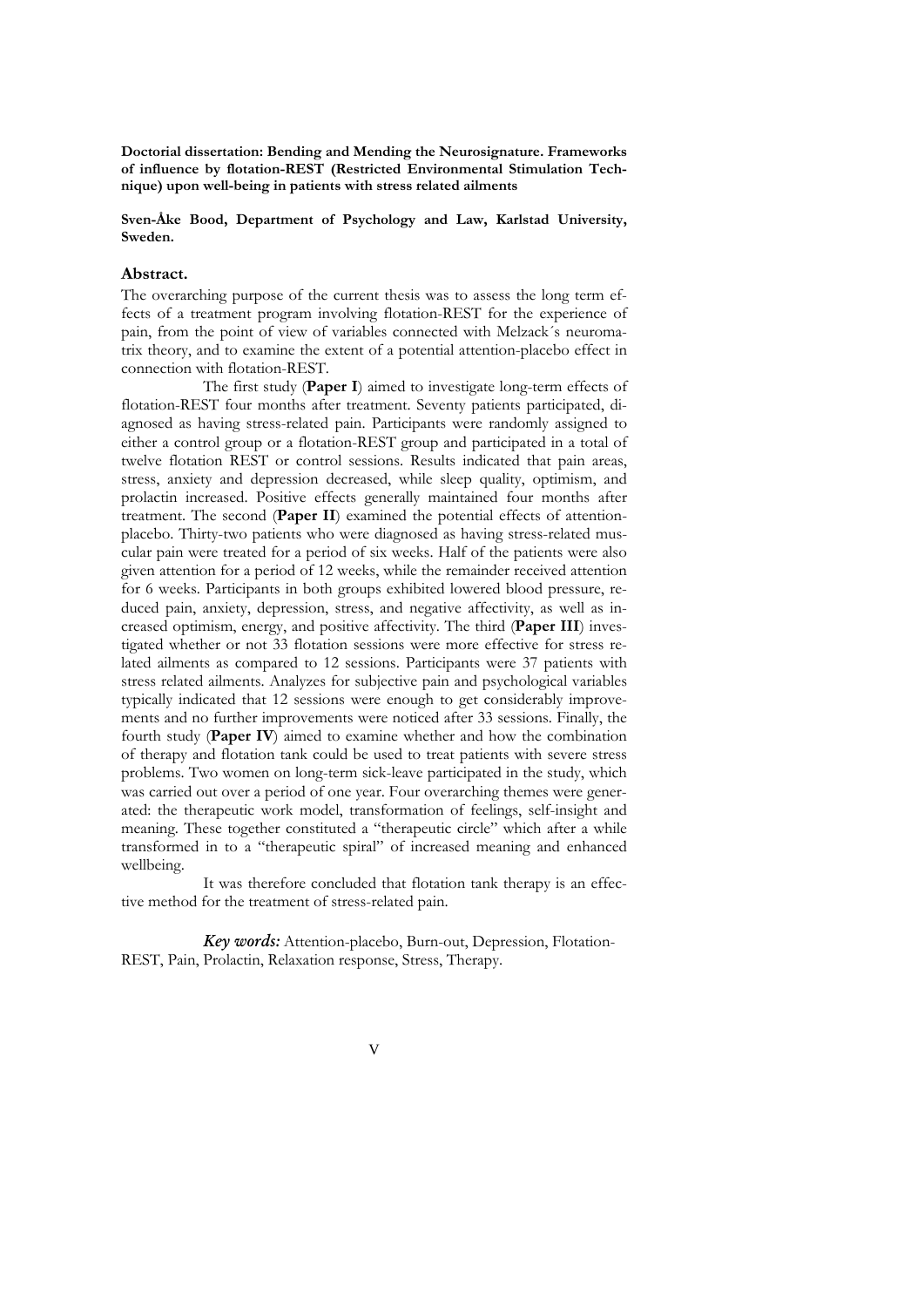The thesis is based on the following four research papers, which will be referred to in the text by their Roman numerals:

- **I** Bood, S. Å., Sundequist, U., Norlander, T., Nordström, L., Nordenström, K., Kjellgren, A., Nordström, G. &. (2006). Eliciting the relaxation response with help of flotation-REST (Restricted Environmental Stimulation Technique) in patients with stress related ailments. *International Journal of Stress Management, 13,* 154-175*.*
- **II** Bood, S. Å., Sundequist, U., Kjellgren, A., Nordström, G. & Norlander, T. (2005). Effects of flotation-REST (Restricted Environmental Stimulation Technique) on stress related muscle pain: What makes the difference in therapy, attention-placebo, or the relaxation response? *Pain Research and Management. 10,* 201-209.
- **III** Bood, S. Å., Sundequist, U., Kjellgren, A., Nordström, G. & Norlander, T. (2007). Effects of Flotation REST (Restricted Environmental Stimulation Technique) on Stress Related Muscle Pain: Are 33 flotation sessions more effective as compared to 12 sessions? *Social Behavior and Personality*, 35, 143-156.
- **IV** Åsenlöf, K., Olsson, S., Bood, S. Å., & Norlander, T. (in press). Case studies on fibromyalgia and burn-out depression using psychotherapy in combination with flotation-REST: Personality development and increased well-being. *Imagination, Cognition and Personality.*

Reprints were made with kind permission from the publishers.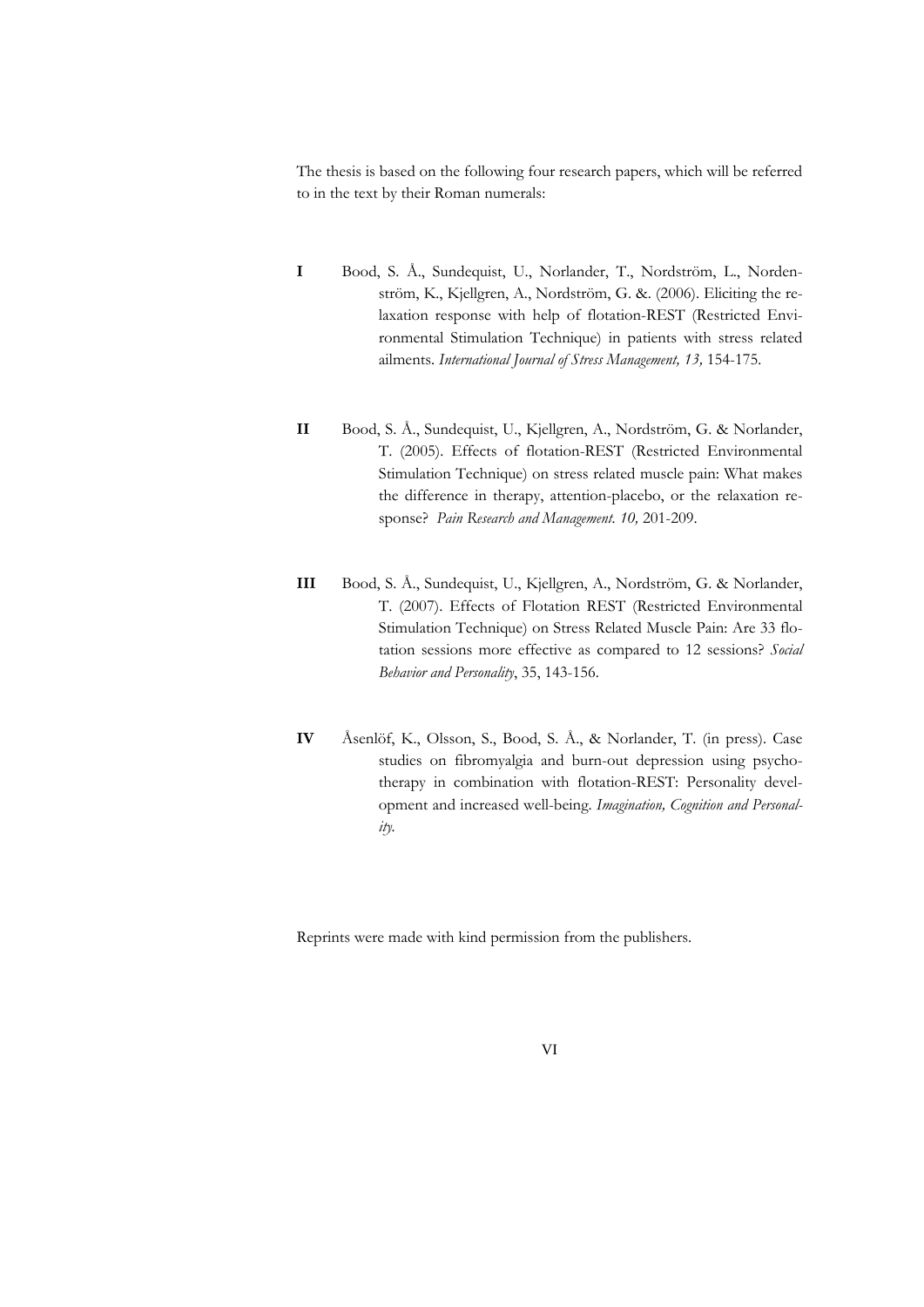# *Acknowledgements*

**The Supervisors.** First, I wish to express my deep gratitude to my examiner and supervisor Professor Torsten Norlander, Department of Psychology and Law, for introducing me to the fields of experimental and clinical psychology and for being such a patient, encouraging and supportive guide in science throughout all these years. Also, I would like to thank the assistant supervisor Professor Gun Nordström, Department of Health and Care, for her good advice and for her helpful support and encouragement.

**The Colleagues.** Further, I would like to thank my colleagues at the Karlstad University and Human performance, who have given me important support and many interesting discussions around crucial topics of modern psychology that had been inspiring.

**The Participants.** I would like to thank all the participants in the four studies, without whom not much would have been achieved.

**The Supporters.** Thanks to the Department managers at the Central Hospital, Karlstad, Inger Grönberg and Anders Karlsson for their enthusiasm and interest. I am indebted to Professor Ann Frodi for making valuable comments on the manuscript. Thanks to Professor Rolf Ekman and Professor Matti Bergström for many valuable ideas. I also want to thank all of my fellow doctorial candidates at the department of Psychology and a thankful thought goes to the secretary of the department, Inger Jonsson, for her constant support and patience with a sometimes confused doctorial candidate.

Finally, goes my acknowledgement to my wife, Maja-Lisa, who continuously has supported me with love and enthusiasm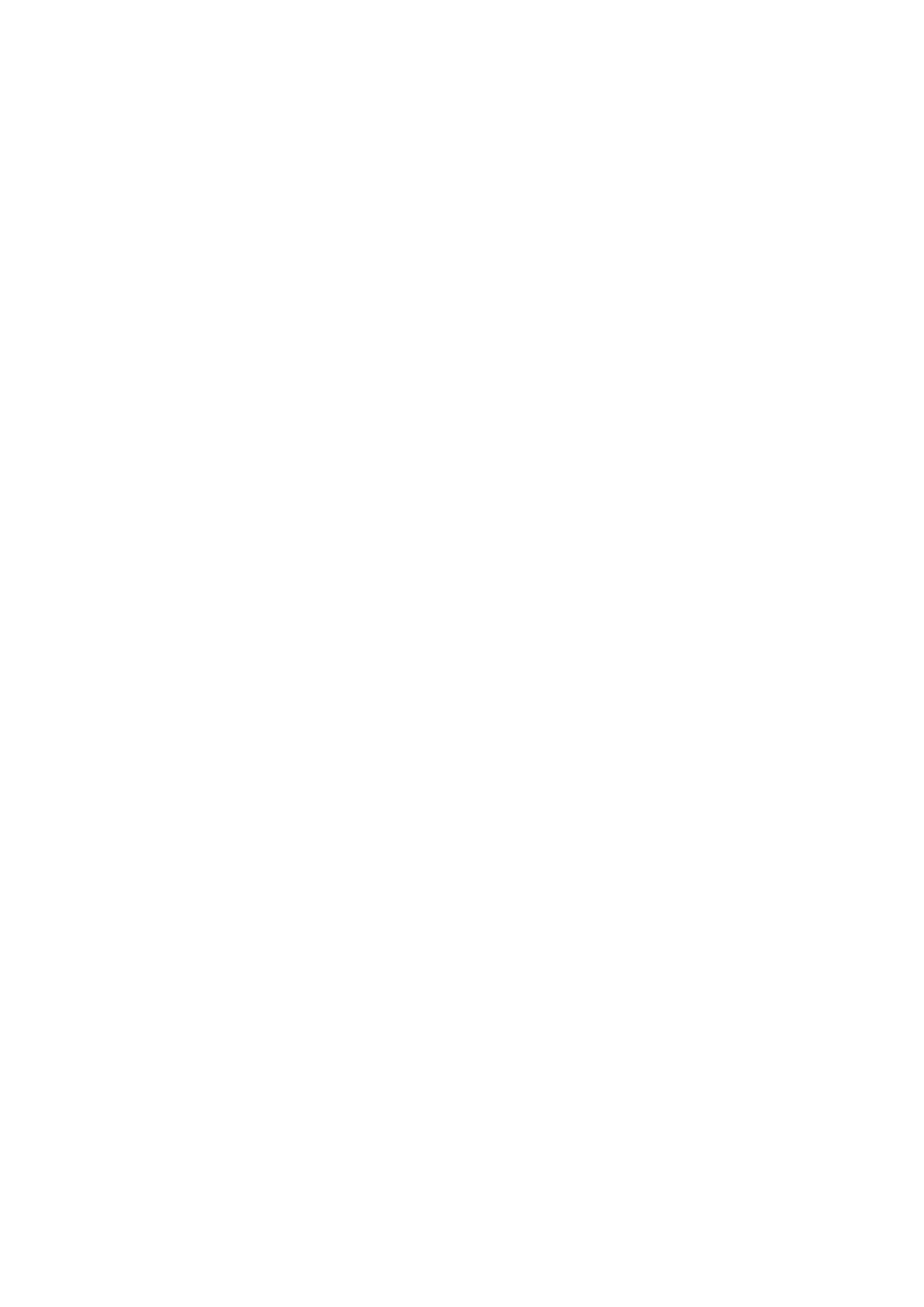| 1.1.1 The growing problems of stress and stress-related pain in the |
|---------------------------------------------------------------------|
|                                                                     |
|                                                                     |
|                                                                     |
|                                                                     |
|                                                                     |
|                                                                     |
|                                                                     |
|                                                                     |
|                                                                     |
|                                                                     |
|                                                                     |
|                                                                     |
|                                                                     |
|                                                                     |
|                                                                     |
|                                                                     |
|                                                                     |
|                                                                     |
|                                                                     |
|                                                                     |
|                                                                     |
|                                                                     |
|                                                                     |
|                                                                     |
|                                                                     |
|                                                                     |
|                                                                     |
|                                                                     |
|                                                                     |
|                                                                     |
|                                                                     |
|                                                                     |
|                                                                     |
|                                                                     |
|                                                                     |
|                                                                     |

# Contents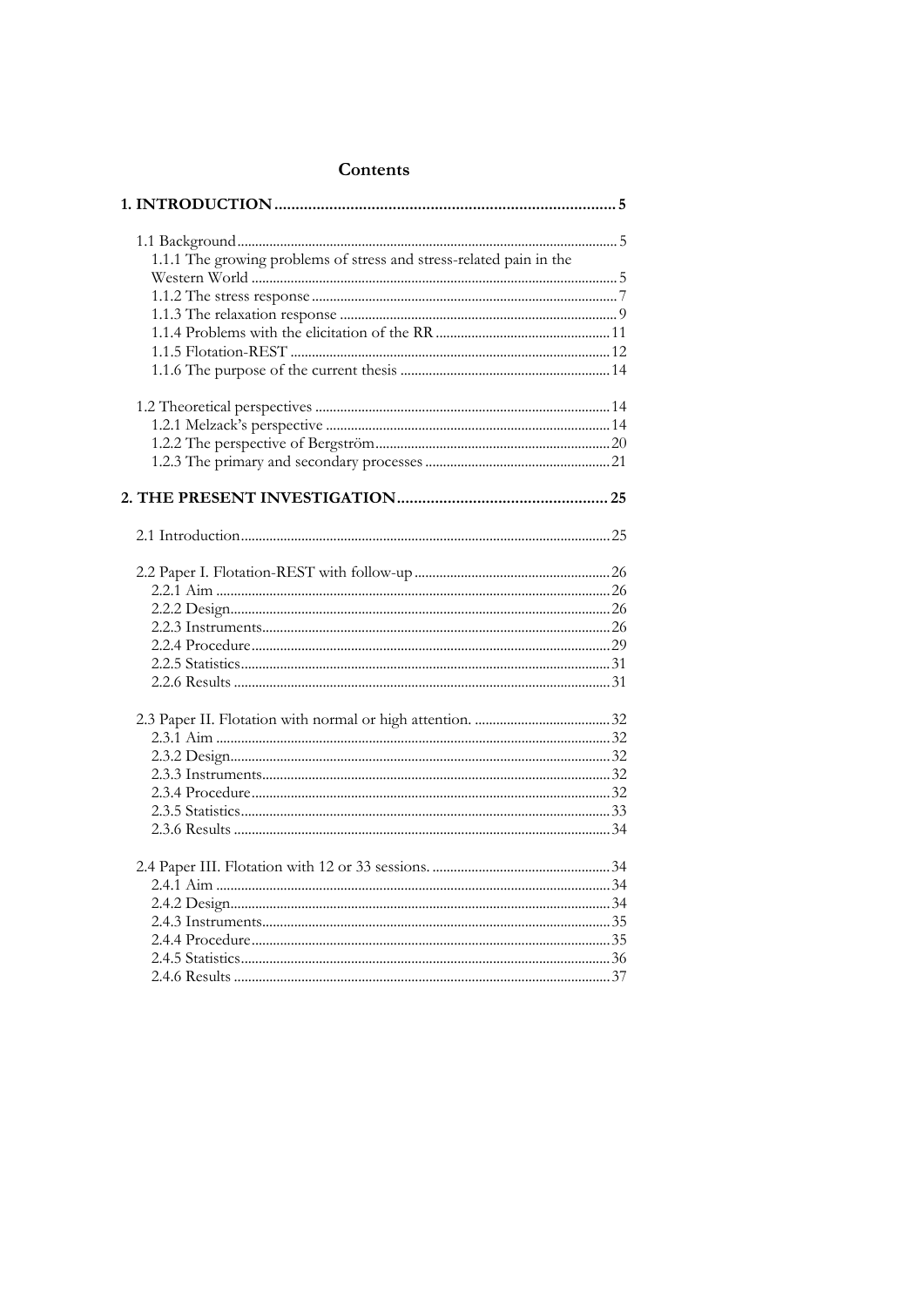| 3.2 How do the results pertain to Melzack's perspective? 41                   |    |
|-------------------------------------------------------------------------------|----|
|                                                                               |    |
|                                                                               |    |
| 3.2.3 Stress and Energy measured by the Stress and Energy Test 42             |    |
| 3.2.4 Anxiety and Depression measured by the Hospital Anxiety                 |    |
|                                                                               |    |
| 3.2.5 Optimism measured by the Life Orientation Test  44                      |    |
| 3.2.6 Positive and Negative Affectivity measured by the PANAS  44             |    |
|                                                                               |    |
| 3.2.8 Blood pressure measured by a sphygmomanometer45                         |    |
|                                                                               |    |
|                                                                               |    |
| 3.3 Do non burn-out and burn-out patients have different neurosignatures? .46 |    |
|                                                                               |    |
| 3.4.1 Relaxation is an appropriate therapeutic instrument 47                  |    |
| 3.4.2 Eliciting the relaxation response in highly stressed people 47          |    |
|                                                                               |    |
|                                                                               |    |
|                                                                               |    |
|                                                                               |    |
|                                                                               |    |
|                                                                               |    |
|                                                                               |    |
|                                                                               |    |
| 3.5.4 Self-Insight/Self Esteem/Self Confidence/Self Image53                   |    |
|                                                                               |    |
|                                                                               | 54 |
|                                                                               |    |
|                                                                               |    |
|                                                                               |    |
|                                                                               |    |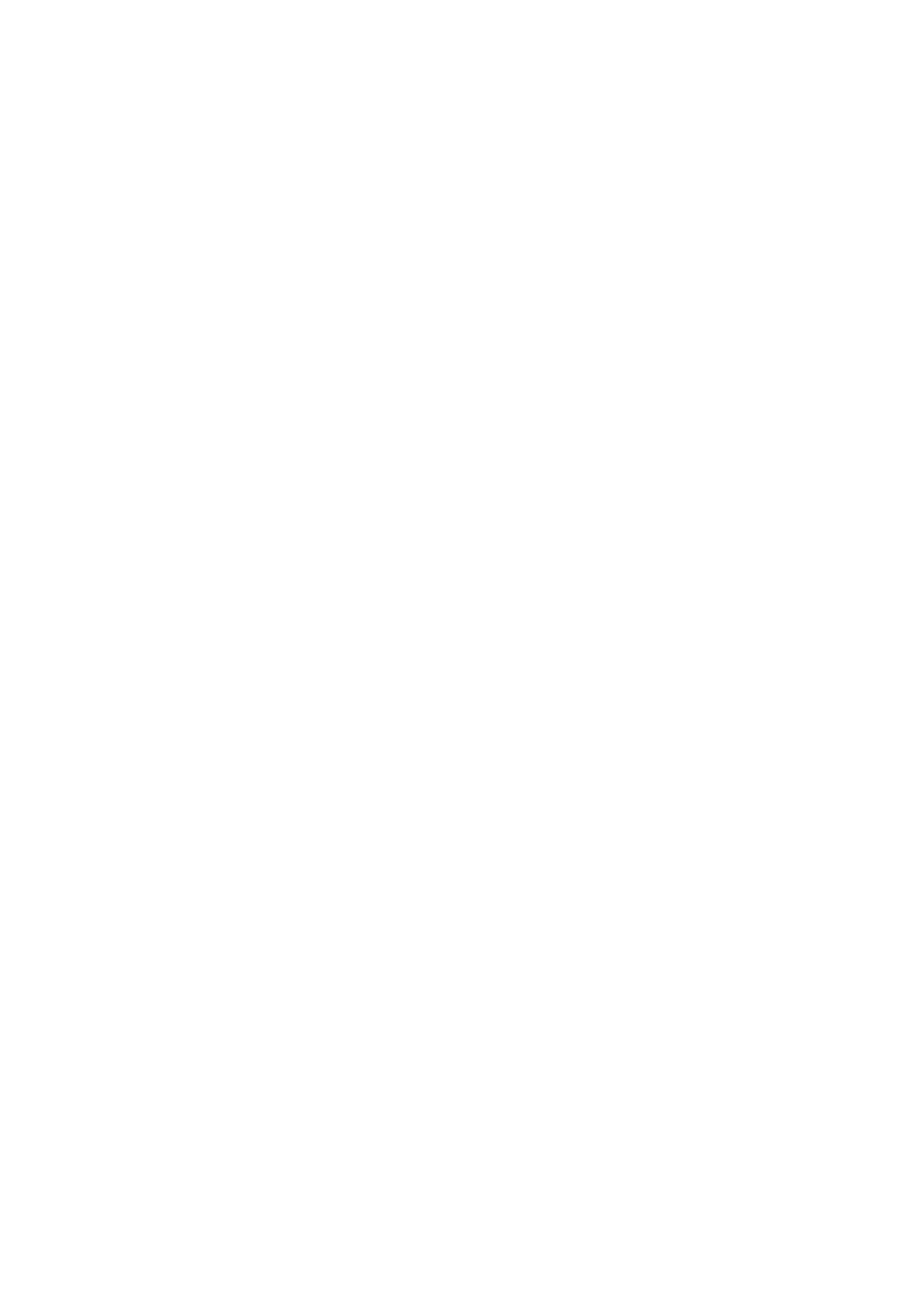# **1. INTRODUCTION**

#### **1.1 Background**

### **1.1.1 The growing problems of stress and stress-related pain in the Western World**

During the last two centuries the development of technology has taken place at a furious speed with increasing demands on the individual and the work environment. People have been exposed to a society filled with increasing amounts of information and demands resulting in more and more stress-related strains both at work and outside (Levi, 2002), a fact that implies costs to society at a minimum of 3-4 % of the Gross National Product (Ekman & Arnetz, 2002). Stress-related poor health has also entered into younger ages, and there is a risk that stress in school may negatively affect children´s emotional and intellectual development (Ekman & Arnetz, 2002). At the same time, stressrelated ill health has increased dramatically in the industrial setting, in the white collar and blue collar domains, in the medical setting, and in the public health sector as well as in telecommunications, information technology, and in communication and the media (Ekman & Arnetz, 2002). The result of advances in information technology is a more computerized work situation and reduced physical activity (Fletcher, 1983), and a greater flow of information leading to experiences of stress, mental overstimulation, mental exertion, a lowered mood, a general sense of powerlessness, muscle tension, and the development of different kinds of stress-related pain (Brattberg, Parker & Thorslund, 1996; Johannisson, 2002; Mobily, Herr, Clark & Wallace, 1994; Norton, Asmundson, Norton & Craig, 1999; Sjöström, 2002). More women than men suffer from auto-immune disorders such as chronic pain. Among the 5 % of the elderly population with autoimmune disorders, 2 out of 3 are women (Berkly, 1997). Gender-related hormonal changes, which appear with increasing age, are of special importance. Estrogen levels increase resulting in a release of peripheral cytochines, e.g. gamma interferons, which in turn produce an increase in cortisol (Melzack, 2001). Most likely, this fact can explain why a greater percentage of women suffer from different types of chronic pain such as painful autoimmune disorders, multiple sclerosis, disorders of the skin with repercussions on the internal organs (Melzack, 2001).

 In the year 2000, The Institute of Working Life (Arbetslivsinstitutet) in Sweden conducted a study of burn-out depression. No unified definition exists of this particular state, although there is some general consensus that the definition includes the following symptoms: fatigue, reduced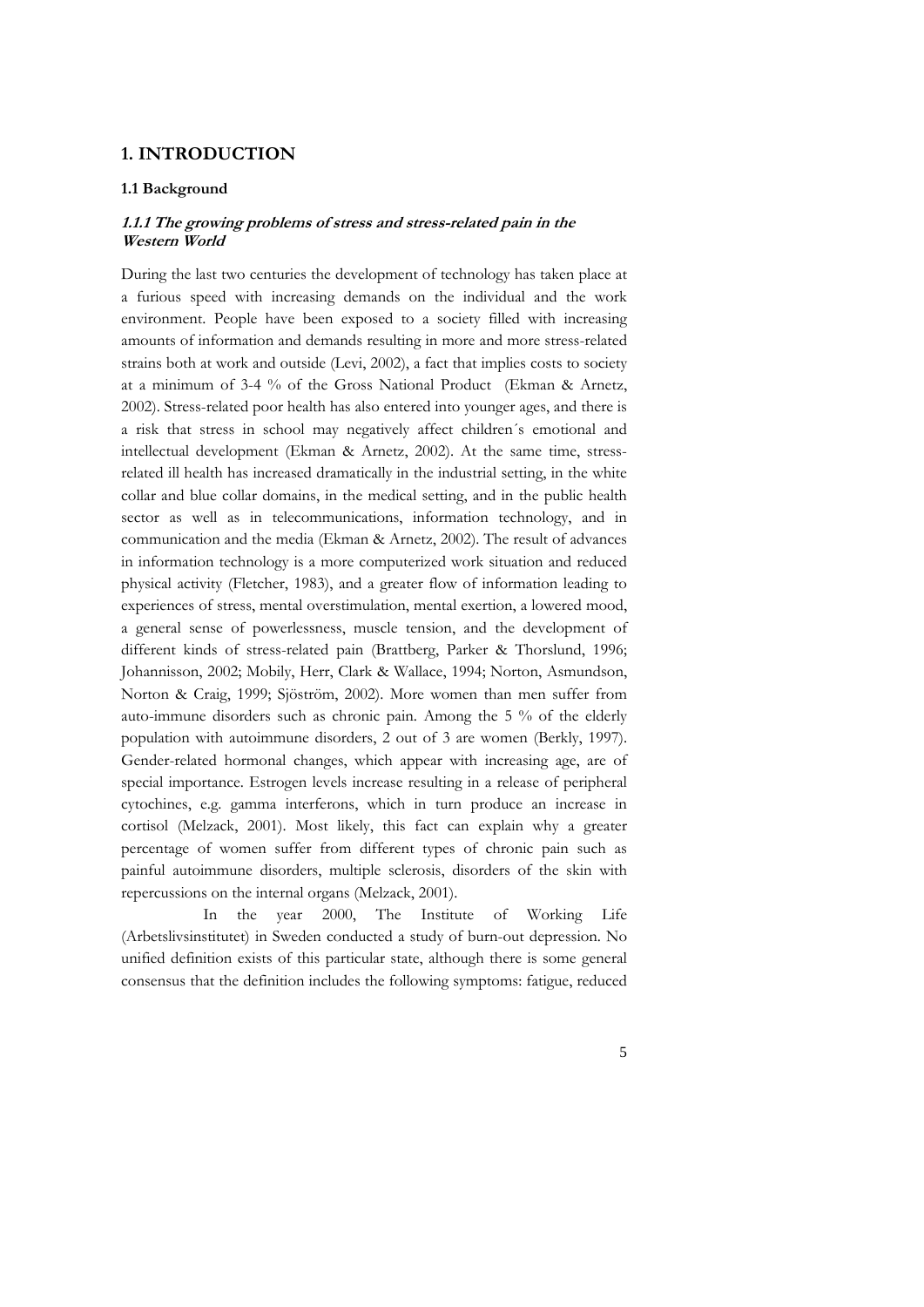energy, loss of self esteem, problems with the organization of daily life, problems with memory and the processing of new information, sleep disturbances not relieved through rest, and feelings of low-spiritedness (Bood, Sundequist, Kjellgren, Nordström & Norlander, 2007; Ekstedt & Fagerberg, 2005). The above mentioned study included 4 800 individuals aged 18-64, who were not employed. The results indicated that people who were either unemployed or students, suffered as much from burn-out depression as those who were gainfully employed (Arbetslivsinstitutet, 2006).

 Research has also shown that monotonous, cognitive strain, characterizing several new, tightly controlled IT jobs, often leads to mental fatigue (Arbetslivsinstitutet, 2006). The total workload for men has increased by 12 hours per week, between 1994 and 2002, from 60 to 73.5 hours and for women from 73 to 85 hours per week (Prevent, 2006). The increase is based on more unpaid work where women have increased from 29.9 to 41.3 hours per week (Prevent, 2006). Prolonged strain is often associated with a poorer recovery and a significant sense of stress. Poorer recovery is often connected with the consequences seen in the symptomatology of individuals with burnout. Burn-out depression is regarded as the last stage of stress (Maslach, Schaufeli & Leiter, 2001; Sjukvårdsrådgivningen, 2004 [Medical Advisory]) and it is seen as the result of ignoring for a long time the signals indicating that all is not well in the body or soul. Statistics show that stress and stress-related symptoms have increased significantly in Sweden in recent decades (Sjukvårdsrådgivningen, 2004). Between 1995 and 1999, the proportion of individuals on sick leave due to stress or other psychological strain has increased from close to 5 % to above 7 %. The Committee on Public Health [Folkhälsokommittén] has stated that stress is one of the greatest and fastest growing threats to the health of the Swedish people (Sjukvårdsrådgivningen, 2004).

 A reduced level of psychological well being has been noted in somewhere between every third of fourth Swedish adult (Levi, 2002). An expansion of research domains which consider physiological and psychological aspects of stress and pain as well as endocrinological and immunological aspects could pave the way for new insights and new research areas, which hopefully can open doors to a deeper understanding of the mechanisms underlying chronic pain (Melzack, 2005). This idea, in turn, may point the way toward new therapeutic treatments that can limit the suffering.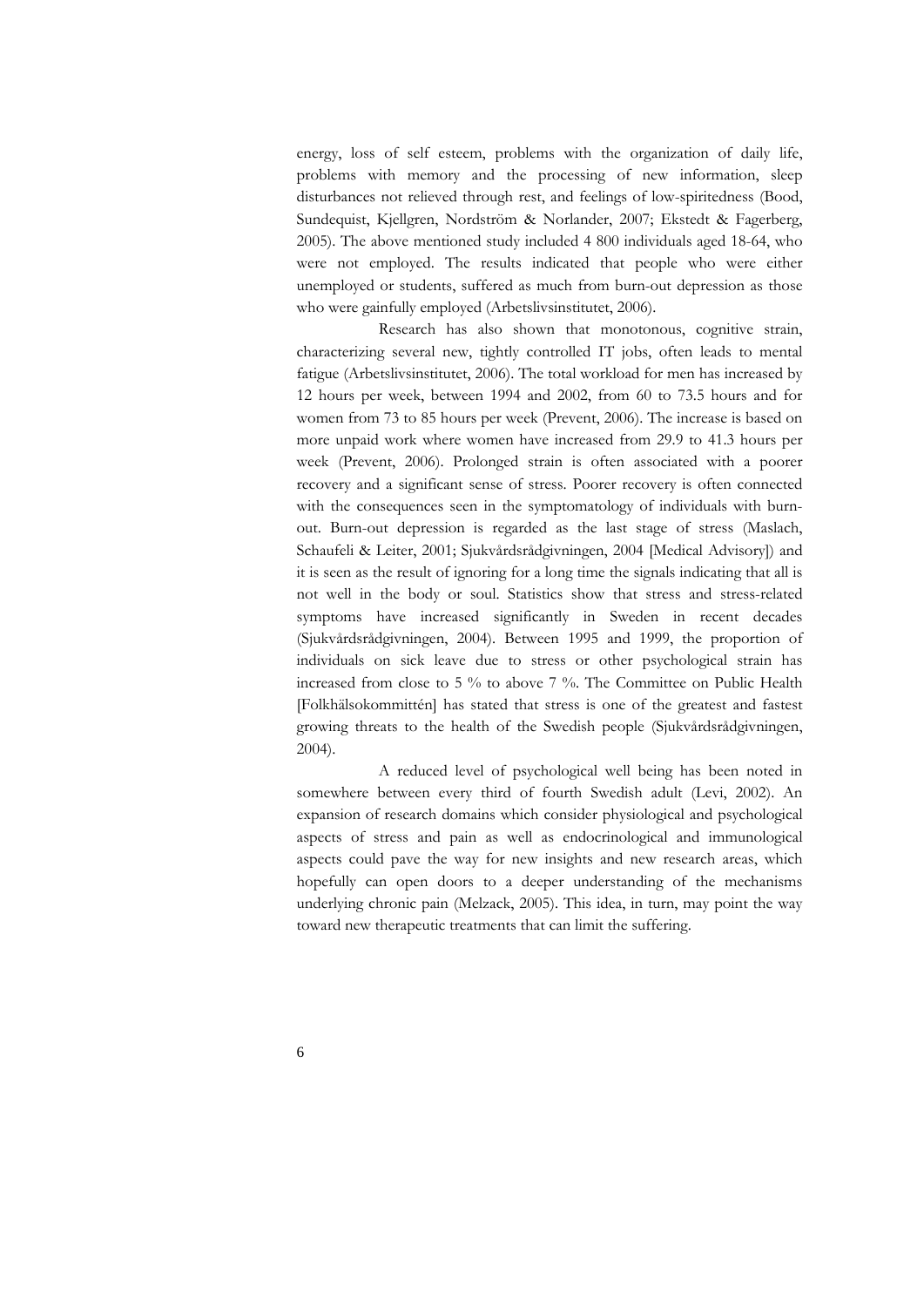#### **1.1.2 The stress response**

The acute stress response, also labeled "the fight or flight response", was described by Walter Cannon in the 1920´s. The response was seen as the first step in an adjustment process which regulates stress activity in both animals and man (Cannon, 1915; Cannon, 1932). The response is a protection for the individual and the species in their primitive and ruthless existence and primarily protects the individual against physical danger. There is also a behavioral component coupled with a specific re-adjustment of the autonomic nervous system and of the hormonal system (Ekman & Arnetz, 2002; Folkow, 2002; Kiive, Maaroos, Shlik, Toru & Harro, 2004). The purpose of the activity is to make us alert and ready to act through various physical, bodily, and cognitive processes. The four main reactions are (1) the vigilance reaction, (2) the play dead reaction, (3) the alarm reaction and (4) the frustration reaction. If the central nervous system (the CNS) determines that the situation can be overcome, the alarm reaction, primarily, is triggered, entailing specific behaviors and neuro-hormonal adjustments. If however the situation is deemed overpowering, then the frustration/surrender reaction is triggered entailing a different set of behaviors and neuro-hormonal adjustments (Folkow, 2002). During the 1930´s, the endocrinologist Hans Selye demonstrated that stress could lead to deleterious, bodily reactions and that prolonged states of stress could lead to disturbances in the body's immune system (Gazzaniga & Heatherton, 2003; Selye, 1974). Seyle showed that the adrenal glands became enlarged during times of stress (Ekman & Arnetz, 2002; Selye, 1974).

 When we experience a situation as threatening, the autonomic nervous system automatically triggers various bodily reactions both in the muscles and the internal organs (Benson, 1975; Lundberg & Wentz, 2004). The sympathetic nervous system prepares the body for either fight or flight and for strenuous, muscular activity. The stress reaction increases the breathing and pulse rates, increases the blood flow to the muscles and reduces activity in the digestive tract. When the blood is re-directed from the digestive tract to the muscles, the body becomes prepared for a taxing and dangerous job. Blood sugar and lipids increase in the blood stream and enable the release of stored energy reserves, necessary in strenuous and dangerous activity (Lundberg & Wentz, 2004). The process is the result of a long, evolutionary development where the sympathetic branch of the autonomic nervous system is activated (Gazzaniga & Heatherton, 2003), while the parasympathetic signals restore the bodily reactions following sympathetic activation. The hypothalamus controls the internal processes and releases a cascade of events in the autonomic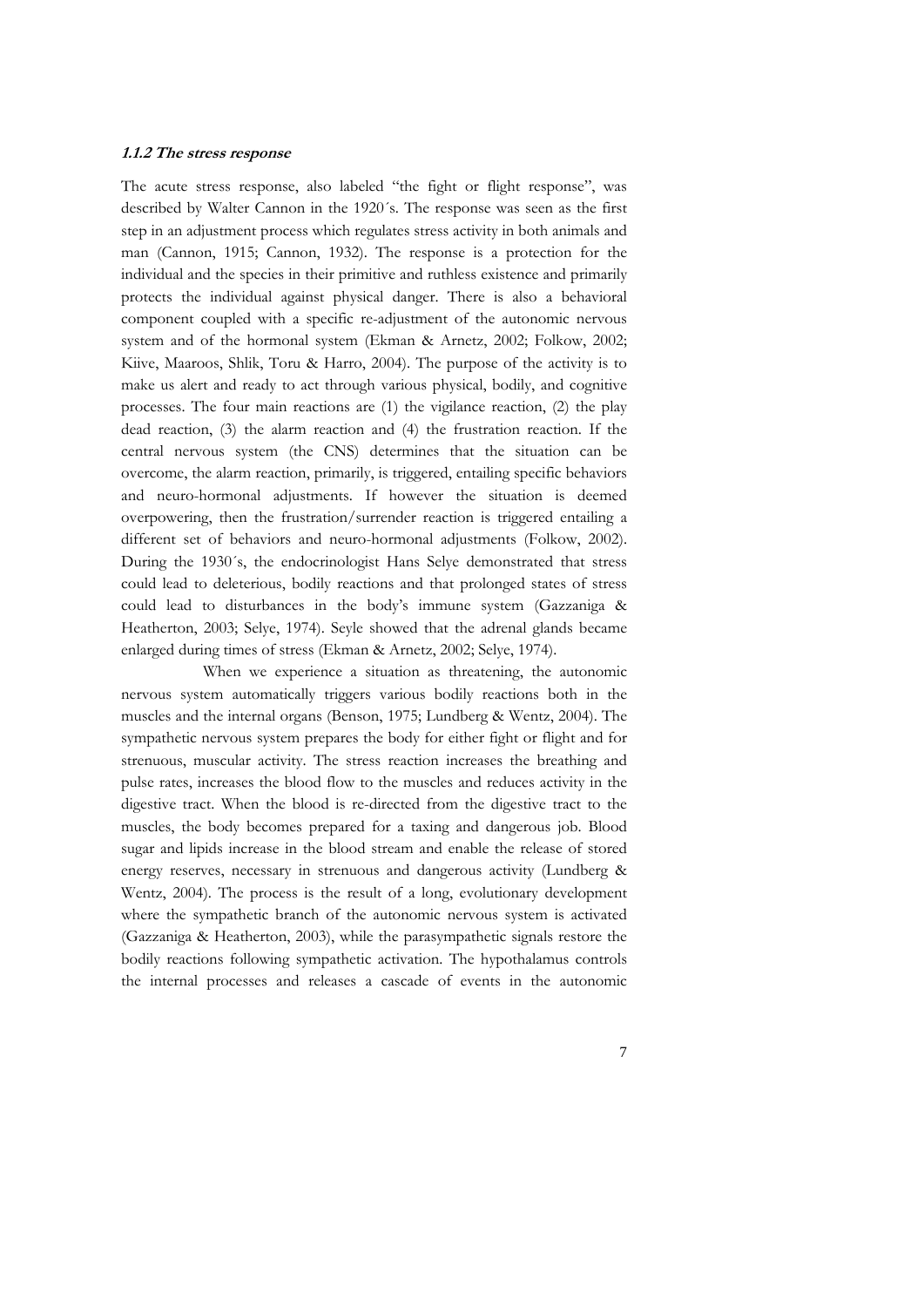nervous system (the ANS), as well as in the endocrine and immunological systems (Jansen, Nguyen, Karpitskiy, Mettenleiter, & Loewy, 1995). Stress focuses our attention, vigilance increases, the pupils widen, and the body temperature, excitation and arousal increase. The mood changes along with emotional displays, a reduced sense of pain, appetite and sexual desire (Lundberg & Wentz, 2004).

 In the case of acute stress reactions, changes take place in the central nervous system (CNS), and the transmission of signals from the brain to the body involves the autonomic nervous system, the neuro-endocrine, as well as the neurotransmitter – neuro-peptide system, the muscular and skeletal systems (Damasio, 1988; Turner, 2000). A variety of hormones included in these systems, e.g. cortisol also affect the functioning of the immune cells and thereby the entire immune system (Ekman & Arnetz, 2002). In the case of increased stress, the level of the 3-methoxy-4-hydroxy-phenylethyleneglycole (the MHPG-level) increases in the blood (Scheinin, Chang, Jimerson & Linnoila, 1983), a metabolic product of norepinephrine, and functions as a transmitter substance as well as a hormone, released during stress (Scheinin et al., 1983; Kjellgren, 2003). The MHPG- level in the blood primarily reflects the activity of the afferent, sympathetic (stress-related) noradrenergic nervous system.

Other hormones such as cortisol are also released into the blood stream during stress, and a prolonged release of the stress hormone entails stimulation of tissues and nerves and can, over time, contribute to the development of chronic states of pain (Nisell & Lundeberg, 1993; Sorensen, Bengtsson, Backman, Henriksson & Bengtsson, 1995). Chronic pain may also entail disturbed or shortened sleep (Gustafsson, 1999, 2002; McGrath, 1994; Rööst & Nilsson, 2002) and the activation of the stress-regulatory hypothalamus-pituitary-adrenal axis (the HPA axis) (Åkerstedt, 2002; Esch, Fricchione & Stefano, 2003). The sympatico-adrenal-medullar system (the SAM system) is an active defense mechanism, a system, which prepares the individual for a fight. Signals travel from the hypothalamus straight into the sympathetic nervous system, and by way of the adrenal cortex epinephrine, norepinephrine and catecholeamines are released and transported in the blood stream to the various organs in order to prepare for fight. The HPA axis is an important coordinator of the endocrine and immunological regulation in the case of either health, stress, or illness (Ekman & Lindstedt, 2002). The activation of stress by the HPA and the SAM affects growth, reproduction, and the metabolism of energy (Keltikangas-Järvinen, 2000). During acute states of stress, the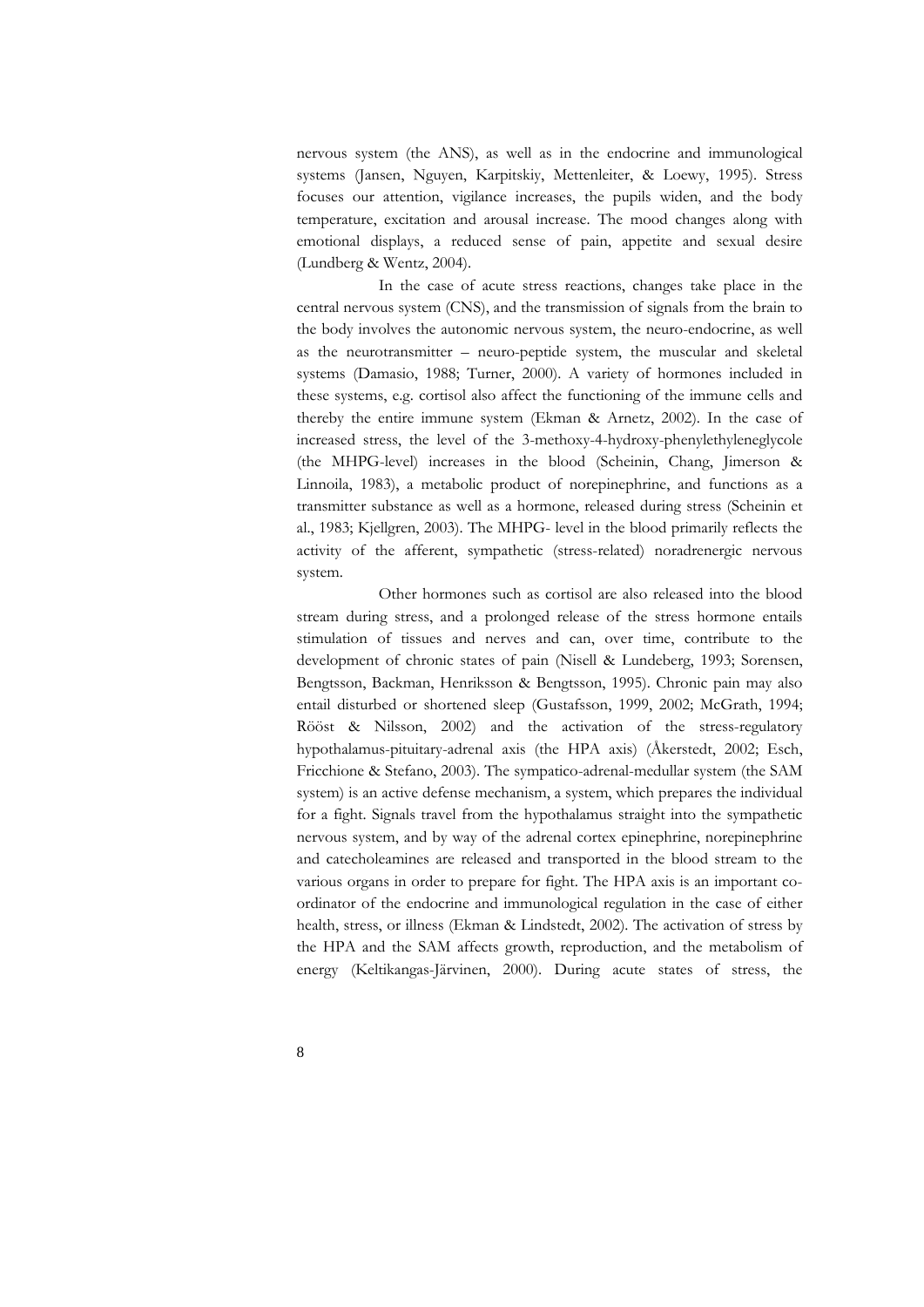production of growth hormones is stimulated, but during prolonged stress it is halted (Ekman & Lindstedt, 2002). In the case of an acute stress reaction, cortisol is released into the blood stream leading to a strengthening of the ability to cope (Ghatan, 2002), and attention becomes focused on the danger. Thus, acute stress may have positive consequences for memory during the acute phase. Repeated and prolonged stress, however, inhibits the growth of the dendrites of neurons in the hippocampus, the dendrites that receive and transmit signals in the body. Over time, enduring stress leads to a bio-chemical and physiological imbalance within several bodily systems. Cortisol is released from the adrenal cortex and reaches the brain, and along with other stressrelated molecules it co-ordinates our ability to cope with stress. The cortisol affects the metabolism of carbohydrates, lipids, and proteins in all the tissues of the body (Währborg & Friberg, 2002).

 Disturbances in the HPA axis involve a change and flattening out of the diurnal rhythm. Cortisol levels, which are either too high or too low across a 24-hour period, indicate a sign of ill health, sometimes seen in individuals with depression, burn-out, fibromyalgia, or cancer (Lundberg & Wentz, 2004). In the case of chronic stress, the catabolic function of the HPA axis increases, resulting in a reduced release of important growth hormones (Folkow, 2002). Studies have shown that elevated levels of cortisol inhibit hypothalamic and pituitary activities leading to a delay in growth, emotional deprivation, disturbances of memory and concentration (Ekman & Lindstedt, 2002; Levi, 2002; Åkerstedt & Kecklund, 2002). Chronic states of stress have a common etiology associated with sleep disturbances, somatic and psychiatric disorders (Crombie, Davies & Macrae, 1994; Fine, Roberts, Gillette, and Child, 1994). Depression and sleep disturbances are also associated with, and correlate with, levels of perceived stress and an elevated level of cortisol in the blood stream (Rööst & Nilsson, 2002). Even feelings of anxiety and fear dominate during stressful situations, and a chronic activation may result in cognitive disturbances, anxiety, and depressed mood (Lundberg & Wentz, 2004).

#### **1.1.3 The relaxation response**

Hess (1957) was the person who first described the relaxation response. When he stimulated various areas of the hypothalamus in cats, both fight and flight responses and a physiological reaction opposite to the stress response were triggered. Herbert Benson described the relaxation response in 1975. He labeled it the relaxation response (the RR) and described it as the opposite of the physiological stress response, or the fight or flight response (Benson, 1975).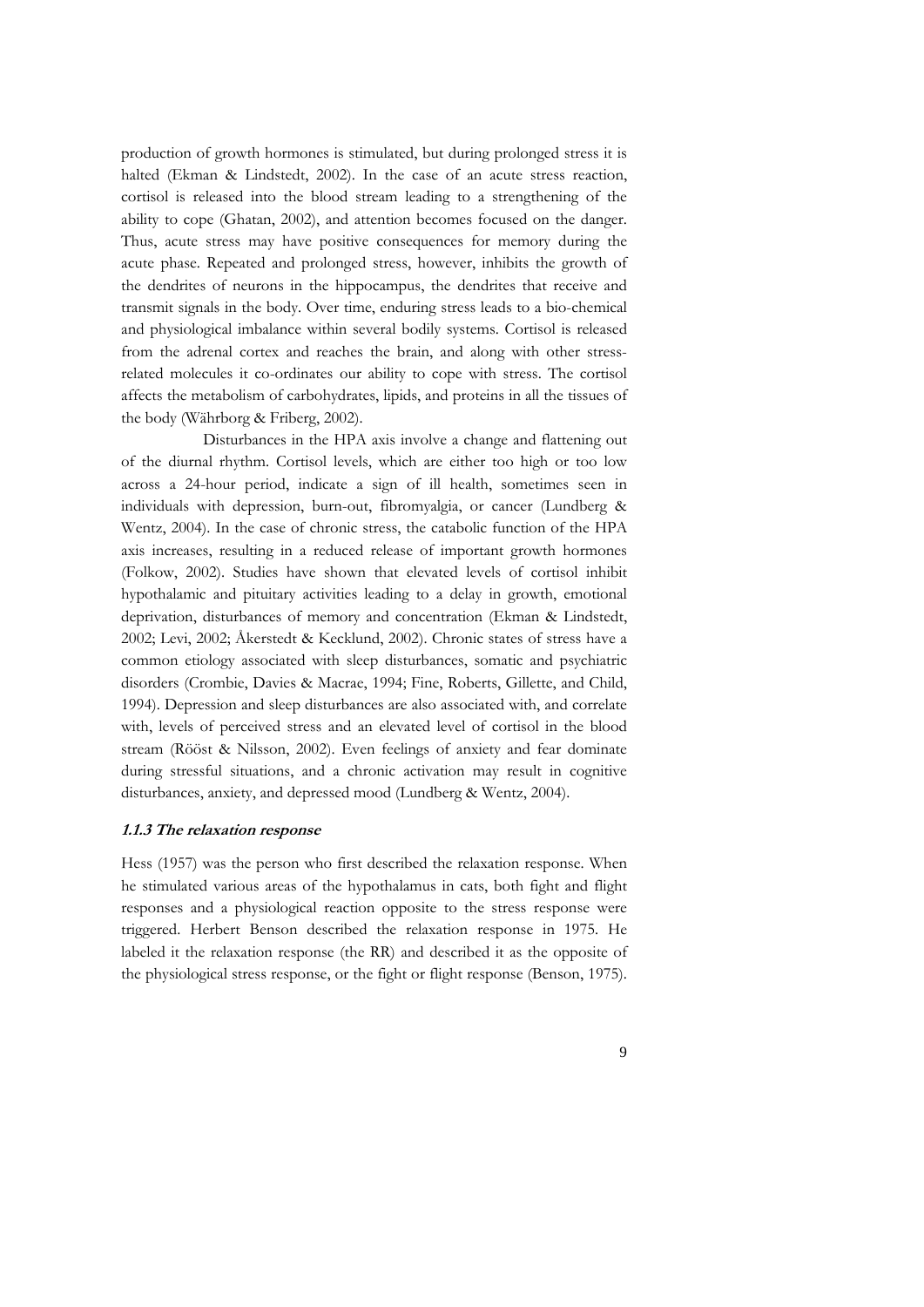He argued that the relaxation response is a physical state of deep rest, which changes the physical and emotional response to stress and suggested that all humans have a natural and inborn protective mechanism against "overstress" allowing for a distraction of deleterious effects on the body (Setterlind, 1990). It has been scientifically shown that regularly produced relaxation is an effective treatment method for a series of stress-related disturbances (Benson, 1975). Many illnesses are caused by or worsened by stress (Linton, 1982). He argued that regular use of various kinds of relaxation can alleviate various symptoms and improve the possible development of illness (Benson, 1975).

 The relaxation response (the RR) can be elicited through various techniques e.g. meditation, autogenous training (Smith, 1993), Tai Chi (Sandlund & Norlander, 2000), physio-acoustic methods (Norlander, Sandholm & Anfelt, 1998), and biofeedback training (Setterlind, 1990). It has been shown that relaxation is an appropriate and relevant therapeutic instrument for the treatment of a variety of stress-related disorders and medical processes. Relaxation has been shown to have positive effects on immunological, coronary, vascular, and neuro-degenerative disorders as well as on several psychological disorders (Esch et al., 2003). RR exercises and techniques have been shown to inhibit the progression of immunological diseases (Lutgendorf, Logan, Kirchner et al., 2000; Schulz & Kaspar, 1984). The relaxation response has also been shown to have positive effects on blood pressure in patients with coronary inflammation (Munro, Creamer, Haggerty & Cooper, 1988), cardiovascular disease (Julius & Cottier, 1983), sudden cardiac symptoms (Lawn, Verrier & Rabinowitz, 1987), pain (Linton, 1982; Melzack & Wall, 1970), cutaneous disorders (Fava, Perino, Santomastaso & Fornasa, 1989), brain cell death (Roberts & Barnes, 1990), and infertility (Seibel & Taymor, 1985). Uvnäs Moberg (2002) argued that the body contains powerful anti-stress systems which fight stress and increase tolerance for strain. When "anti-stress" dominates, there is peace and quiet, and the energy is used in the anabolic processes. The body energy is used for nutritional storage, growth, and healing (Uvnäs Moberg, 2002).

A variety of hormonal, neuronal mechanisms and mechanisms of the central nervous system determine and transmit the activity of the anti-stress system. Uvnäs Moberg (2002) argued that closeness and support affect us more than we think. A nursing mother becomes calmer and more socially interactive. At the same time blood pressure and cortisol levels drop, while oxytocin and prolactin are released to stimulate lactation, the production of milk. The oxytocin calms, stimulates social interaction, and produces an anti-stress pattern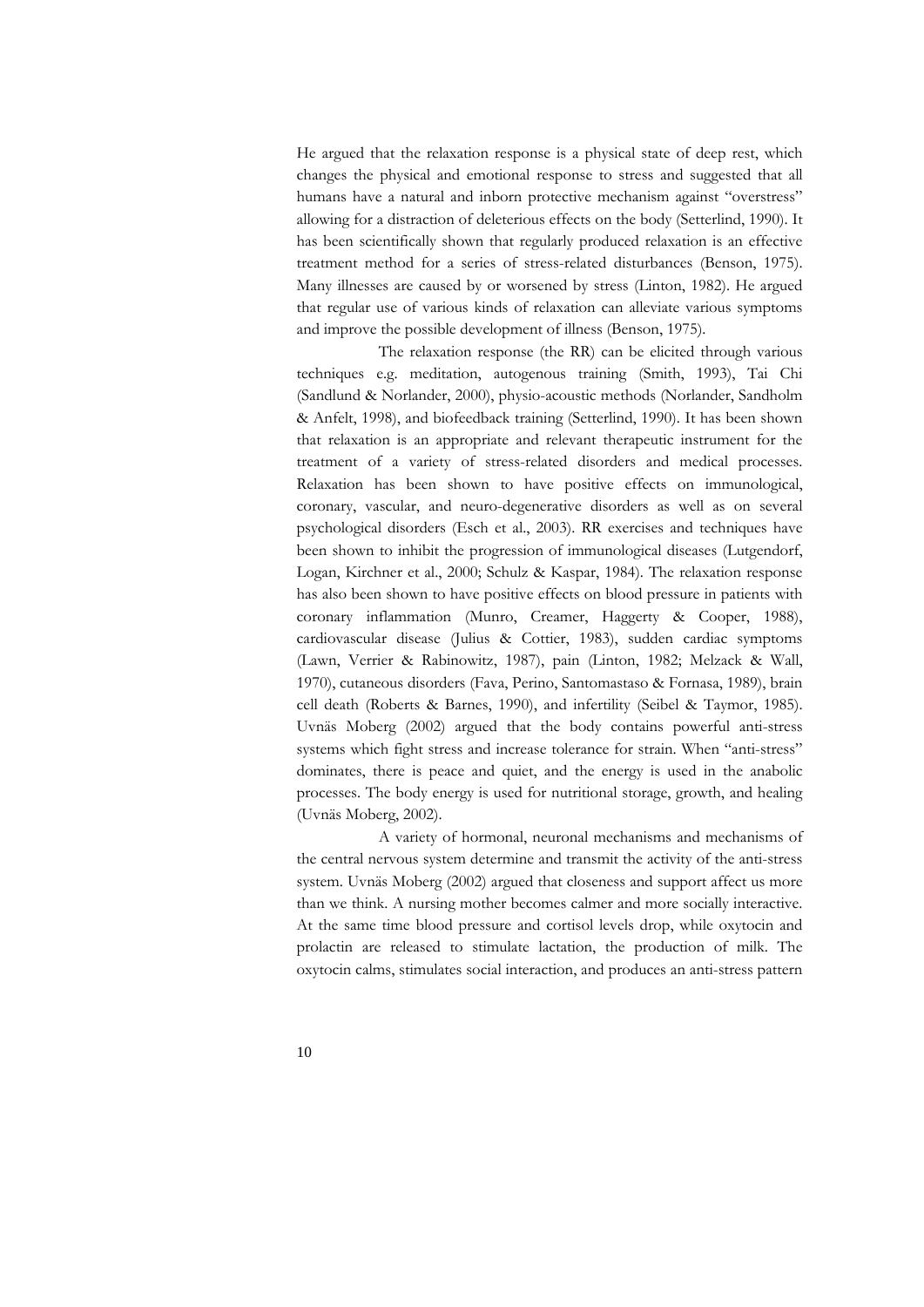(Uvnäs Moberg, 2002). Through mechanisms indirectly associated with oxytocin, the activity of the HPA axis is reduced. The activity is slowed down because the oxytocin counteracts the effect of vasopressin and the corticotrophin hormone (CRH) of the pituitary and the brain stem. The release of CRH and the adrenocorticotropic hormone (ACTH) is slowed down. At the same time, the release of cortisol into the bloodstream is reduced, blood pressure drops, and the anti-stress system is activated. Uvnäs Moberg pointed to two major changes which have taken place in Society. Stress has increased and the stimulation of the calming anti-stress systems has decreased. She has argued that the very strong association among stress, ill health, and a low sense of well-being calls for therapies which reduce the level of stress and also actively stimulate the anti-stress systems contained in the body (Uvnäs Moberg, 2002).

#### **1.1.4 Problems with the elicitation of the RR**

There are hundreds of methods for self-change and personal development, and many of them have been around for thousands of years, while others were developed during the 1970´s and 1980´s (Setterlind, 1990). For some of them the purpose was to elicit the relaxation response, thereby reducing stress and the activity of the autonomic nervous system. In the discussions of the effects of the relaxation response, stress reduction and reduced activity of the autonomic nervous system are repeatedly key features. Techniques such as autogenous exercises (Smith, 1993), Tai Chi (Sandlund & Norlander, 2000), various physio-acoustic procedures (Norlander, Sandholm & Anfelt, 1998), and biofeedback (Setterlind, 1990) are some of the techniques developed to produce relaxation. Even medical treatment aims ultimately to elicit the RR, for example through the use of tranquilizers. However, a purely medical treatment is rarely successful in the treatment of stress-related disorders (Lundberg & Wentz, 2004). Differentiating physical from psychological tension is difficult, as is the treatment of each individually, given the fact that they are both elements of a total reaction during exposure to demands and strains (Setterlind, 1990). Stressrelated disorders can, in principle, appear in isolation, such as in elevated blood pressure (Benson, 1975), but typically the symptoms are widened and progress with the result that a strained living situation worsens, and chronic stress increases. This fact can produce a sense of loss of control, helplessness, frustration, and depressed mood (Lundberg & Wentz, 2004). The individual despairs and finds it difficult to take hold of her situation.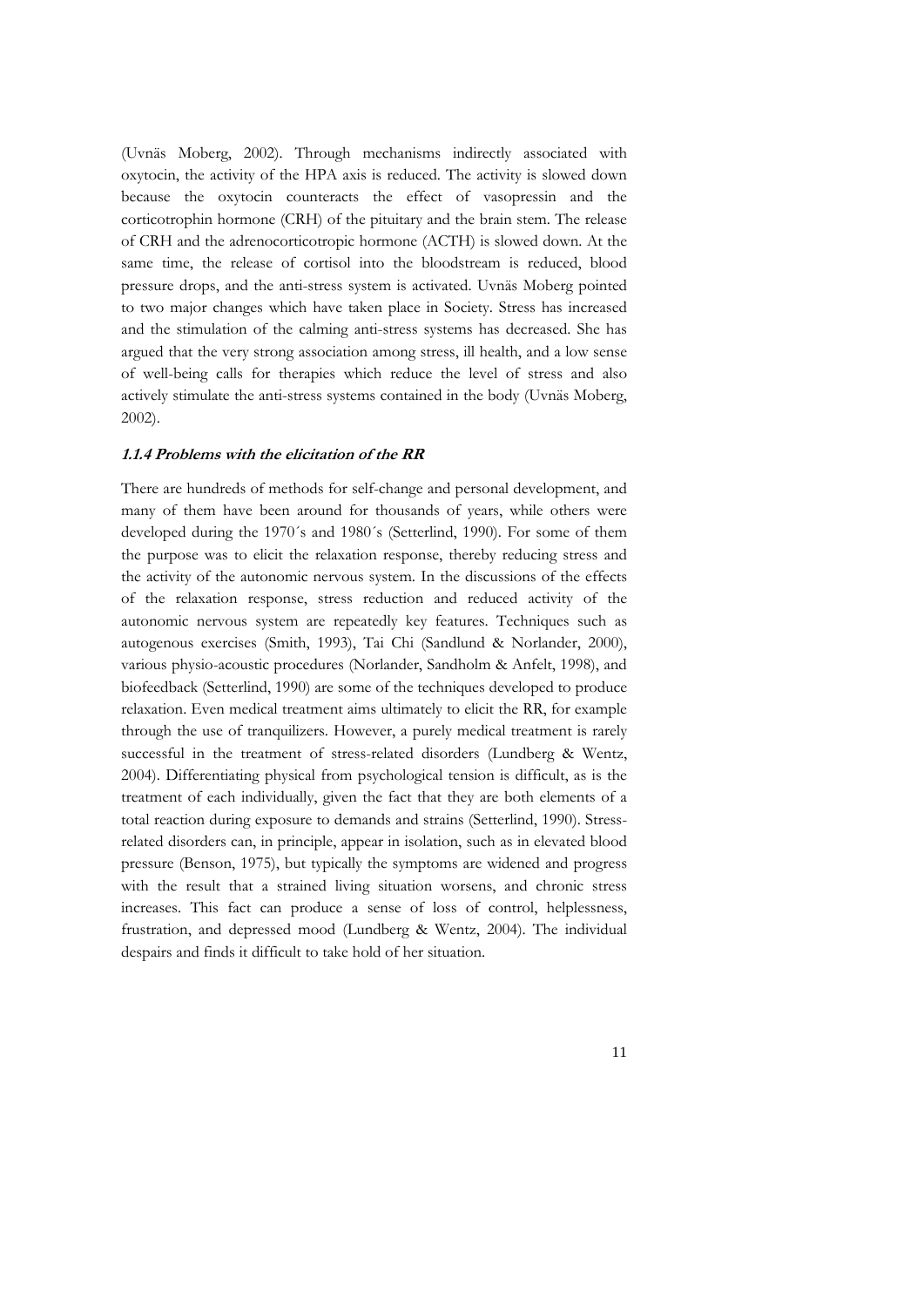In order for a relaxation technique successfully to elicit an RR, at least two factors are necessary, according to Ben-Menachem (1977), i.e. reduced sensory stimulation and reduced bodily movement. Here, one problem is that individuals who are in the greatest need of relaxation exercises are often the individuals who find it the most difficult to participate in the exercises necessary to elicit the RR (Maslach, 1998; Norlander, 1997). Given the difficulty of motivating stressed individuals with an incipient stress symptomatology and diffuse pain to relax using traditional relaxation techniques, alternative treatment and relaxation techniques must be developed. There is also a great need to reduce the risk of drug abuse. Alcohol intoxication, for example, may produce immediate relaxation in a stressed individual (Norlander, 1997), a fact that may explain why anxiety and stress may pave the way for alcohol abuse. It is not a recommendable route, given the well-documented dangers of alcohol use. Instead, safe techniques need to be developed, techniques that both reduce the level of stress and the activity of the autonomic nervous system, and also activate the natural anti-stress systems in the long run (Uvnäs Moberg, 2002).

#### **1.1.5 Flotation-REST**

Flotation-REST, Restricted Environmental Stimulation Technique [in Swedish flyt-REST], is a strong candidate for being a method which effectively and safely may elicit the relaxation response even in individuals with heavy stress problems. In flotation-REST the individual rests in a heated "flotation tank" containing salt water holding a water temperature of 34.7 degrees Celsius (Bood et al., 2005; 2006; Norlander et al., 1998). The temperature in the tank is the same as the temperature of the human skin, the purpose of which is to reduce the tactile experience from the environment. Salt water is used to facilitate floating, powerful enough to produce relaxation in an environment of silence and darkness. The darkness and silence during treatment have the effect of reducing sensory input from the external environment (Norlander et al., 1998), and attention is instead directed at the individual's own world of thoughts, at the body, and at internal sensations. The individual experiences a floating, quiet, and weightless state, sensory isolation. During such sensory deprivation, attention and thinking become more oriented toward primary processing, more intuitive, pictorial, and oriented toward "the here and now". At the same time, more abstract thoughts and thoughts focused on events in everyday day life diminish. The thoughts take on a different time perspective, and different patterns of thought, a different sense of the body. The bodily sensations from the internal organs and from the vestibular system as well as the tactile and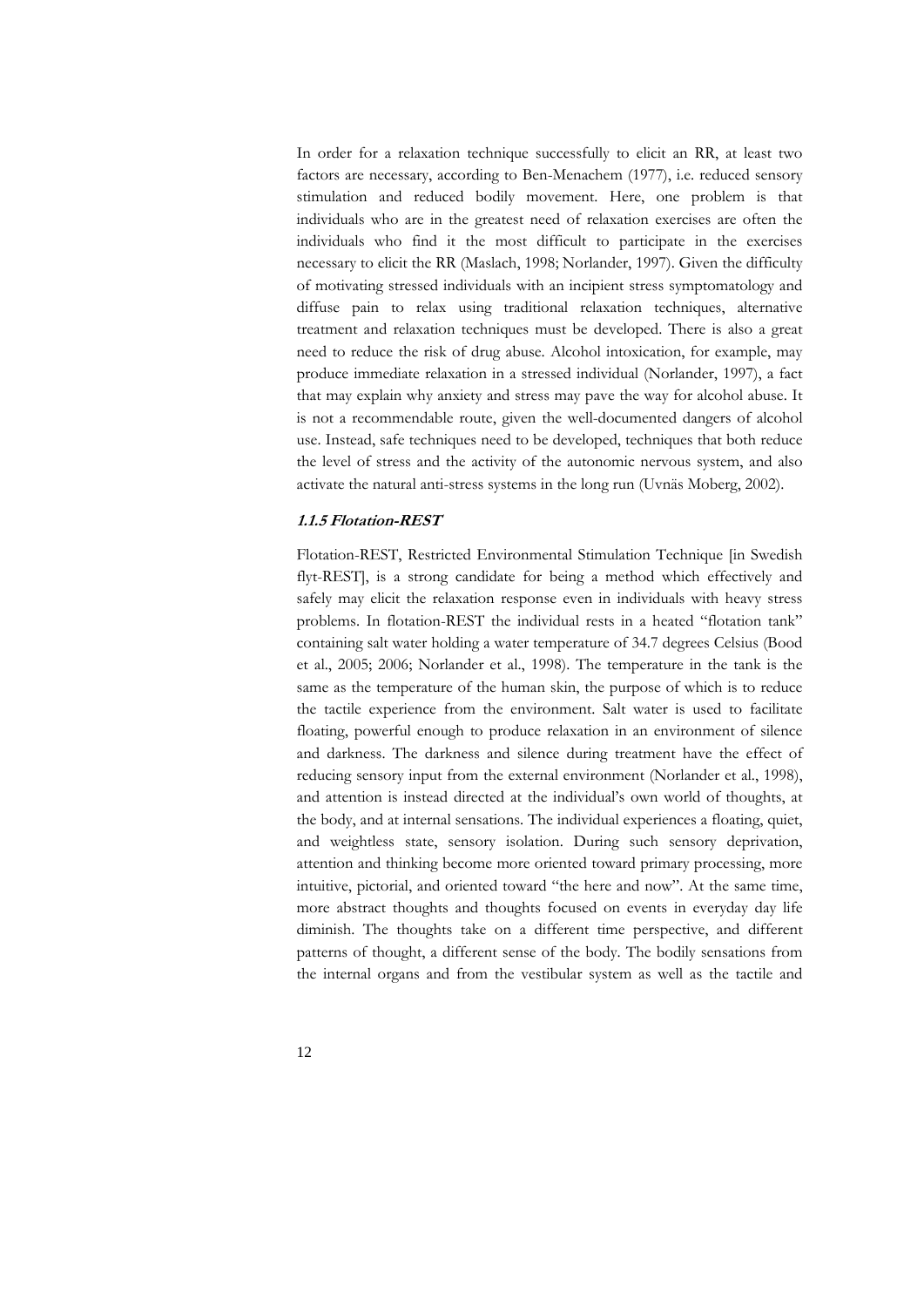kinesthetic senses then appear. For many individuals it is an advantageous form of mental and bodily relaxation, once in a while to rest in a state of primary processes (Norlander et al., 1998).

Studies of the flotation-REST treatment have shown that following treatment individuals exhibit reduced stress and pain from muscular tension (Kjellgren, Norlander & Archer, 2001; Kjellgren, 2003; Turner & Fine, 1984). A recent meta-analysis (van Dierendonck & te Nijenhuis, 2005) investigated flotation as a stress-management tool. The study included 25 articles with a total number of 449 participants and the results showed that the flotation technique has positive effects on physiology (e. g., lower blood pressure), well-being and performance. There were, however, some limitations of the original studies (e. g., generally small sample sizes, lack of standardization of the frequency and duration of the sessions) and therefore the available data did not give any information on how many sessions of REST would be desirable for different groups of patients. Additional studies are necessary in order to gain greater knowledge and understanding of the physiological, hormonal, and experiential mechanisms involved in the flotation-REST treatment, in particular with regard to individuals who suffer from long-term stress. It is important to relate pain, muscular rigidity, elevated blood pressure, and a variety of hormonal states to an improved quality of life. The rehabilitation of individuals with stress-related symptoms and disorders also needs to be further developed and improved (Johannisson, 2002; Ekman et al., 2002). Previous studies have also shown that the flotation-REST treatment has positive effects on pain as well as on sleep, anxiety, and depression (Kjellgren, 2003; Turner & Fine, 1984). Additional studies have shown that pain from muscular tension of the neck and back could be alleviated through the flotation-REST method (Norlander, Kjellgren & Archer, 2001).

Future research on the flotation-REST technique needs to become more strongly anchored in theory. It might, for example, be possible to link this research to the neuromatrix theory and the relevant variables of different types of pain, affectivity, anxiety, and depression. It is also important to examine just how the neuromatrix can help explain both the effects of the flotation-REST treatment and of a regularly activated relaxation response. Furthermore, long term effects of the flotation-REST treatment have not been explored extensively (Wallbaum, Rezewnicki, Steele & Sudefeld, 1992).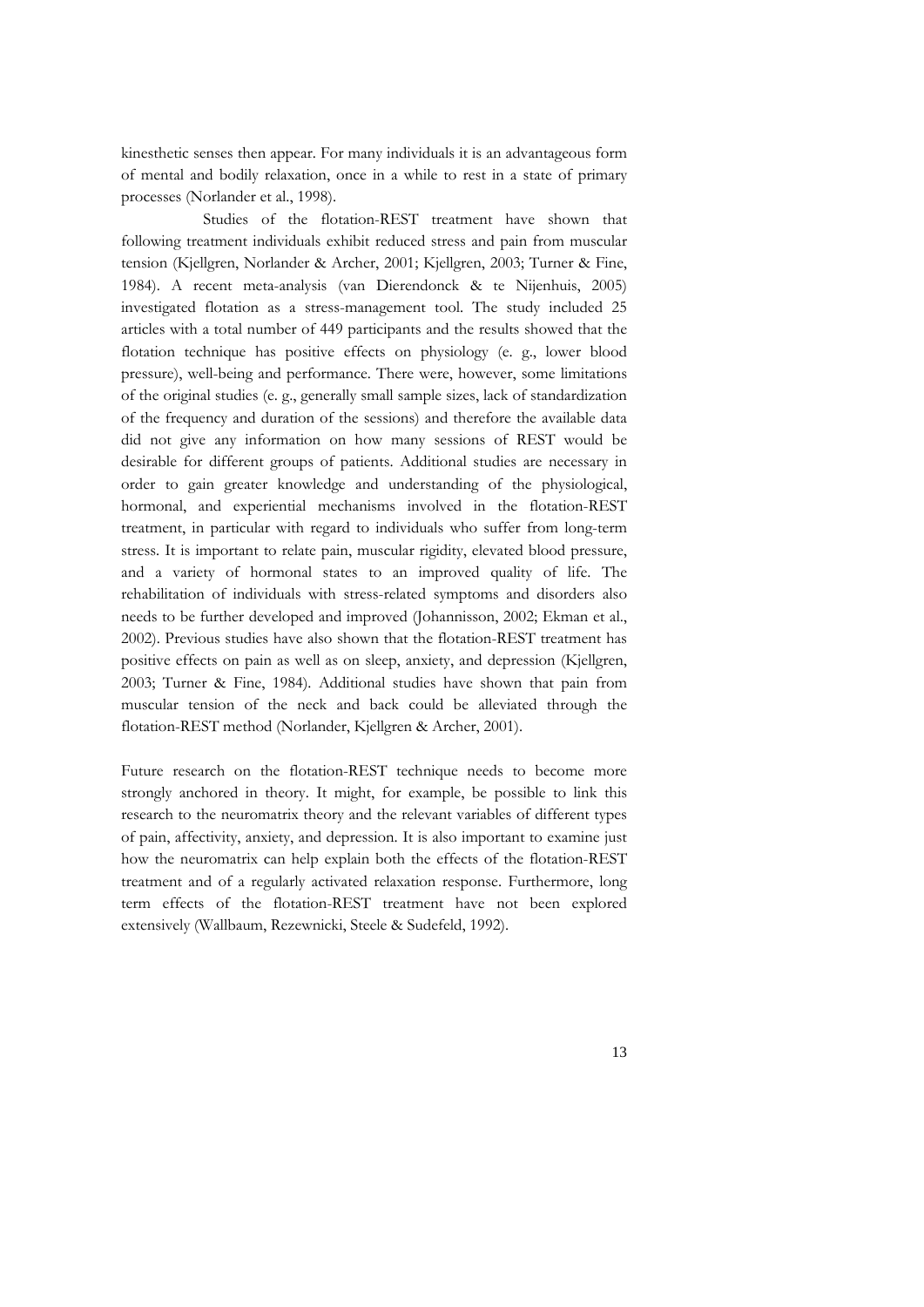Paper I is a study in which the effects of the flotation-REST treatment on several different stress-related variables were assessed four months following treatment. Greater knowledge and understanding of the importance of the meeting of the caregiver and the patient, in connection with the treatment of stress and pain are also needed. In addition, we need to explore which variables are important to healing, and what is the importance of the placebo effect and of expectations regarding treatment. In Paper II the importance of attention and the placebo effect for the outcome of treatment was studied. In Paper III the effects of longer periods of flotation-REST treatment was studied. The study investigates patients with stress related pain and other similar ailments. The study investigate whether or not 33 flotation sessions were more effective for stress related ailments as compared to earlier tested program with 12 sessions. Paper IV examined whether and how the combination of therapy and flotation tank could be used to treat patients with severe stress problems.

#### **1.1.6 The purpose of the current thesis**

The overarching purpose of the current thesis was to explore the long term effects of a documented treatment program, the flotation-REST technique for the treatment of pain, from the point of view of variables connected to Melzack´s neuromatrix theory, and to examine extent of a potential attentionplacebo effect in connection with the flotation-REST technique. An additional purpose was to examine whether neuromatrix theory might offer a functional frame for the understanding of the empirical results of the thesis.

#### **1.2 Theoretical perspectives**

#### **1.2.1 Melzack's perspective**

#### The Gate Theory of Pain

In 1965, Ronald Melzack and Pat Wall published their work "Pain Mechanisms: A New Theory of Pain" (Melzack & Wall, 1965). They argued that there exists a gate mechanism in the spinal cord which opens and closes, or inhibits, the transmission of pain to the brain. A sensation of pain from a physical sensation is affected by an individual's thoughts and emotions (Melzack & Casey, 1968). Even cognitive, motivational, and affective aspects affect the perception of pain, which in turn can affect the position of the gate (Melzack & Wall, 1982). The most important feature of the theory in terms of understanding pain was its emphasis on the central neural mechanisms (Melzack, 1999). The theory forced medical and biological science to accept the view of the brain as an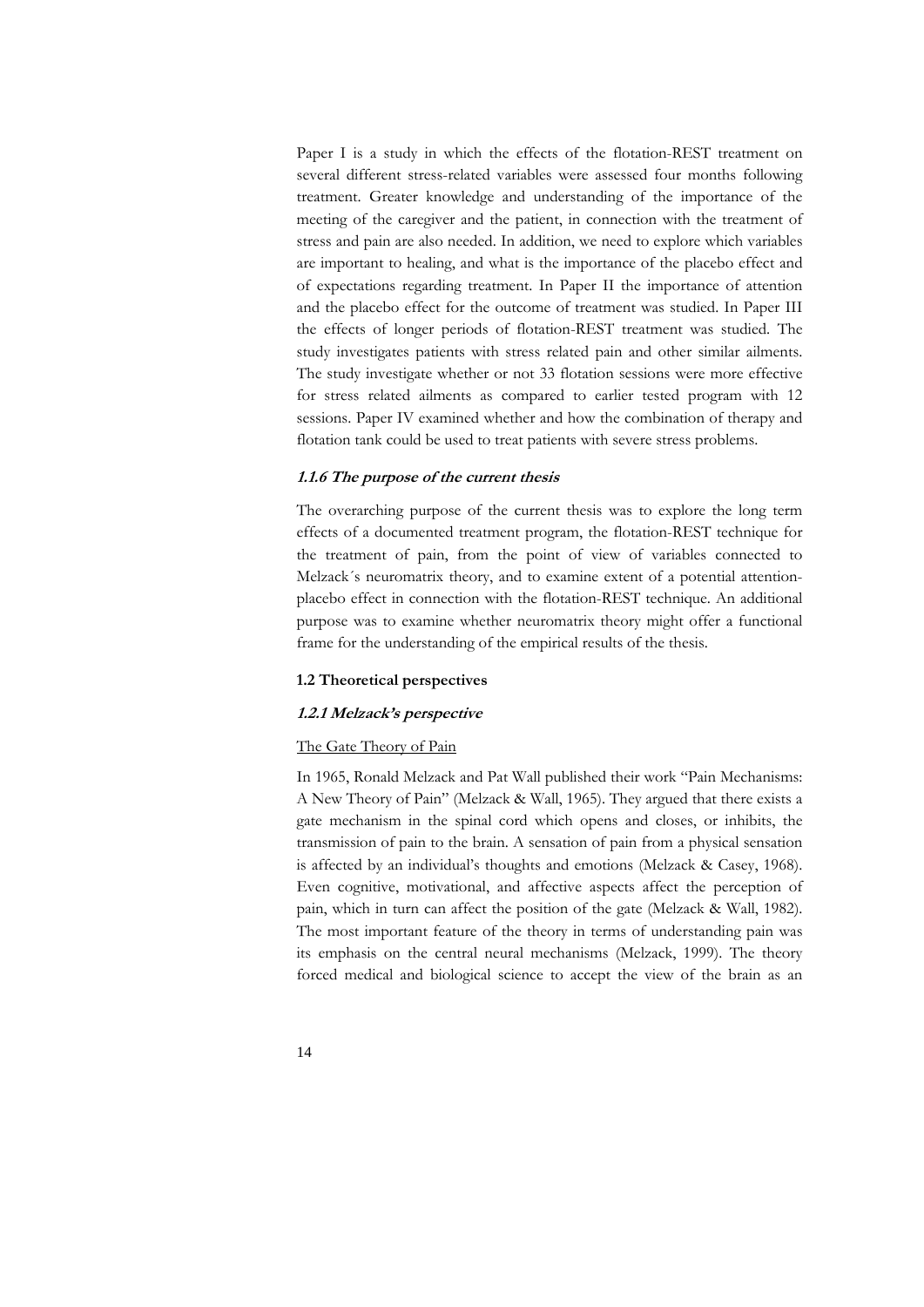active system with filtering and modulating capacity (Melzack, 1999). Phenomena such phantom pain could not be explained, but the theory was flexible enough to include observations, up until now not known. The spinal gate theory can in part explain the pain reducing effects of certain physiotherapeutic treatment methods such as massage, vibration, high frequency transcutaneous, electrical nerve stimulation (TENS), and acupuncture (Werner & Arnér, 2000). The theory primarily emphasized the gate mechanism and the modulation of pain signals in the spinal cord (Melzack, 2001).

The Gate Control Theory (see Figure 1) is the best known pain theory (Melzack & Wall, 1982). It holds a primarily physiological perspective. The theory has been shown to be incomplete, however. Pain is a complex phenomenon and a multi-dimensional perception varying in quality, strength, duration, localization, and discomfort (McGrath, 1994). More knowledge is needed about the peripherally active, inflammatory processes, the modulating effects in the spinal cord (Melzack, 2001), the association among the function of the mid-brain and the descending pain-inhibiting functions as well as the association with conscious perceptions. Our bodily perception includes cognitive processes along with visual and vestibular mechanisms that need to be included in the theory for an increased understanding of the perception of pain (Melzack, 2001). The complex and multi-dimensional character of the experience of pain needs a more developed theory which includes the cognitive processes as well as the importance of the limbic system for the experience of pain (Melzack, 2001). For this reason, a more elaborate and further refined theory of pain is needed.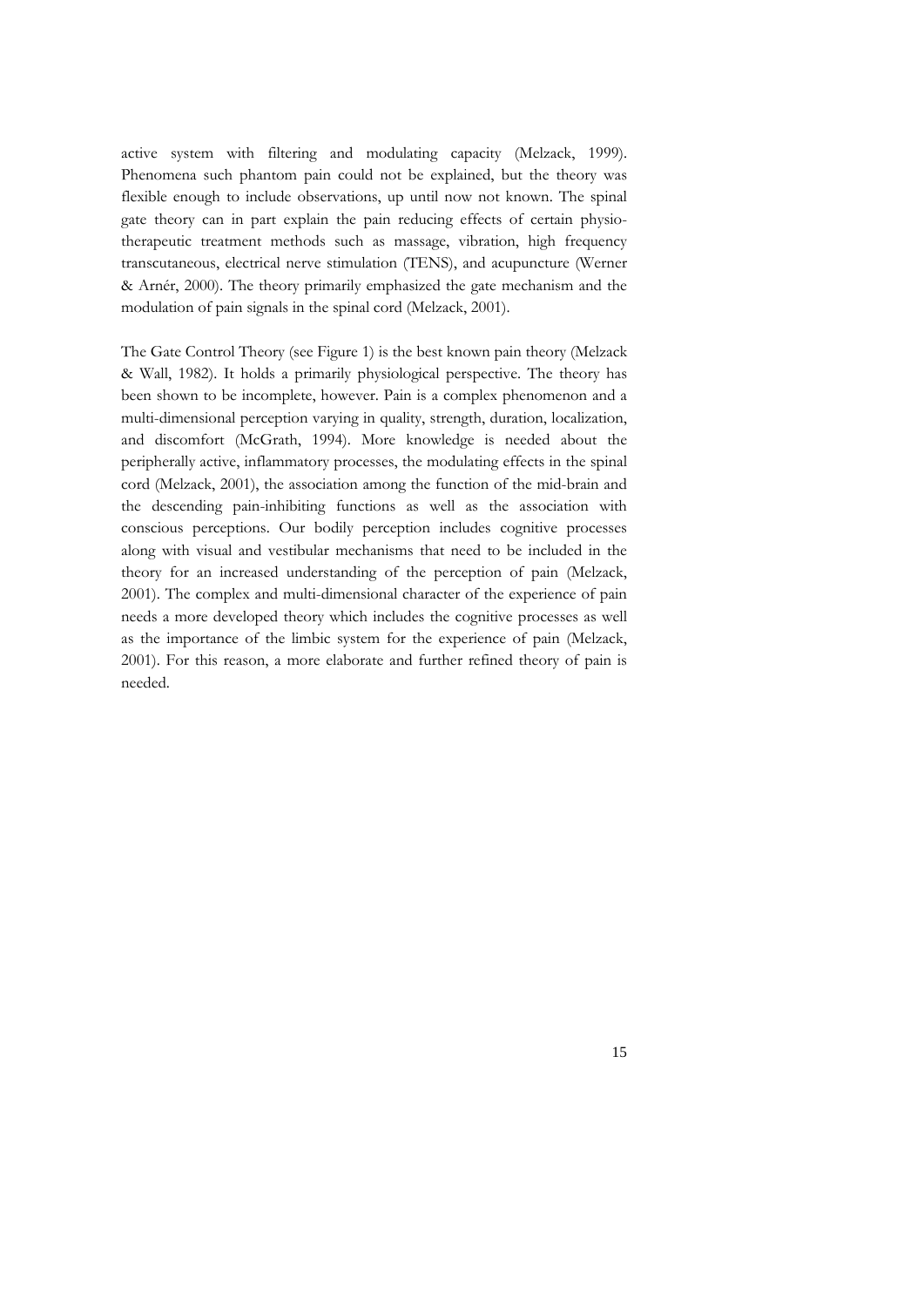

*Fig: 1 One explanation for the modulation of pain is the gate control hypothesis. This hypothesis focuses upon interactions of four classes of neurons in the dorsal horn of the spinal cord: (1) unmyelinated nociceptive afferents (C fiber), (2) myelinated non-nociceptive afferents (Aa /Ab ), (3) projection neurons, whose activity results in the sensation of pain, and (4) inhibitory interneurons. The inhibitory interneuron is spontaneously active and normally inhibits the projection neuron, thus reducing the intensity of pain. It is excited by the myelinated nonnociceptive afferent but inhibited by the unmyelinated nociceptor. The nociceptor thus has both direct and indirect effects on the projection neuron. From Kandel, Schwartz & Jessell, (1991 p, 392).* 

## The neuromatrix

Ronald Melzack also developed the neuromatrix theory and it represents a development of his original gate theory about pain (Trout, 2004). The neuromatrix theory assumes that pain is a multi-dimensional experience, produced by a characteristic neurosignature, i.e. a pattern of nervous impulses generated by a significant neural network in the brain (Melzack, 2005). The pattern is triggered by sensory input but also generates qualities of the pain experience independent of the input. Acute pain, elicited by deleterious input of short duration, has been examined by neurological science, and the mechanisms of sensory transmission are generally well known (Melzack, 2005). Meanwhile, chronic states of pain, typically characterized by intense pain without discernible damage or pathology, remain a mystery (Melzack, 2005). Chronic psychological and physical stresses are often associated with chronic pain, although their associations have not been thoroughly examined. The anatomical substrate for the bodily self, according to Melzack, is a broad network of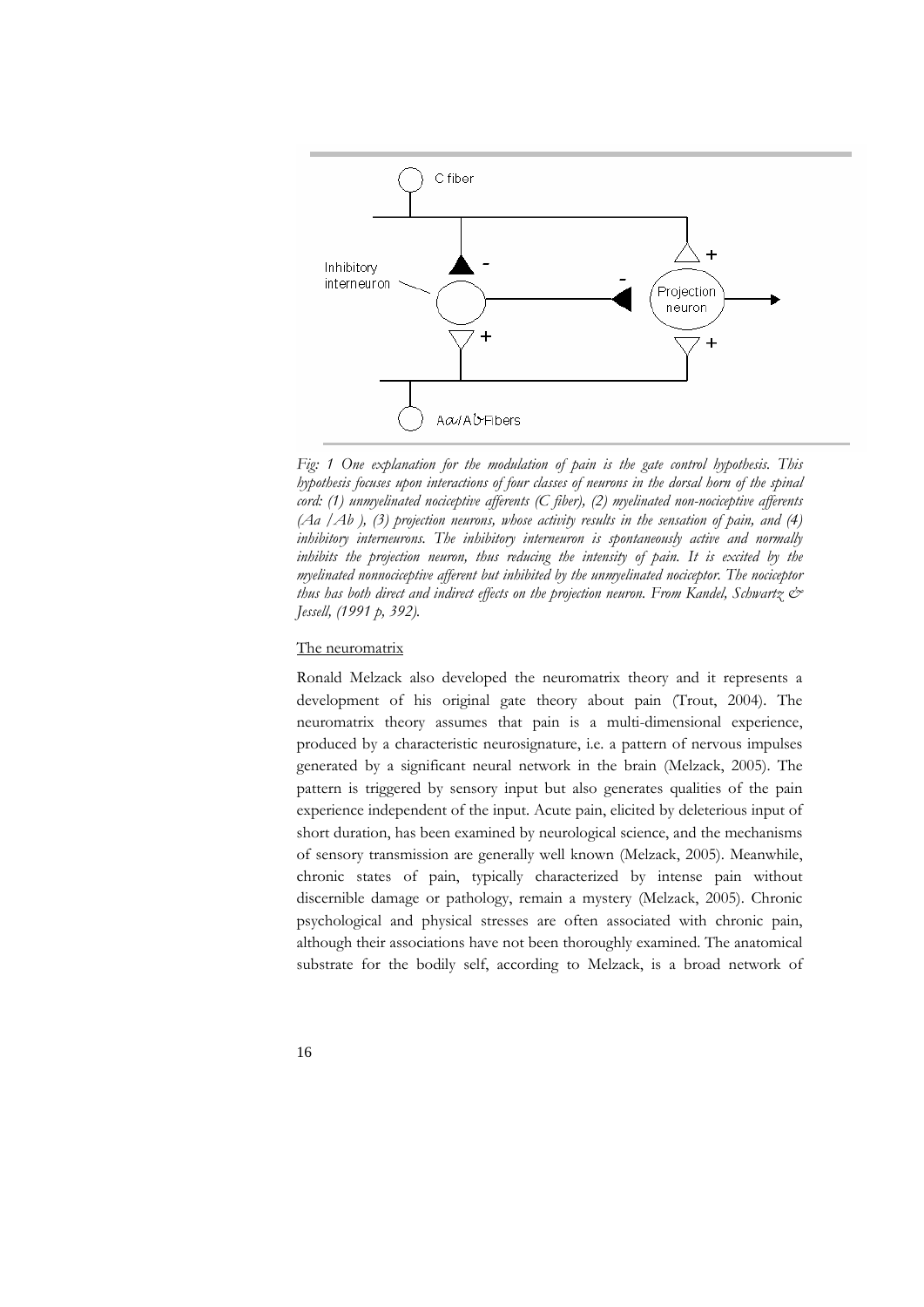neurons, consisting of a route between the thalamus and the cortex and between the cortex and the limbic system (Melzack, 2005). The extension of the neuromatrix developed from the more primitive systems of the brain, where the control of the health-maintaining, regulatory systems reside (Craig, 2003). Many areas of the brain are involved in the sensation of pain. The modern scanning techniques, Functional Magnetic Resonance Imaging Technique (FMRI) and Positron Emission Tomography (PET-scan) (Werner & Arnér, 2002) have provided much new knowledge regarding the role of the various brain regions for the experience of pain (Dickenson, 2002). The neural network of the neuromatrix contains parallel somato-sensory, limbic, and thalamo-cortical components which maintain sensorily discriminating, affective, motivational, and appraising, cognitive dimensions in the perception of pain (Melzack, 1999; Turk & Meichebam, 1984). The different systems of the brain involve a great many synchronous activities and transmissions. There are hierarchical systems and stable, intermediary forms with a hybrid quality, which characterize a truly living system (Craig, 2002). Craig argued that the overlap between the area of pain perception and the regions of emotional processes in the brain might explain specific, humanly subjective qualities involved in pain (Craig, 2002). In his opinion, the model has difficulties explaining various sensations of pain caused by sharp points, burning heat, biting cold, painful muscles, cramping, and pain from the internal organs (Craig, 2003).

 The neuromatrix consists of an extensive network of neurons which generate patterns, processes, and information from the passing signals, which ultimately creates a bodily sense of a whole, a sensation of a self, and the contents of the neurosignature. Figure 2 summarizes the factors contributing to the pattern of experience from the neuromatrix, factors which also produce the sensory, cognitive, affective dimensions of the experience of pain and pain behavior (Melzack, 2001).

 Different kinds of input affect the program of the neuromatrix and contribute to its output. Melzack pointed to important groups of input which affect the matrix and its neurosignature (Melzack, 1999). One important group consists of the sensory input, visual impressions, which affect the cognitive interpretation of the situation, cognitive and emotional input from other parts of the brain, inherent neural, inhibitory, modulating elements, and the activity of the stress-regulatory system of the body, and cytochines such as the endocrine, autonomic, immunological and the opioid system (Melzack, 1999, Wall & Melzack, 2006). Pain-specific neurons have their own special main connections to the brain. The Lamina 1 neuron (i.e. a neuron active higher up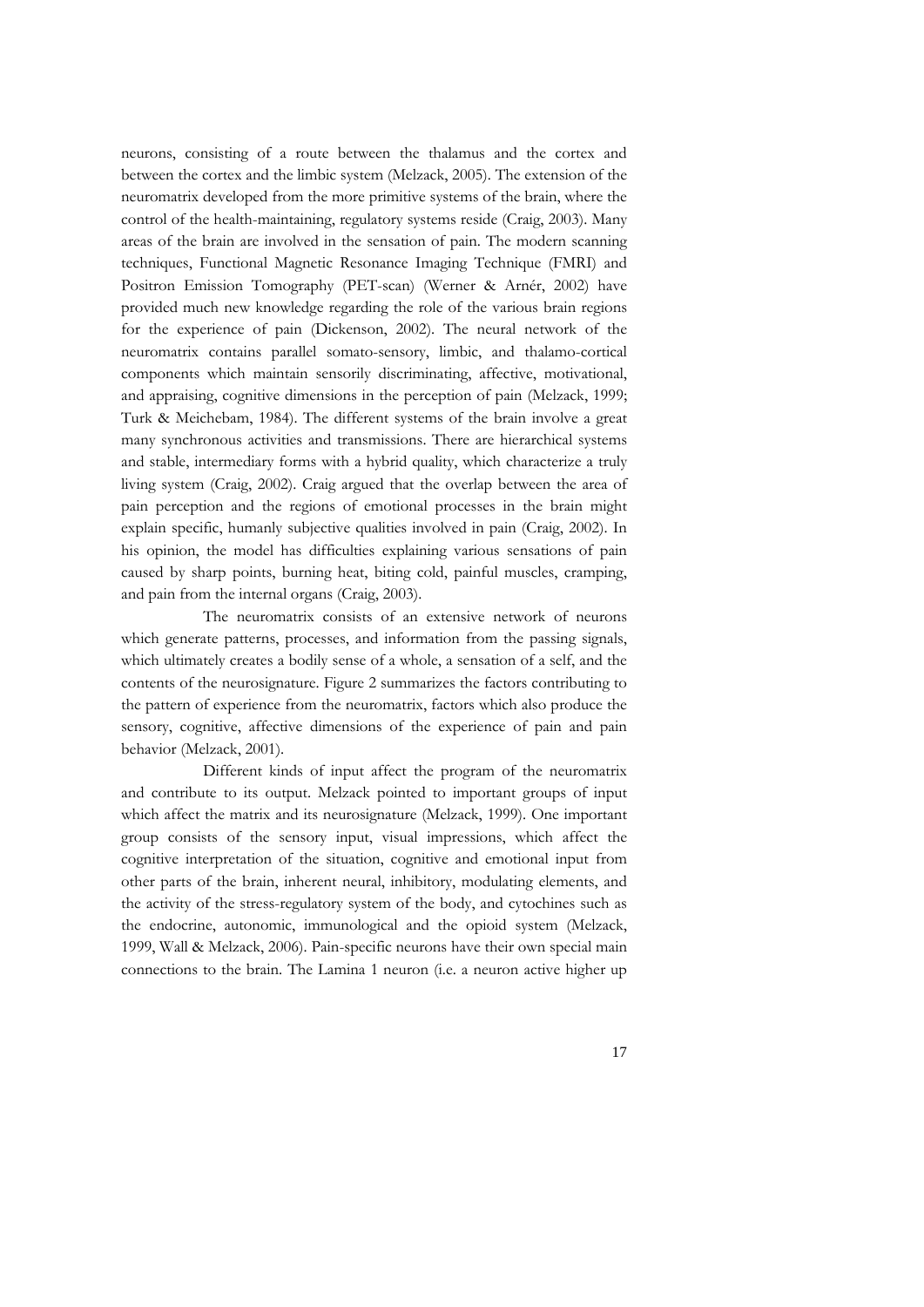in the brain with further connections to higher, hierarchical levels) is strongly associated with distinct sensations, as reported by individuals who have undergone well-defined pain tests (Craig, 2003). Pain centers, such as the parietal-insular cortex, are important areas for the pain processes of the brain. One area of the parietal-insular cortex receives signals from the Lamina 1 neurons via a specific relay station called the VMpo (the posterior part of the ventral nucleus), and forwards them to the sub-cortical regions. There are researchers, however, who question the localization of this function (Craig, 2003). With pain, there is also significant activity in a different region in the medial, frontal cortex; the caudal, posterior region of the anterior cingulated which controls our motivational behavior. This region is accompanied by an activity in several sub-cortical regions, such as the amygdala, cerebellum and striatum (Craig, 2003).

The neurosignature constitutes a continuous flow from the neuromatrix of the bodily self projecting to the sensing, neural center, where the stream of nervous impulses is modulated and re-shaped into a continuous stream of changed consciousness, and on to activity in the neurons of the spinal cord in order to produce muscle schemas and complex activities (Melzack, 2005). The four components of the new conceptual nervous system are: (1) the neuromatrix of the bodily self, (2) the frequent process and synthesis of the neurosignature, (3) the central perception, which converts and transforms the flow of nervous impulses into a stream of consciousness, and (4) the activation of an active neuromatrix which then creates patterns of movement in order to achieve the sought after goals (Melzack, 2005). The neuromatrix is the source of the neurosignature, organized and shaped in the neuromatrix with continuously changing qualities.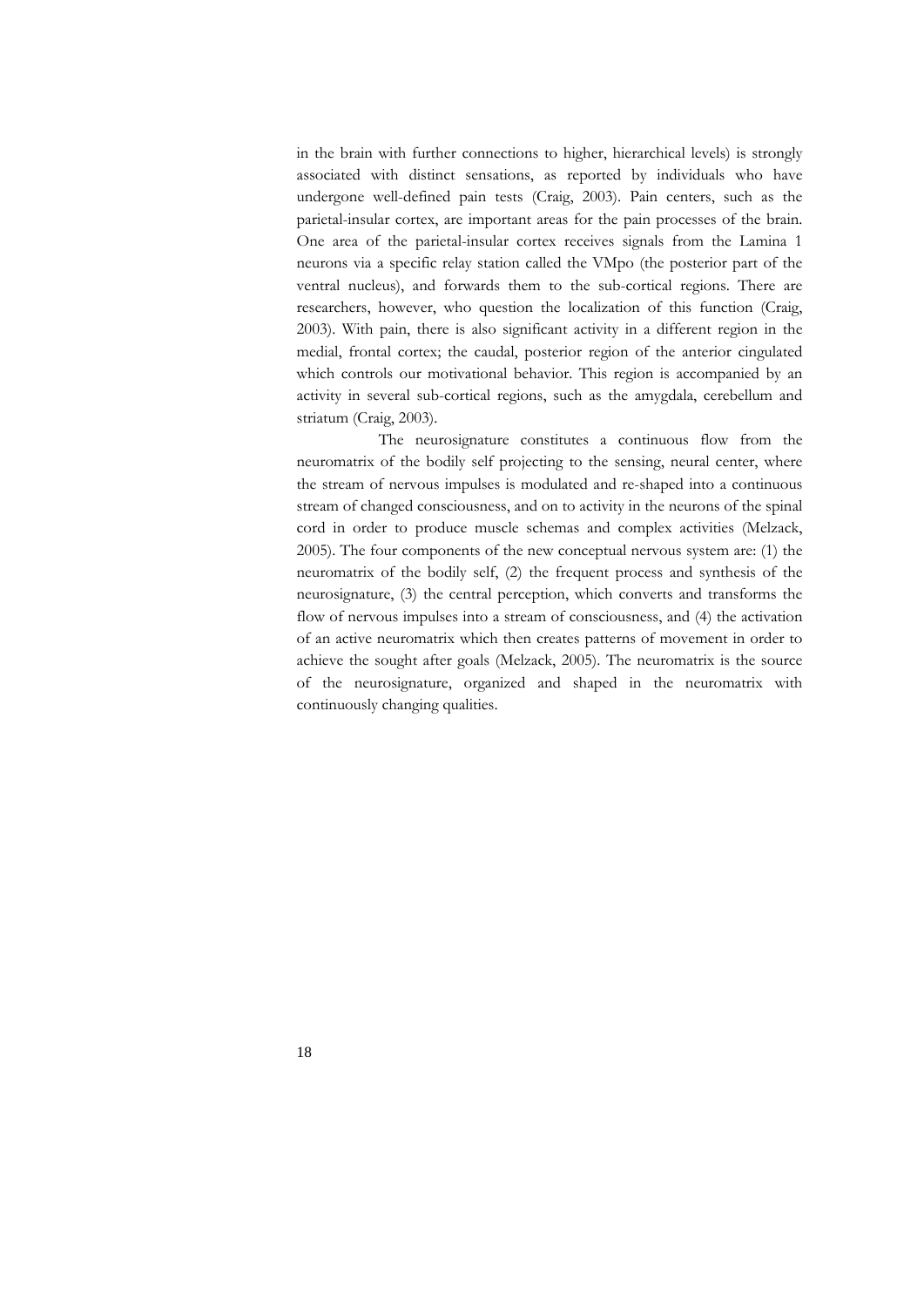

Fig: 2. Factors that contribute to the patterns of activity generated by the body-self *neuromatrix, which comprises sensory (S), affective (A) and cognitive (C) neuromodules. The output patterns from the neuromatrix produce the multiple dimensions of pain experience as well as concurrent homeostatic and behavioral responses. (From: Melzack R (1999) Pain Suppl. 6: s121-6)* 

The expansion of the research area of pain toward the inclusion of endocrinology and immunology could lead to new insights and new research involving the revelation of the mechanisms underlying chronic pain and the possibility of new therapeutic methods which could reduce the tragedy of severe and unnecessary suffering (Melzack, 2001). The logical extension of Melzack´s perspective is that a regularly activated relaxation response – due to its broad and all-encompassing character at both the somatic and the psychological level -could affect the different systems, i.e. the neurological, endocrine, and immunological systems, and re-organize the quality of the neuromatrix, such that a new, qualitatively different neurosignature is formed.

Important expressions of the neurosignature could be captured with different psychological instruments which measure degree of stress, energy, emotions, anxiety, depression, pain etc. Various types of physiological instruments assessing different physiological parameters, or expressions of the neurosignature, could also be used. Even qualitative aspects, norms, and evaluations, such as the experience of the different dimensions of stress and stress treatment, could be used in the delineation and interpretation of the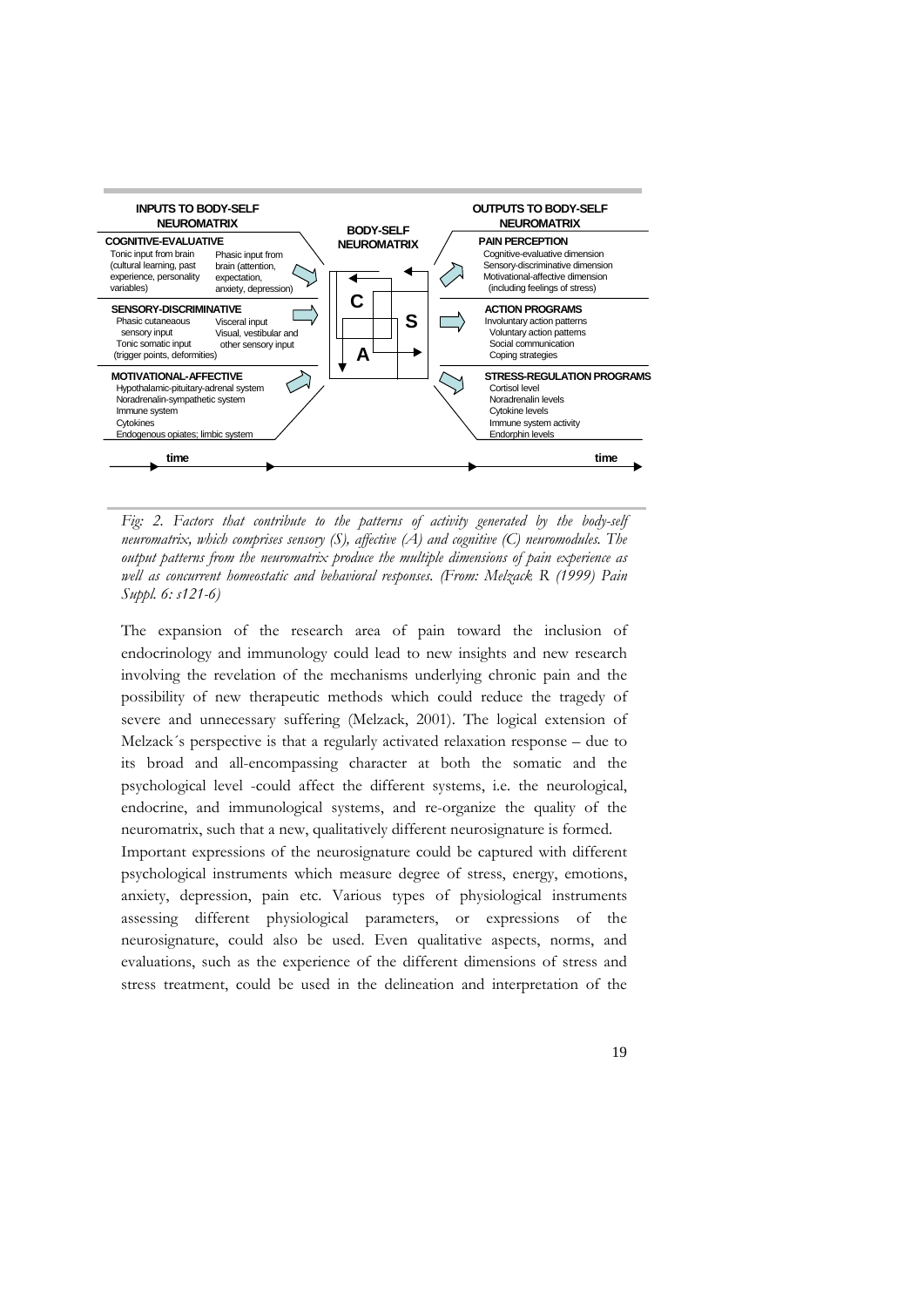neurosignature before, as well as after, treatment. According to Melzack (2005), we do not learn from the qualities of our own experiences: our brain is built to produce them.

#### **1.2.2 The perspective of Bergström**

Bergström viewed the brain as a bi-polar system (Bergström, 1990) with an entropic and a negentropic pole. Entropic refers to disarray, chaos, mess, but also to the power which chaos can exert in an energy field of order. The field of energy generates energy, according to Bergström. At the entropic pole, the primitive brain stem, chaotic signals travel upward to the brain, while the negentropic pole, the highly developed cortex, transmits orderly signals downward. The streams of signals meet in the limbic system in the mid-brain (MacLean, 1973). Through emotions and values, the neuro-mental self is formed at the intersection of the two poles. The self, according to Bergström, is a space with two dimensions; one real dimension depicting the sensory input from the individual's physical environment, and an imaginary dimension depicting the flow of signals from the chaotic brain stem, the internal feelings and values of the brain (Bergström, 1995). The real dimension depicts what we "know" about our physical environment, and the imaginary dimension reveals what we "feel", our internal existence (Bergström, 1990). The real/imaginary space of the self reflects the situation in which the individual is at the time, her environment. Bergström called this space "the complex number space" (Bergström, 1990).

In the meeting between the two poles a "fractal Mandelbrot space" is created (Bergström, 2006), where there are processes which are not based on logical laws of Nature but on competitive dynamics, which follow entirely different principle than logical ones as well as the chaotic states. Lagerroth labeled them selection and collection (Lagerroth, 2006). Order is broken down into chaos in order once again to be built up as order in accordance with the function of creativity. The two dimensions reflect the unconscious and the conscious (Bergström, 1990). Due to the fact that Man's self is a Mandelbrot space, the possibility of uniting imaginary aspects and real aspects, order and chaos. Bergström argued that chaos is a normal feature of Man and necessary for human life (Bergström, 1990). In the energy field between conscious and unconscious processes, as well as between order and chaos, transformations take place which continuously re-shape experience. Bergström (1992) suggested that Man's self is the result of the forces of the conscious and the unconscious, or between order and chaos. A balance self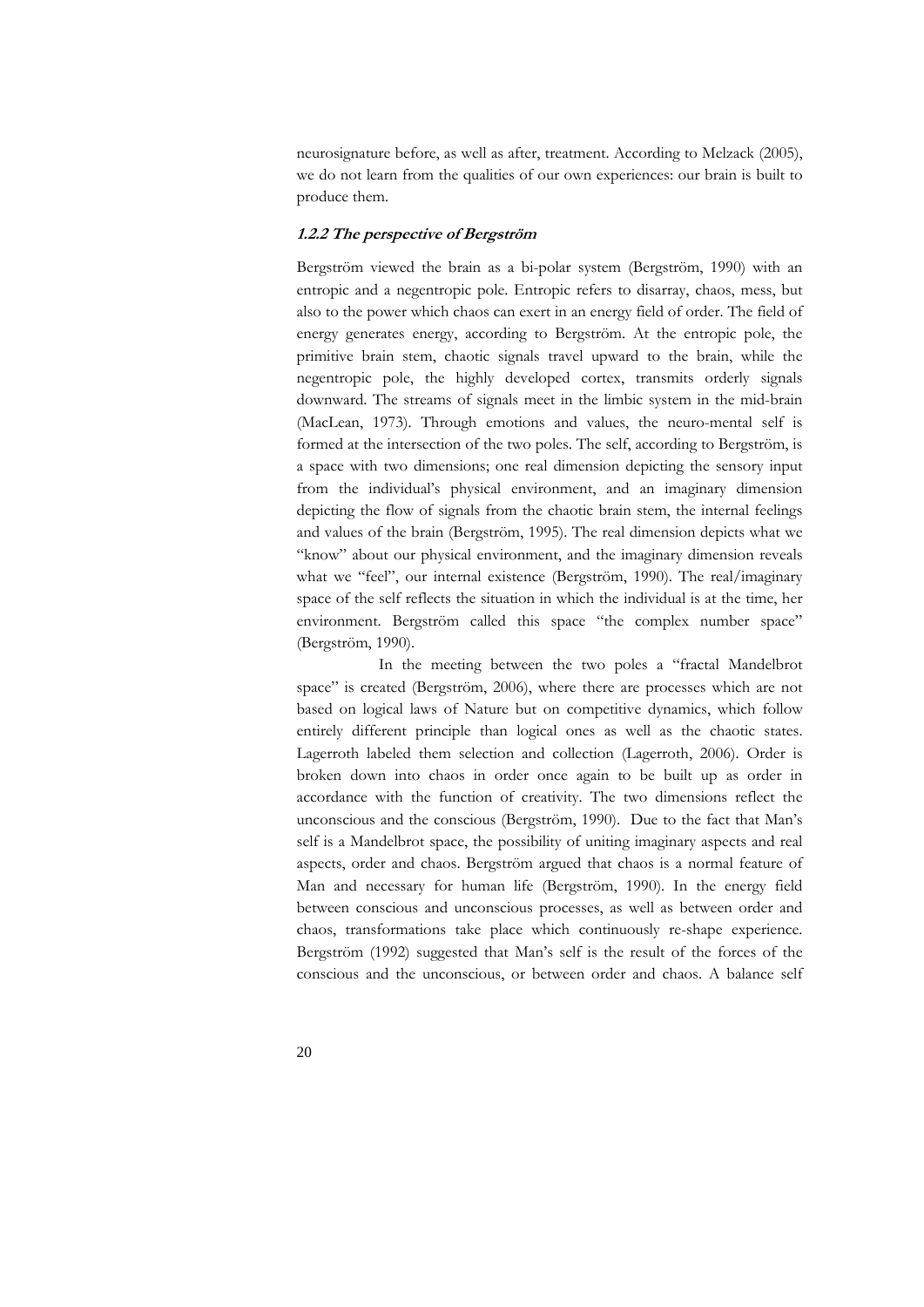requires well-developed imaginary and real processes in the brain (Bergström, 1992). The tension produces a creative transformation and interpretation of the various sensations. Every sensory experience, every movement and activity performed, will be coded into the pattern of the brain synapses, a pattern which adjusts to our needs and the demands of the environment. This notion is also the reason why Bergström became interested in Developmental Psychology and Neurology Education, is the reason theory is used by people working with movement training in children (Sohlman, 2000).

The development of the brain's pattern of synapses starts as early as during the prenatal period, e.g. the development of hearing and the neural systems for movement and physical sensations. There is also a powerful, electric activity in the retina during the prenatal stage. Eyes not used become blind (Sohlman, 2000). The vestibular system also develops as early as during the ninth and tenth week of gestation and is more or less complete by the fifth or sixth month of gestation. This system facilitates keeping track of what is up and what is down and the positioning of the head. The system becomes stimulated when the infant is cradled and rocked (Sohlman, 2000). The brain of the newborn infant is small. It weighs 400 grams, whereas an adult brain weighs approximately 1.5 kilograms. The implication is that the most intense period of growth of the brain takes place during the first few years following birth (Sohlman, 2000). It is at this time that the nerve cells and synapses necessary for learning and development have their growth spurt. The brain is characterized by plasticity and is influenced by external events, in particular during childhood. All the cells and synapses whose growth has begun can develop further throughout life. Matti Bergström once said: "Once you have walked and made paths, these paths can become highways later in life" (Sohlman, 2000). The development of balance rests on the interaction of a series of senses; the kinesthetic, the tactile, and the visual senses. Reflexes are also important for development and learning. Motor ability is a prerequisite for learning (Sohlman, 2000). Several of the senses developed early, feelings and remaining fetal and infant reflexes, may be re-experienced in a temporarily weightless and stimulusfree environment, and may be examined and further developed in adulthood.

#### **1.2.3 The primary and secondary processes**

There are similarities between Bergström´s theory of order (the cortex) and chaos (the brain stem) on the one hand and the classical psychological concepts of primary and secondary processes. These concepts originate in classical psychology. Freud used the concepts to describe how men's central drives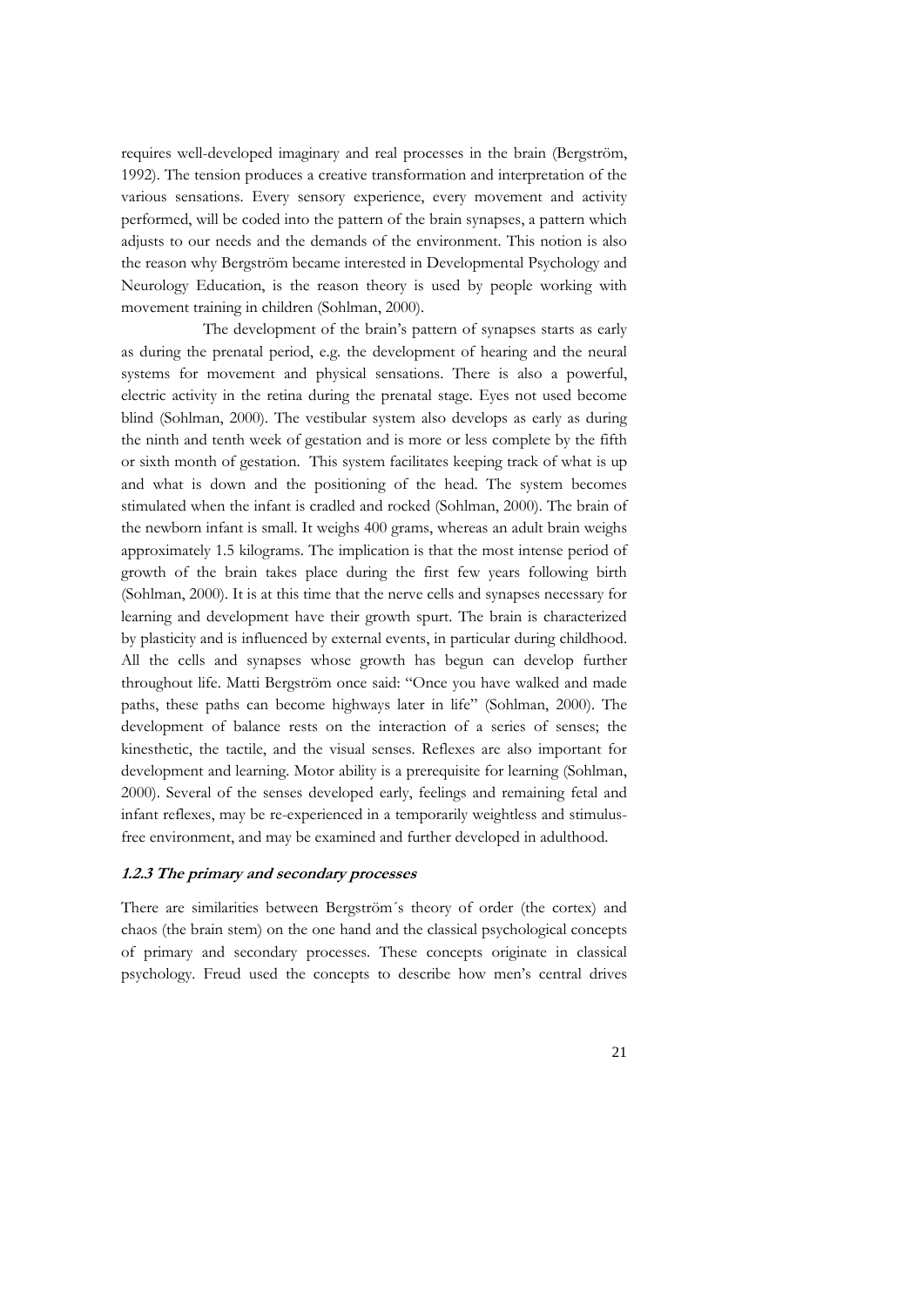express themselves. He argued that the id contains drives which push to express themselves and seek immediate and unconditional satisfaction in accordance with the pleasure principle (Hwang, Lundberg, Rönnberg & Smedler, 2005). The central drives, the sexual drive and the aggressive drive, express themselves cognitively as a type of primary process thinking; a type of thinking determined by the pleasure principle without the consideration of logical rules or without being anchored in reality. Dreams are an example of such thinking. Wishful fantasies such as fantasies of revenge also contain this type of thinking. In primary process thinking such as in dreams sometimes condensations appear (Hwang, et al., 2005). A condensation can give a person character traits, which are a mix and a combination of many different people. Displacements also occur. A displacement involves an individual gaining features actually belonging to someone else.

Secondary process thinking refers to logical, problem solving, reality testing thinking which is capable of fulfilling drives in a way adjusted to reality, while at the same time securing life and well-being in the best possible way (Hwang, et al., 2005). The orthodox, psychoanalytic interpretation of primary and secondary processes has been criticized by subsequent writers, who maintained that the two types of processes are rarely separate but appear mixed and change into different combinations (Neisser, 1997; Noy, 1969). Experiments on sensory deprivation have shown that under such conditions primary process cognition is prevalent (Goldberger, 1961). Based on these experiments, Noy defined the two types of processes: "secondary processes are all mental processes dependent on feedback for their maintenance; primary processes are all mental processes not dependent on feedback for their maintenance" (Noy, 1969, p. 166).

Norlander (1997) used the concepts of primary and secondary processes to describe the flow among conscious, preconscious, and unconscious processes. In his work a broader model of the interaction among the processes was used (Norlander, 1997). According to the "four perspectives model", the FP-model, the creative and conscious processes oscillate between secondary and primary states. In this respect, there are major similarities to Bergström´s view of the developmental processes regarding creativity as emotions and their interpretation. According to the FP-model the oscillation is between two states, which at the same time vary in content. Thus, the ongoing oscillation between the different processes is also characterized by an ongoing change in quality over time. What is chaotic, timeless is followed by order which is followed by chaos which is followed by order of a different kind.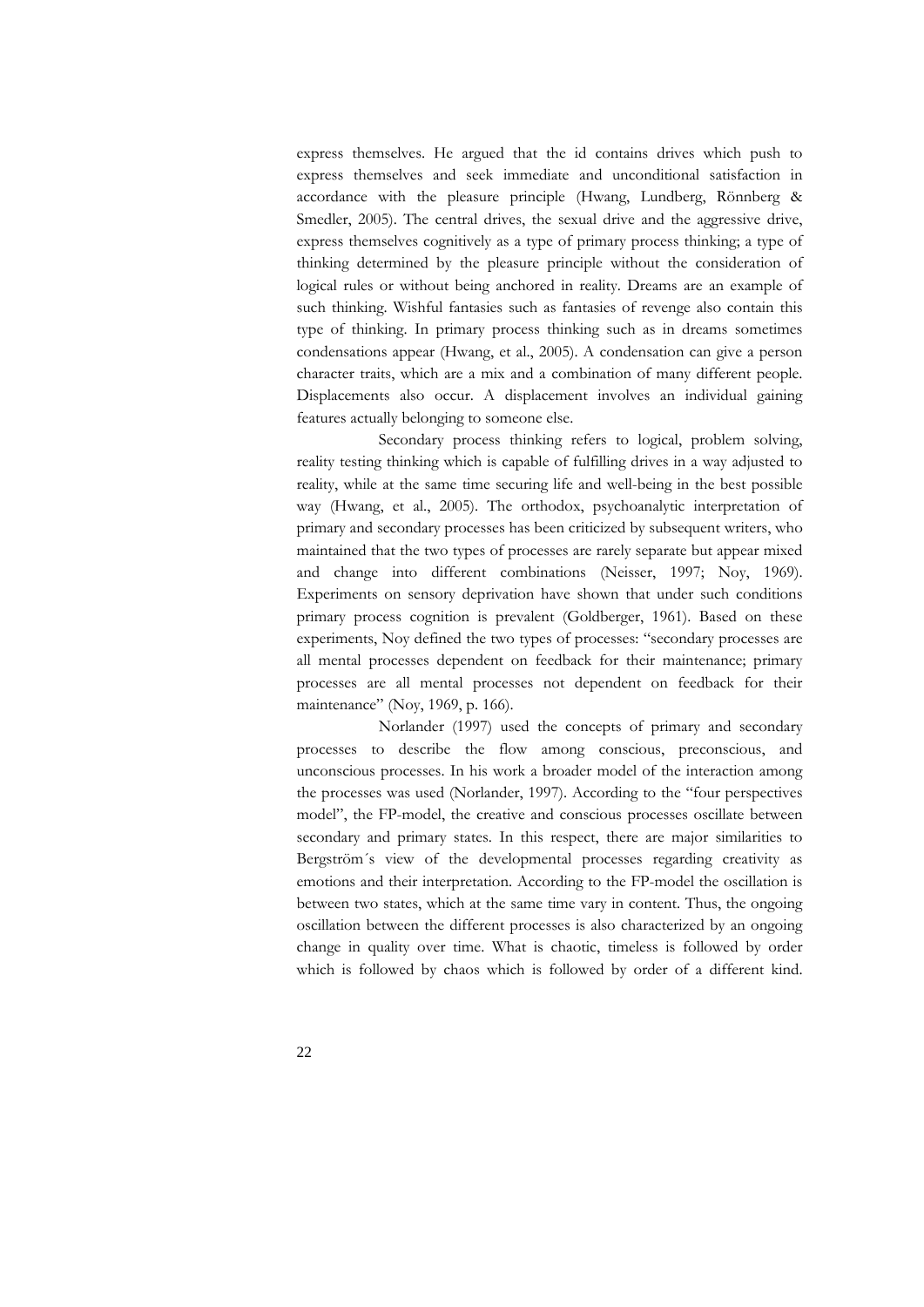According to the FP-model, the development can be described as sequences appealing to primary or secondary processes in different ways. Norlander (1997) described this process in sequences. The process starts with a preparation containing secondary features followed by a primary stage labeled incubation. The incubation is then transformed into a new phase. Again, there are similarities to Bergström´s description of how the brain combines two disparate aspects into a new insight. Norlander labeled this sequence illumination. The new insight has features of secondary process thinking (Norlander, 1997). The insight is then transformed into verification, also with features of secondary process thinking. Following verification, there is order followed by primary process thinking, the latter characterized by recovery as well as stress- and tension reduction (Norlander, 1997).

There are many techniques available for the facilitation of shifts between primary and secondary processes. Some of them include humor, hypnosis, neuro-muscular relaxation, autogenous exercises, meditation, biofeedback training, and flotation-REST (Norlander, 1997). During flotation-REST treatment, secondary processes diminish leading to a cognitive shift favoring primary processes (Norlander, Bergman & Archer, 1998). The relaxation response and the anti-stress system are also activated during the flotation-REST treatment. These changes (in the neuromatrix) can be recorded on psychological tests, physiological measures, and on measures of stressrelated markers in the blood (Melzack, 2001).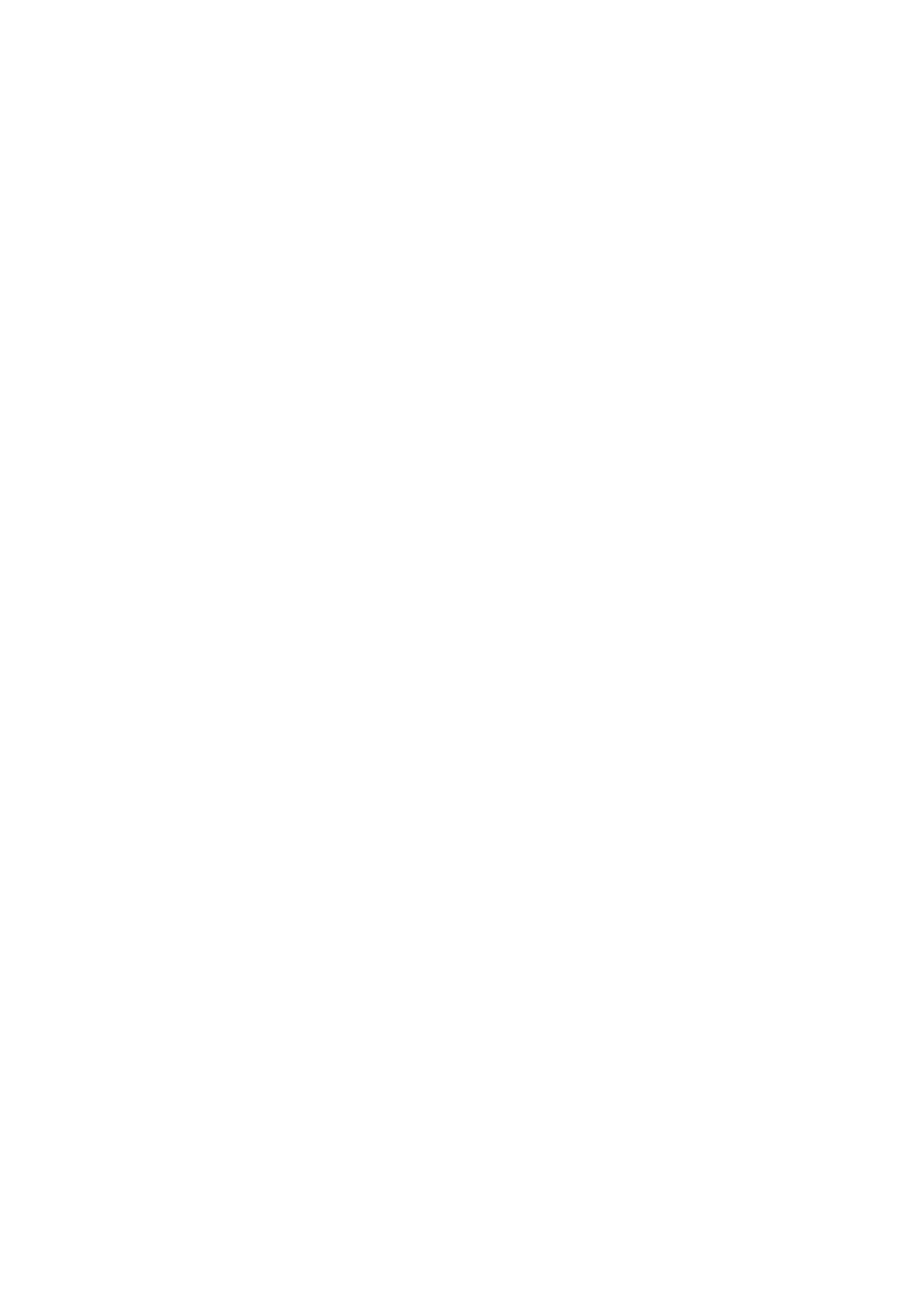# **2. THE PRESENT INVESTIGATION**

#### **2.1 Introduction**

In this section the purpose, design, instruments, procedures, statistics, and results of the four articles contained in the thesis will be discussed. All in all, 125 individuals, 97 women (77.6 %) and 28 (22.4 %) men, participated in the four studies, which spanned the years 2003 (April) and 2005 (December). The participants' mean age was 49.42 (SD = 9.34). Of the patients 48 (38.4 %) were diagnosed as having burn-out depression.

Each participant first met a pain specialist at the initial medical examination where they were informed about the project, screened for suitability through questionnaire 1 and underwent a medical examination, plus a careful pain analysis, including palpation of muscle tone and a neurological examination. Among the exclusion criteria were listed pregnancy or ongoing breast feeding, somatic problems/illnesses requiring other types of treatment, open wounds, manifest psychiatric symptoms, neurological disturbances, whiplash-related disorders, manifest posttraumatic stress disorder, as well as regular treatment with heavy opiate analgesics, signs of anxiety/fear, or discomfort being in a restricted environment. During this interview, each participant's degree of anxiety-depression was assessed using HAD. Every participant received a leaflet with patient-oriented information about flotation-REST, wherein (in addition to the purely practical details associated with treatment) they were also informed that driving was not recommended shortly after treatment (due to increased risk of transient tiredness). During this initial contact each subject was shown around the floatarium.

Given the fact that the participants appeared for the experiments after varying lengths of time, they were asked once again to complete Questionnaire 1 and the HAD-test immediately prior to the first flotation session. This was done in order to ensure comparable baseline values. At this time they were also asked to complete the remainder of the tests. All blood assays were done at the Public Health Center (Kronoparken) adjacent to the Human Performance Laboratory three days (or 72 hours) prior to the first flotation session, and three days after the last flotation session, respectively.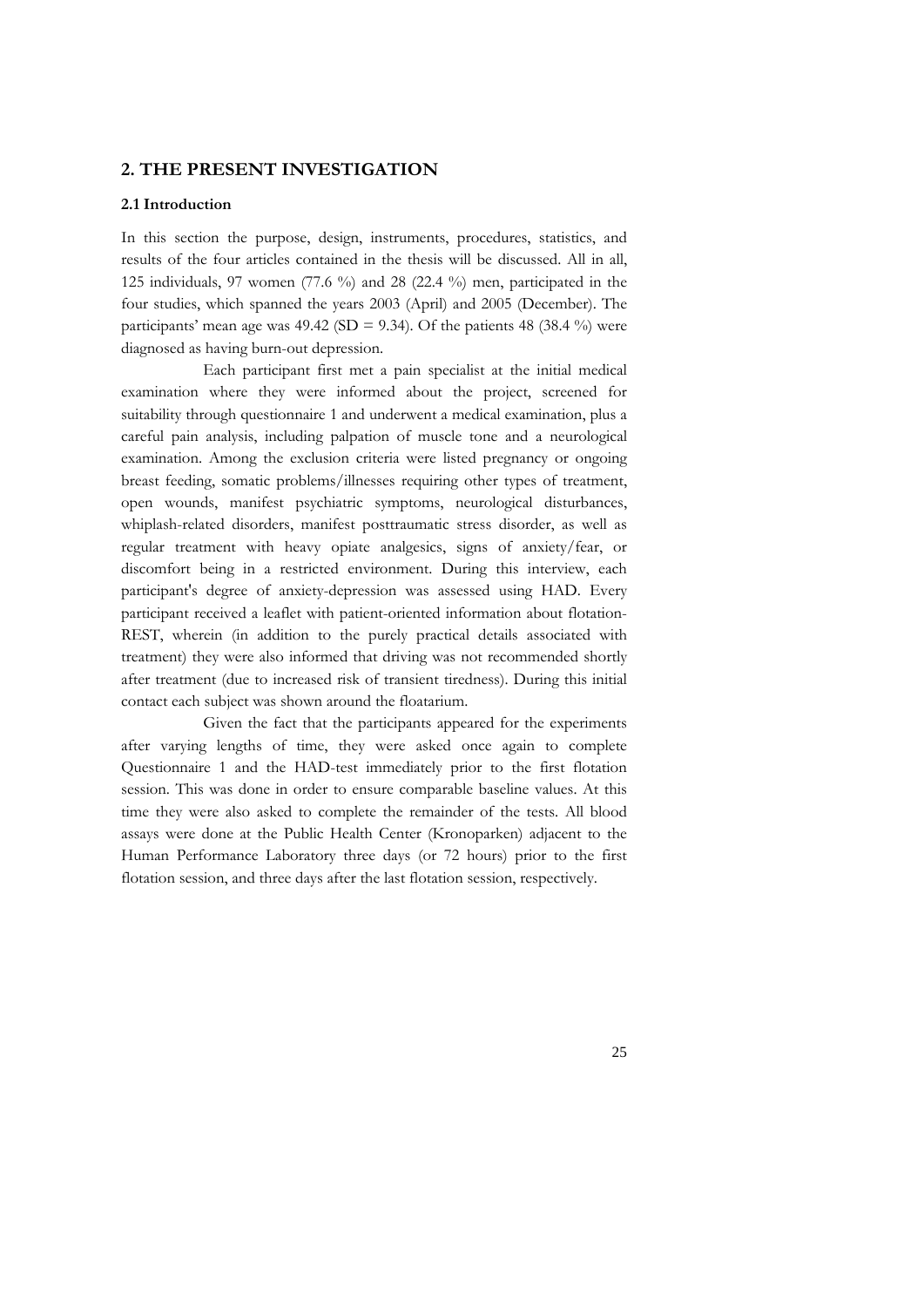# **2.2 Paper I. Flotation-REST with follow-up**

# **2.2.1 Aim**

The purpose of the study was to explore whether it was possible to replicate earlier findings of increased well-being after flotation tank therapy and to investigate whether or not those improvements were maintained during a follow-up four months later.

# **2.2.2 Design**

The current study in a first step used a three-way split-plot design, where Time with assessments before and after the treatments constituted the within-subjects factor and where Group (Control, Flotation-REST) and Diagnosis (Nonburnout patients with stress-related pain, burnout patients with stress-related pain) constituted the between-subjects factors. The participants were randomly assigned, in equal numbers, to the control (20 non-burnout patients, 15 burnout patients) or flotation (24 non-burnout patients, 11 burnout patients) groups. Participants in the flotation-REST group were involved in a total of twelve flotation REST treatments (two times per week during six weeks). The control group received the same treatment as the flotation group before and during the experiment, but instead of floating they sat in an armchair for 45 min. In a second step a two-way split-plot design was used on the flotation-REST group, where the within-subjects factor now also included a 4-month follow up for the flotation group (Treatment condition) and where Diagnosis was maintained as the between-subjects factor.

## **2.2.3 Instruments**

# Flotation Tank

A flotation tank (Delfi, www.kikre.com, Varberg, Sweden) measuring 2700 mm x 1500 mm x 1300 mm was used. The depth of fluid (salt water) varied between 200-to-300 mm. The flotation tank was insulated to maintain constant air and water temperature and to reduce incoming light and noise. The water temperature was maintained at 34.7oC and was saturated with magnesium sulphate (density: 1.3  $g/cm3$ ). The tank was equipped with a horizontal entrance that was easy to open and close (from inside and out) by the subject. Between flotations, a hydrogen peroxide solution was regularly poured in, and after this the salt water was filtered and sterilized with UV-light.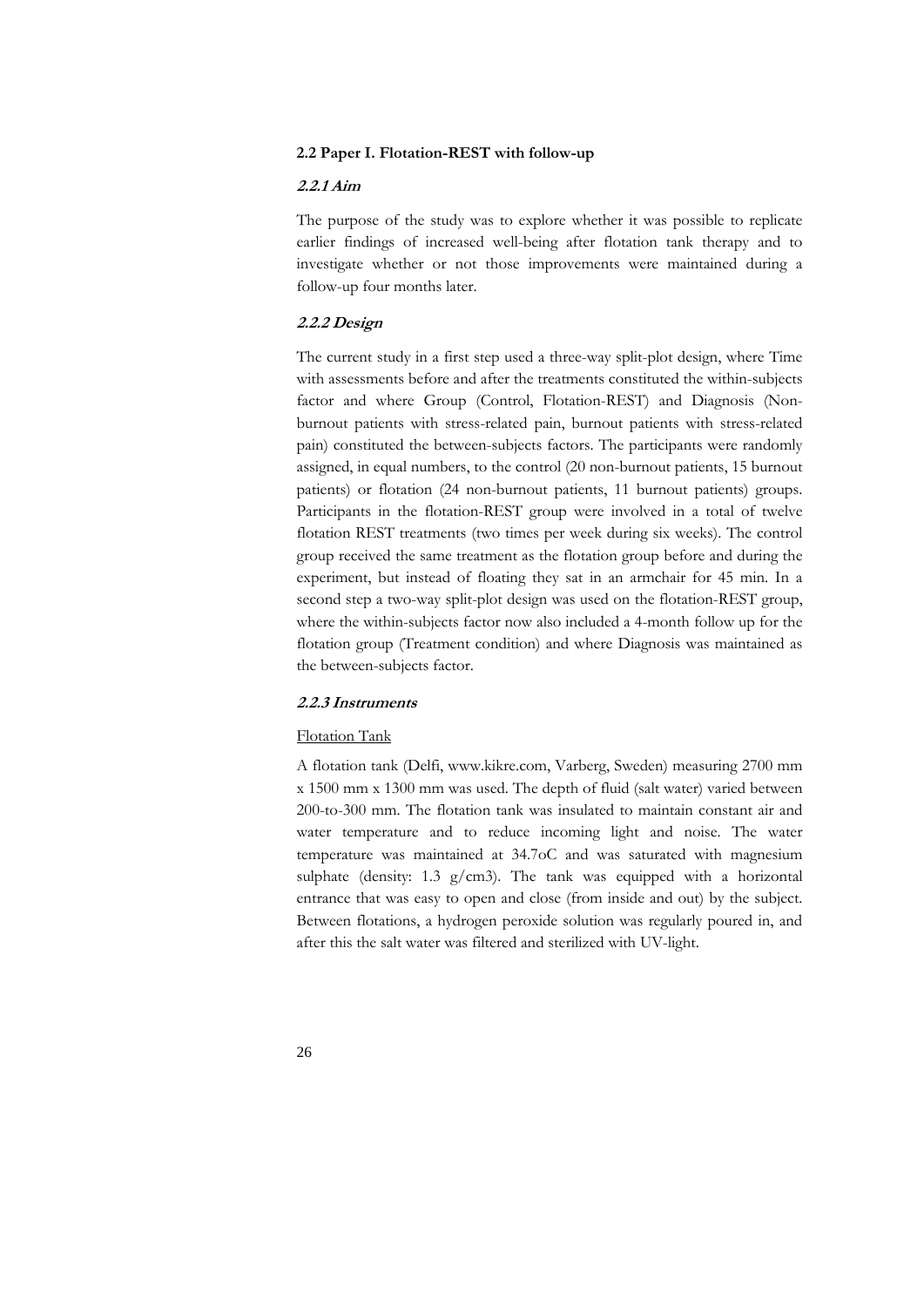#### Questionnaire 1

Before the treatment (floating in the tank) a questionnaire was provided that estimated each subject's self-assessed pain: intensity, frequency, duration, onset, sleep quality, treatment as well as experiences/symptoms of other types of complaints. Each subject's own descriptions of "Sleep Quality" were estimated on visual analogue scales (0-100).

#### Questionnaire 2

At a final meeting directly after the seven weeks of the experimental flotation procedure, the same questions were presented as in Questionnaire 1. Blood measures

 In the present study blood samples were taken for cortisol and prolactin between 10 o'clock AM and 2 o'clock PM. According to laboratory standard procedures, cortisol was measured in nanamol per liter blood serum (nmol/L) and prolactin was measured in microgram per liter blood serum (ug/L). Normal range for cortisol 10 o'clock is  $125 - 625$  nmol/L. Normal range for prolactin concerning men is  $3.5 - 18$  ug/L, and for women  $4.5 - 25$ ug/L. Appropriate markers that are stress related as cortisol and prolactin were analyzed. The handling of blood tests, taking blood tests and storing was done in collaboration with Kronoparkens Health Care Center and Kemiska laboratoriet (Kem Lab) at Centralsjukhuset in Karlstad (CSK), where the tests were analyzed.

## PAI - Pain Area Inventory

The test, which was constructed for the current thesis consists of two anatomical images of a human being, one frontal and one dorsal. The task of the participants was to indicate their areas of pain. A transparent, plastic film was then placed over the areas on both figures. Each figure was divided into 833 equal-sized squares (total 1666), and the number of marked squares was calculated. The test was validated through comparisons with other instruments measuring total number of pain types, number of connected pain areas, most severe pain intensity, normal pain intensity, and pain frequency which yielded acceptable values (standardized item alpha =  $0.84$ , R =  $0.70$ ). Test-Retest reliability was examined through using a group of pain patients who completed the PAI on two occasions, seven weeks apart  $(r = 0.92)$ .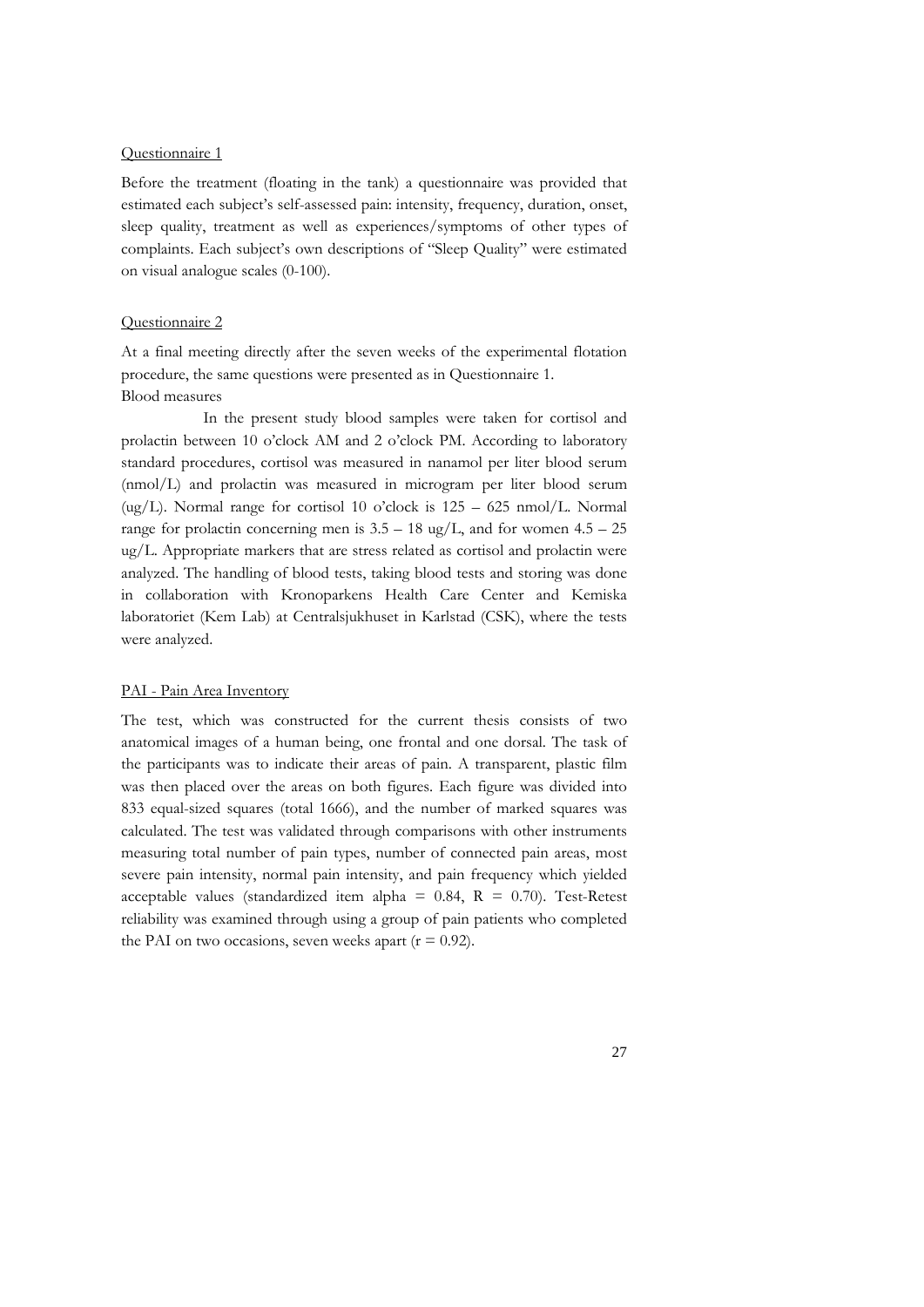### SE - Stress and Energy

The SE instrument is a self-estimation instrument concerning individuals' energy and stress experiences (Kjellberg & Iwanowski, 1989). It consists of two subscales that elucidate the mood levels of the subjects on the dimensions: 'experienced stress' and 'experienced energy'. The instrument has been validated by analyses from studies focused on occupational burdens and pressures (Kjellberg & Bohlin, 1974; Kjellberg & Iwanowski, 1989). The SE-scale was constructed and based on an early and much used checklist, the Mood Adjective Check-List, constructed by Nowlis and Green (1965) and modified further and translated into Swedish by Kjellberg and Bohlin (1974). Kjellberg and Iwanowski (1989) reduced the list to 12 adjectives on two dimensions. It is currently the latest version of the SE-scale (with test-retest scores of 0.73 to 0.78) and was used in the present study.

## HAD - Hospital Anxiety Depression Scale

The HAD is a rating scale concerning degree of anxiety and depression, using various published materials. It was constructed by Zigmond and Snaith (1983), for use with physically ill people. It has since been revised to be used as a rating scale for anxiety and depression. Its validity and reliability were examined by Herrmann (1997). The instrument consists of fourteen statements with four response alternatives (0 to 3), ranging from positive to negative or vice versa, and there are seven statements regarding anxiety and seven regarding depression.

## LOT - Life Orientation Test

This test (Scheier & Carver, 1985) consists of eight items, plus four filler items. The task of each participant is to decide whether or not one is in agreement with each of the items described, on a scale of  $0 - 4$ , where  $0$  indicates, "strongly disagree" and 4 indicates "strongly agree." The test measures dispositional optimism, defined in terms of generalized outcome expectancies. Parallel Test Reliability is reported to be 0.76 and Internal Consistency to be 0.76 (Scheier & Carver, 1985), Test-Retest reliability is 0.75 (Norlander, Bergman, & Archer, 2002). LOT is also regarded as having an adequate level of convergent and discriminant validity (Scheier & Carver, 1985), as demonstrated by correlation statistics and by using LISREL VI  $(r = 0.64)$ .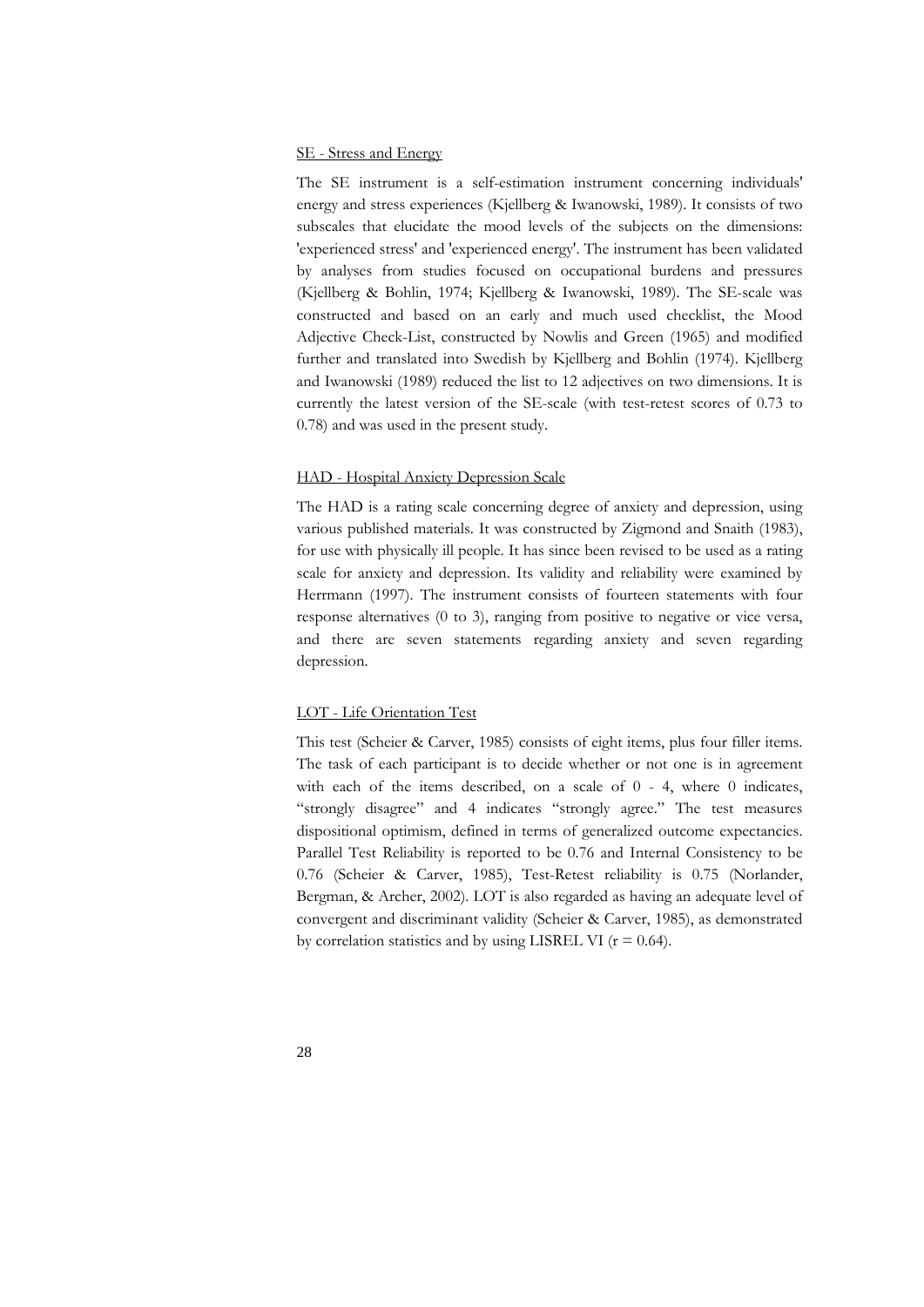#### PANAS - Positive affect and Negative Affect Scales

The PANAS-instrument (Bood, Archer & Norlander, 2004; Norlander, Bood, & Archer, 2002; Watson, Clark, & Tellegen, 1988) assesses the degree of affect, both negative (NA) and positive (PA). The instrument consists of 10 adjectives for the NA-dimension and 10 adjectives for the PA-dimension. In the test manual (Watson et al., 1988), it is postulated that the adjectives describe feelings and mood. The participants were asked to estimate how they had been feeling during the last week. Response alternatives are presented on 5-degree scales ranging from  $0 =$  "not at all" to  $5 =$  "very much." The PANAS-scale has been validated through studies focused upon several different routinely used scales within psychopathology (Huebner & Dew, 1995, Kercher, 1992). Cronbach's alpha for PA was 0.73 and for NA 0.76, in the present study.

### EDN – Experienced Deviation from Normal State

An instrument modified for use with flotation-REST (Kjellgren et al., 2001) utilizes the internationally applied psychometric instruments APZ-questionnaire and OAVAV (Dittrich, 1998) for obtaining judgments of altered states of consciousness and the relaxation response. Several studies indicate strong connections between altered states of consciousness and different RR techniques such as Qigong (Jones, 2001), Tai Chi (Yocum, Castro, & Cornett, 2000), and muscle relaxation training (Stenstrom, Arge, & Sundbom, 1996). In total, the EDN instrument consists of 29 questions whereby each is responded on a visual analog scale (0-100). A complete "index of experience" was constructed from the points obtained from all 29 questions and were averaged to provide a "sum of experience." These values reflect the total experience of deviation from normal states. Cronbach's alpha for EDN was 0.93 in the present study. Typical EDN-values after an individual's first experience of flotation-REST is around 30 EDN-points, which should be compared to the first experience of chamber-REST (15 points) (Norlander, Kjellgren & Archer, 2003; Kjellgren, Sundequist, Sundholm, Norlander, & Archer, 2004).

## **2.2.4 Procedure**

The participants were recruited by asking patients on the waiting list for participation in the flotation-REST experiment at the Human Performance laboratory, Karlstad University, Sweden. They were either originally referred by their physicians or had responded to announcements for individuals suffering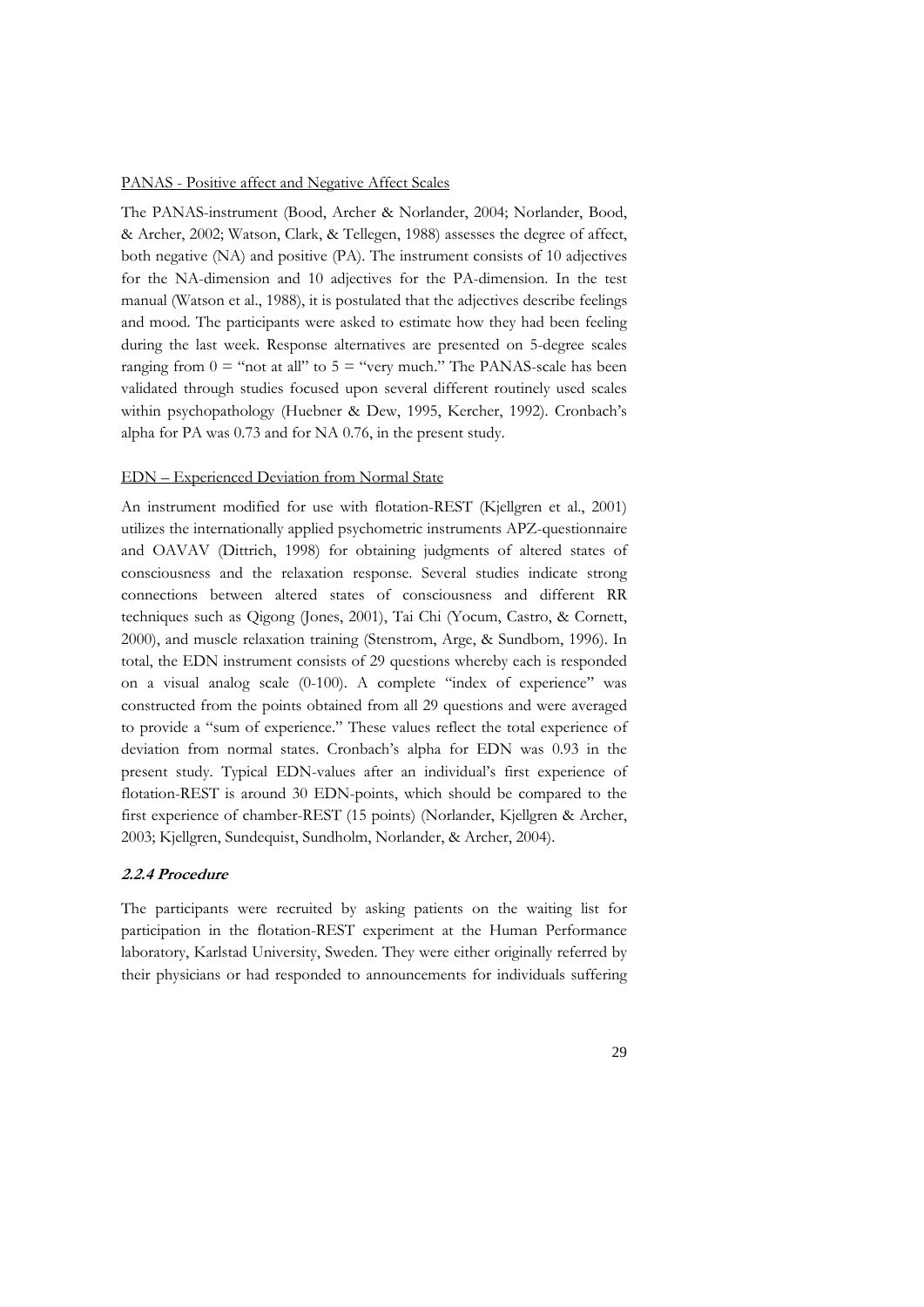from localized muscle tension pain in the neck and shoulder area, with or without temporal headache, associated with myofascial tender points or trigger points. Each participant's first contact with the project was an interview with a pain specialist at the initial medical examination where they were informed about the project, screened for suitability through questionnaire 1, and underwent a medical examination, plus a careful pain analysis, including palpation of muscle tone and a neurological examination. Among the exclusion criteria were listed pregnancy or ongoing breast feeding, somatic problems/illnesses requiring other types of treatment, open wounds, manifest psychiatric symptoms, neurological disturbances, whiplash-related disorders, manifest posttraumatic stress disorder, as well as regular treatment with heavy opiate analgesics, signs of anxiety/fear, or discomfort being in a restricted environment.

Participants were randomly assigned to either the control group or to the flotation-REST group. The participants belonging to the control group sat in an easy chair reading their own literature or literature provided, for 45 minutes, twice per week, first for three weeks, then a week with no treatment, followed by another three weeks with the armchair condition. The participants belonging to the flotation-REST group were given flotation treatment during the forthcoming three weeks (with 2 visits/week), whereby each floating session was of 45 minutes duration. After that the participants had one week with no treatment, followed by another three-week period. The number and duration of treatments — 12 over a 7-week period (two 3-week treatment periods with a non-treatment week in between) — was chosen from similarly sized schedules described in the literature and from our own experiences. Treatment was terminated after 45 minutes when the experimenter gently knocked on the exterior of the tank. Directly after the first session in the flotation tank the participant was allowed to complete the EDN. They also had to complete the EDN test directly after the last session (i.e., after 12 flotation) in the flotation tank.

 Three days (or 72 hours) after the final control or flotation session, participants attended a final consultation and follow-up discussion with a nurse, at which time they completed Questionnaire 2 and the personality tests, and a new blood sample was taken. All the patients described in the present study completed the whole course of treatment (12 control or flotation sessions over 6 weeks). Four months after the final consultation all patients in the flotation-REST group were invited to participate in a follow-up study at the Human Performance laboratory. The information was also given that if they accepted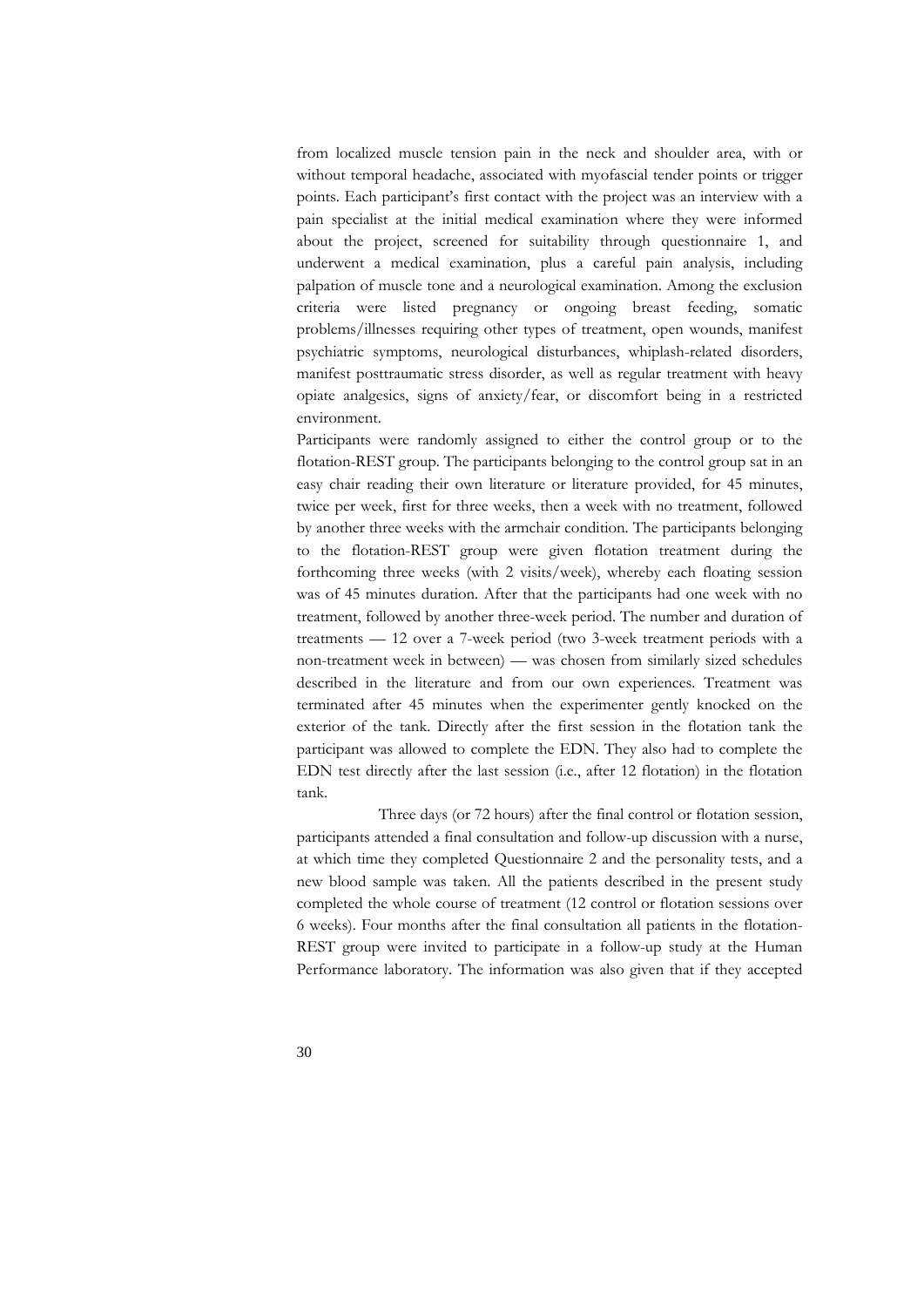the invitation they would receive a lottery ticket valued at \$10 US. Twenty-eight of the participants in the flotation group participated in the follow-up consultation where they once more completed the questionnaire, the personality tests, and also had a new blood sample taken.

## **2.2.5 Statistics**

A three-way mixed Pillais MANOVA was carried out with Time (before, after) as the within-subjects factor and Group (Control, Flotation-REST) plus Diagnosis (non-burnout patients, burnout patients) as between-subjects factors, and with prolactin, cortisol, pain area (PAI), sleep quality, dispositional optimism (LOT), stress (SE), energy (SE), anxiety (HAD), depression (HAD), positive affectivity (PANAS), and negative affectivity (PANAS), as the dependent variables. In a second step, the long-term effects of flotation-REST treatment were analyzed. Statistical analyses were carried out using two-way split-plot Bonferroni ANOVAs with Treatment (before treatment, directly after treatment, four months after treatment) as the within-subjects factor, and Diagnosis (non-burnout patients, burnout patients) as the between-subjects factor. Only dependent variables which in the first step exposed effects from the flotation REST treatment, shown by Time x Group interaction effects, were used, including, prolactin, pain area (PAI), sleep quality, dispositional optimism (LOT), stress (SE), anxiety (HAD), and depression (HAD).

## **2.2.6 Results**

The effects of a standardized treatment round were examined, whereupon a follow-up was conducted to explore the long-term effects of the treatment. The results showed that the treatment (12 sessions) had the effects of reducing the extent of the pain, perceived stress, anxiety, and depression, and that the quality of sleep and optimism increased. The effects were still present 4 months following the end of treatment. In this context, two stress-related markers were also examined, namely cortisol and prolactin in the blood. Due to the blood assay routines, the outcome of the cortisol measurement was most likely affected, making a correct analysis difficult. The level of prolactin, not affected by the routines, pointed to significant changes between the two measurement points. During treatment the level of prolactin increased by 33 %. At 4 months follow-up several of the positive effects remained, whereas the level of prolactin had returned to its initial level.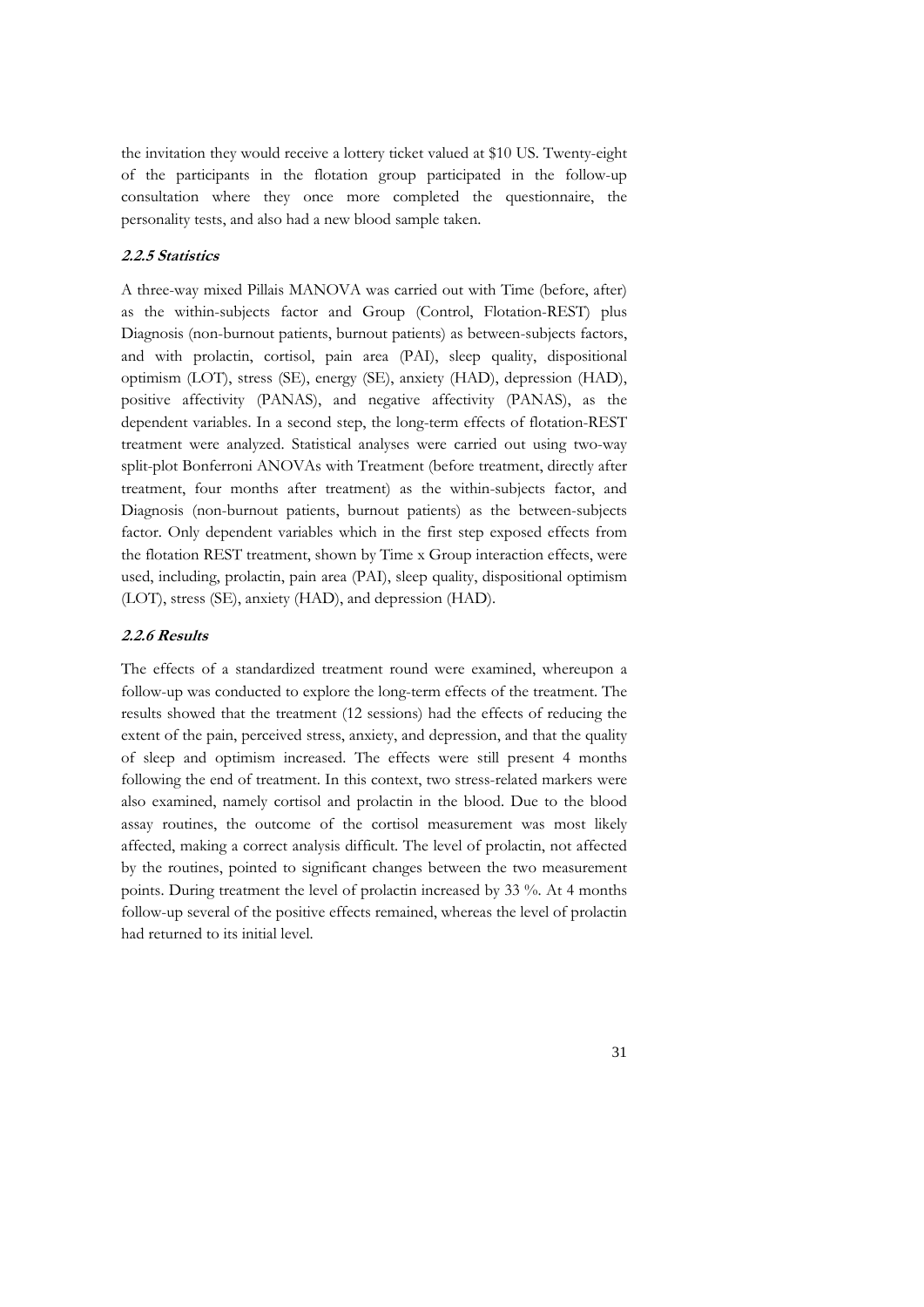## **2.3 Paper II. Flotation with normal or high attention.**

## **2.3.1 Aim**

The purpose of the current study was to examine the possible effects of attention-placebo on flotation tank therapy, how the experience of pain, sleep, anxiety, depression and different stress-variables are affected by attention as well as float-REST.

# **2.3.2 Design**

Thirty-two patients, 25 women and 7 men, recruited from the waiting list at the Human Performance Laboratory at Karlstad University, participated in the study. They had been diagnosed as having stress-related pain, of a muscle tension type. Among the patients, 16 of them also had received the diagnosis of burn-out depression. Half of the 32 patients received special attention for a total of 12 weeks (high attention), while the other half received this attention for 6 weeks (normal attention).

## **2.3.3 Instruments**

In this study the same instruments were used as in Paper I. Blood assays were not obtained.

## **2.3.4 Procedure**

In the present study a High attention group was recruited by asking 20 patients, when they just were finishing their participation in a control group (Paper I), whether they would be willing to continue immediately with a new experiment involving the flotation tank. This means that they were not asked at the same time but rather when their participation in the Control group was to finish. They had not been told prior to the first experiment that they would have the option of receiving flotation therapy after the control sessions had ended. All of the patients agreed to participate directly in a new experiment, but four of them cancelled due to lack of time, immediately before the experiment or in the beginning of treatment. Thus, the group consisted of 16 participants. Given that they had already participated in a control group, they had regularly visited the laboratory and met the staff at the same extent as the flotation group (normal attention). On those occasions, they sat, alone in a closed room, in an easy chair reading their own literature or literature provided, for 45 minutes, twice per week, first for three weeks, then a week with no treatment, followed by another three weeks with attention. In the new experiment the participants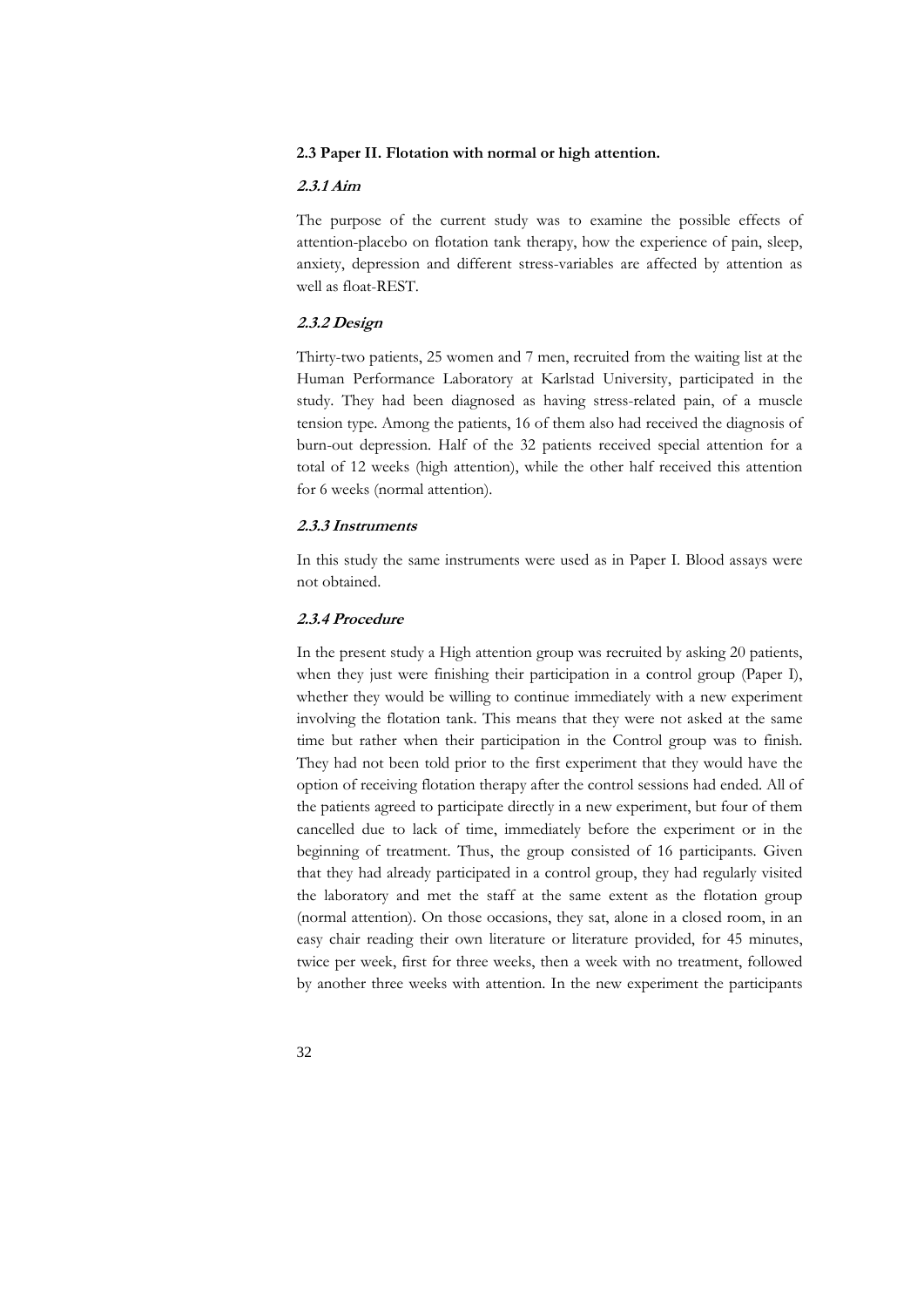immediately continued with the flotation-REST treatment and with identical treatment intervals (i. e., twice per week for three weeks, then a week without treatment, followed by a final three-week period) along with continued visits with the staff as before. The nature of attention (i. e. associating with the staff) the group received was the same across the first and second 12 sessions, even though the activity alone in a closed room (i. e., armchair or flotation-REST) differed. Thus, this group received flotation treatment 12 times and attention on 24 occasions during a period of 12 weeks.

The other group (Normal attention) had not had any previous contact with the laboratory but was randomly recruited straight from the patient waiting list as described above. The procedure was complete when 16 people agreed to participate in the experiment, and who, according to a nurse fulfilled the criteria for inclusion/exclusion. Subsequently two individuals dropped out, one for lack of time and the other due to his experience of being shut in, in the tank at the beginning of the flotation-REST treatment. Two additional individuals randomly picked from the waiting list then replaced them. All in all, this group also received 12 treatments during a period of six weeks, but attention only at the time of their 12 tank visits.

All participants were given flotation treatment during the forthcoming three periods (with 2 visits/week), whereby each floating session was of 45 minutes duration. After that the participants had one week with no treatment, followed by another three-week period. The experimenters at the flotation site were ignorant of the group identity of each participant and thus to all purposes experimentally-blind. Treatment was terminated after 45 minutes when the experimenter gently knocked on the exterior of the tank. Three days (or 72 hours) after the final treatment session participants attended a final consultation and follow-up discussion, at which time they completed Questionnaire 2 and the psychological tests. All the patients described in the present study completed the whole course of treatment (i.e. twelve sessions over six weeks).

## **2.3.5 Statistics**

Statistical analyses were carried out using three-way split-plot ANOVAs with Treatment as the within-subjects factor and Attention and Diagnosis as between-subjects factors, and with the number of different ways of measuring subjective pain, blood pressure (mmHg), heart rate, alcohol and medicine consumption, and with the psychological variables derived from four personality tests as the dependent variables, i. e., stress (SE), energy (SE),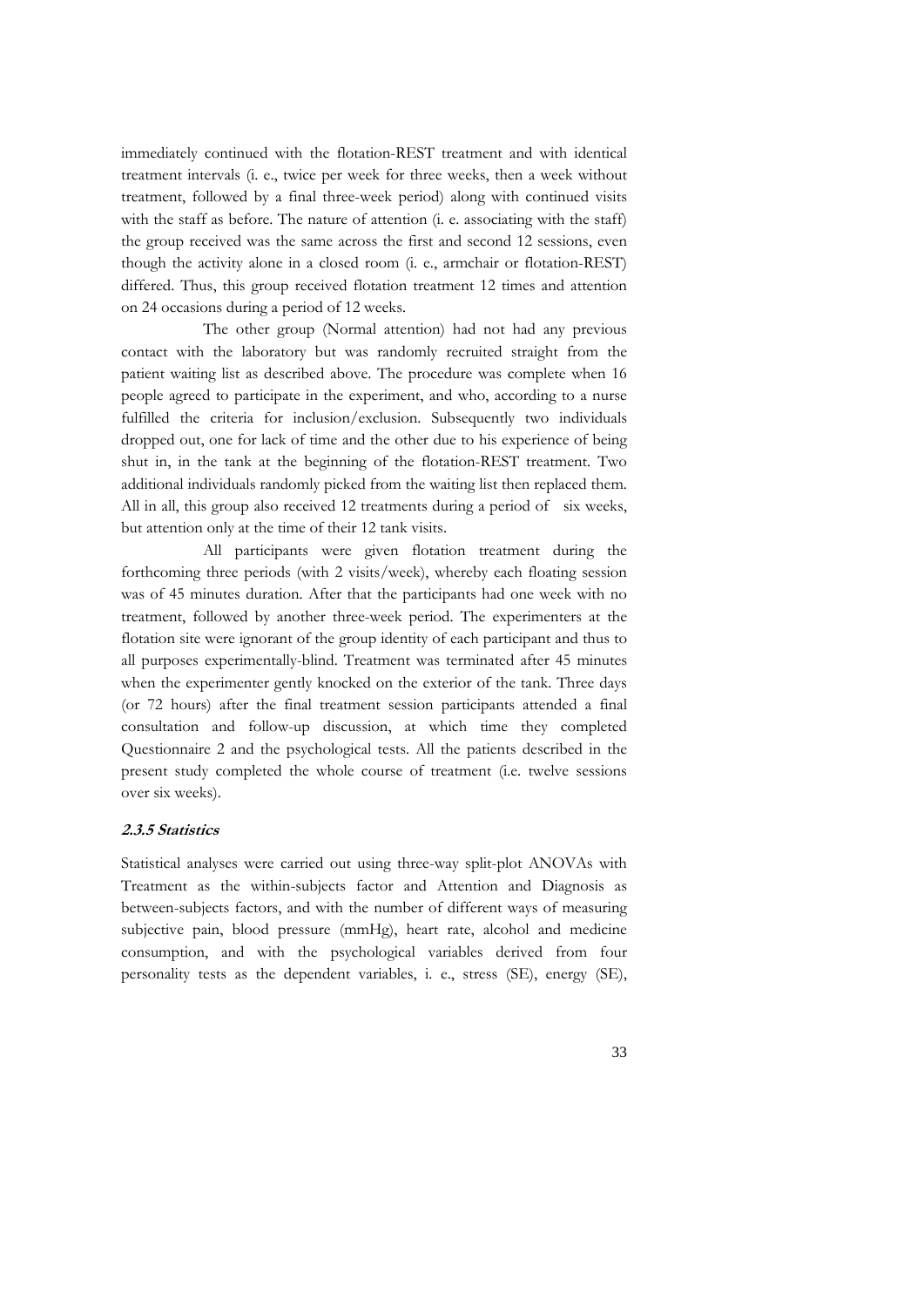anxiety (HAD) and depression (HAD), dispositional optimism (LOT), positive affectivity (PANAS), and negative affectivity (PANAS) as the dependent variables. Further statistical analyses were conducted with help of the Chi-Square test in order to find out how many participants used medication prior to, or after, the treatment, respectively.

#### **2.3.6 Results**

The purpose was in a more in-depth manner to study the influence of attention on the treatment and the development of pain. In addition, the psychometric characteristics of a newly constructed test were assessed, the Pain Area Inventory (PAI). The PAI was validated by comparing the current results with other ways of assessing pain: intensity, frequency, combined areas of pain, and number of different types of pain. The study showed, as in Paper I, a number of significant improvements. Of the 32 patients, 7 (22 %) became pain-free, 18 (56 %) reported less pain, 6 (19 %) reported no major change, and one person described worsened pain on the chart of pain areas. A reduction of anxiety, depression, perceived stress, and negative affectivity was also apparent following treatment, while optimism, energy, and positive affectivity increased. In general, there were no differences between the group that received extra attention and the group that received a normal amount of attention during their visit to the Human Performance lab. There were, however, two differences: patients without burn-out depression who received extra attention displayed the greatest reduction of their worst imaginable pain, and all those receiving extra attention exhibited a smaller increase in optimism. These results were interpreted as the fact that an attention-placebo does not have a great impact on the flotation-REST treatment itself.

#### **2.4 Paper III. Flotation with 12 or 33 sessions.**

#### **2.4.1 Aim**

The aim of the study was to investigate whether or not longer periods of flotation-REST treatment give better effects for patients with stress related pain and other similar ailments as compared to the earlier tested program with 12 sessions.

## **2.4.2 Design**

Thirty-seven patients, 29 women and 8 men, recruited from the waiting list at the Human Performance Laboratory at Karlstad University, participated in the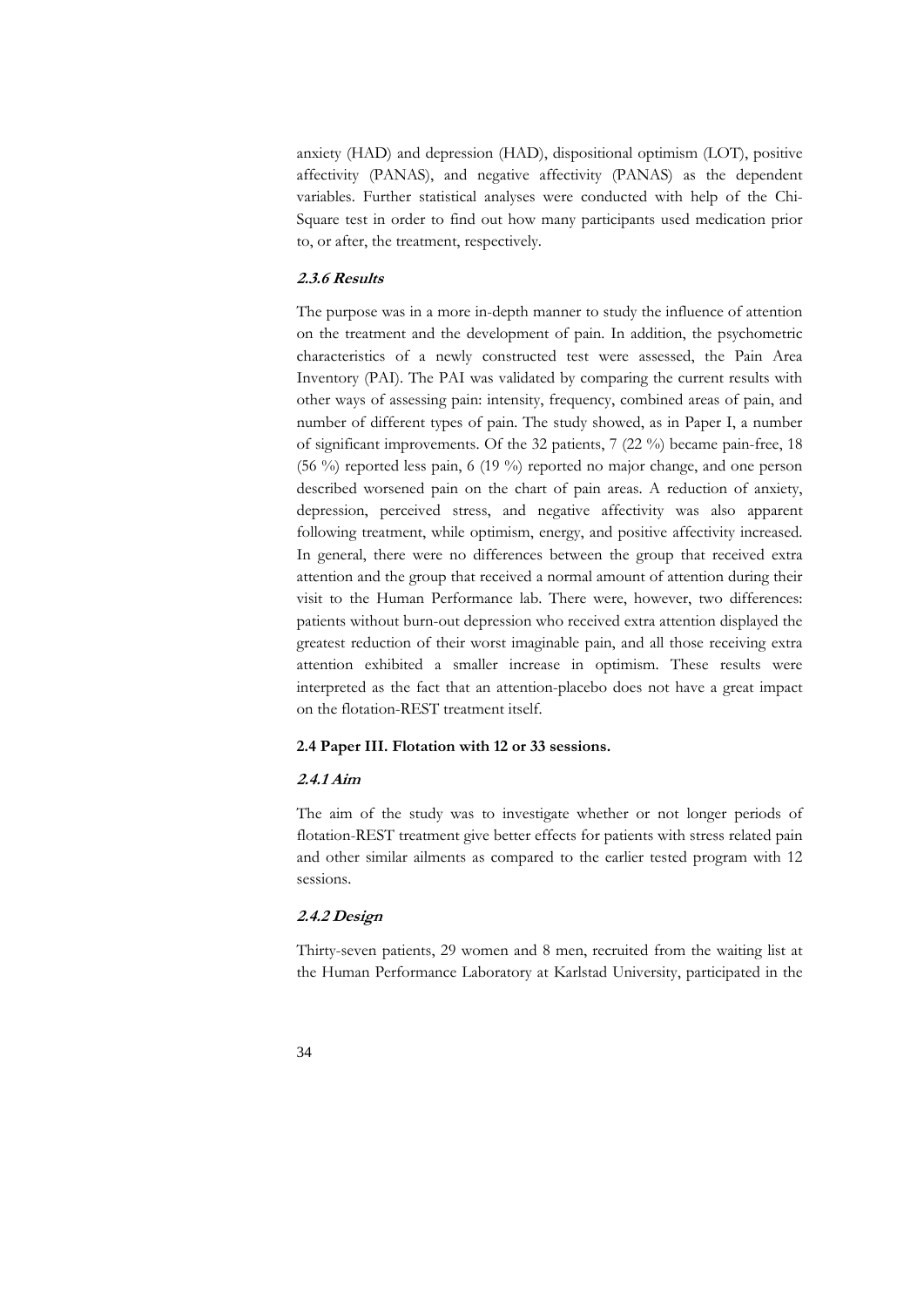study. They had been diagnosed by a physician as having stress-related pain, of a muscle tension type. They reported having had pain for many years and 23 of the patients took analgesics on a regular basis. Among the patients, 14 of them also had received the diagnosis of burn-out depression. The patients were randomized into one of two conditions: 12 flotation-REST treatments or 33 flotation-REST treatments.

### **2.4.3 Instruments**

In this study the same instruments were used as in Paper I and Paper II but additionally also a "pain matcher" was used. Blood assays were not obtained. The Pain Matcher is a test with electrical stimulation of the skin producing magnitude matching, i.e., a unit that gives constant current stimulation (Cefar Matcher AB, Lund, Sweden). The device is controlled by a microprocessor that provides rectangular pulses with a frequency of 10 Hz and amplitude of 10 mA. The instrument is supposed to give accurate assessments of pain levels experienced by suffering patients. Psychometric investigations indicate excellent reliability scores for pain thresholds (ra between 0.95 – 1.00) but the validity of the instrument concerning assessments of pain levels has not been adequately determined (Alstergren, & Förström, 2003; Stener-Victorin, Kowalski, & Lundeberg, 2004).

## **2.4.4 Procedure**

Each participant's first contact with the project was an interview with a pain specialist at the initial medical examination where they were informed about the project, screened for suitability through questionnaire 1, and underwent a medical examination and a careful pain analysis, including palpation of muscle tone and a neurological examination. Every participant received a leaflet with patient-oriented information about flotation-REST, wherein (in addition to the purely practical details associated with treatment) they were also informed that driving was not recommended shortly after treatment (due to increased risk of transient fatigue). During this initial contact, each subject was shown around the floatarium. The information was restricted (no mentioning of possible changes in consciousness), and the participants were only informed that most people experience the floating as relaxing.

Following this informational session, participants were randomly assigned to either the 12 treatments flotation group or the 33 treatments flotation group. The participants belonging to the 12 treatments group were given flotation treatment during 2 three-week periods (with 2 visits/week), whereby each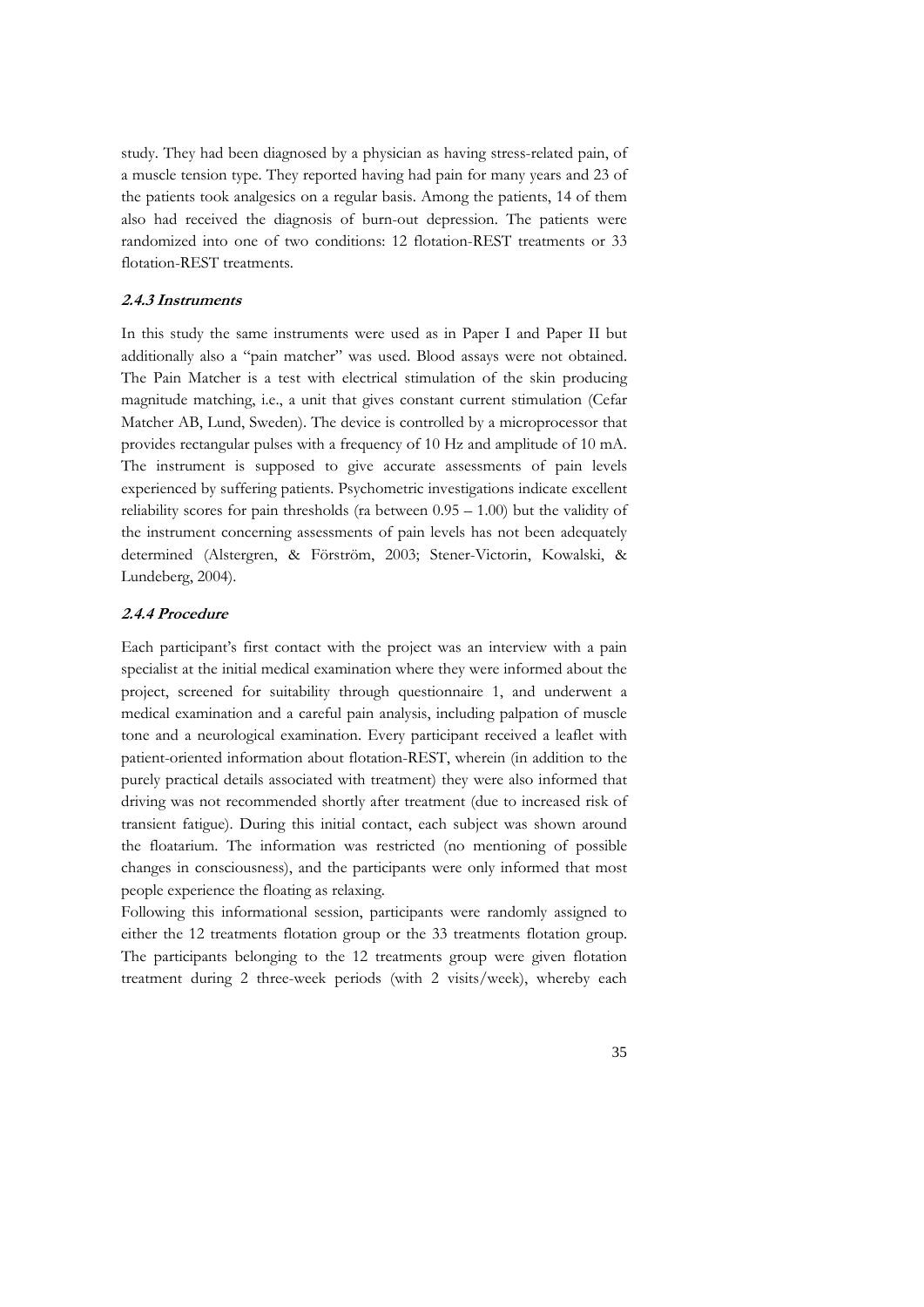floating session was of 45 minutes duration. The number and duration of treatments, i.e. twelve over a seven-week period, were chosen based on our own experiences. The participants belonging to the 33 treatments group were first given exactly the same treatment (i. e., 2 three-week periods with 2 visits/week) and after that they participated in 7 additional periods but now only one visit/week. A spontaneous procedure consisting of 'first come, first assigned' method was applied. When the participant was using the flotation tank at the very first session, he/she was informed of the flotation technique, shown the bathroom and shower, and thoroughly reminded of their complete freedom to terminate the session if necessary. Following visits to the bathroom and shower and the insertion of earplugs, each participant was allowed to immerse himself/herself in the water of the tank and close the lid unaided, following instructions to relax. Treatment was terminated after 45 minutes.

 Three days (or 72 hours) after the final treatment session participants attended a final consultation and follow-up discussion, at which time they completed Questionnaire 2 and the psychological tests. All the patients described in the present study completed the whole course of treatment (i.e. twelve sessions or thirty-three sessions).

#### **2.4.5 Statistics**

Statistical analyses were carried out using a three-way mixed Pillais' MANOVA with Tests (before, after) as the within-subjects factor and Treatment (12 treatments, 33 treatments) and Diagnosis (non-burn-out patients, burn-out patients) as between-subjects factors, and with the number of different ways of measuring subjective pain (i. e., lower pain threshold, upper pain threshold, the PAI, number of comprehensive pain areas, most severe pain intensity, normal pain intensity and pain frequency) as the dependent variables.

 The stress-related psychological variables were analyzed using a three-way mixed Pillais' MANOVA with Tests (before, after) as the withinsubjects factor and Treatment (12 treatments, 33 treatments) and Diagnosis (non-burn-out patients, burn-out patients) as between-subjects factors. Dependent variables were the psychological variables which in earlier studies (e. g., Norlander, Johansson, & Bood, 2005) have been proven to be strongly intertwined, i. e., stress (SE), energy (SE), anxiety (HAD) and depression (HAD), dispositional optimism (LOT), positive affectivity (PANAS), negative affectivity (PANAS), and sleep quality (VAS-scale).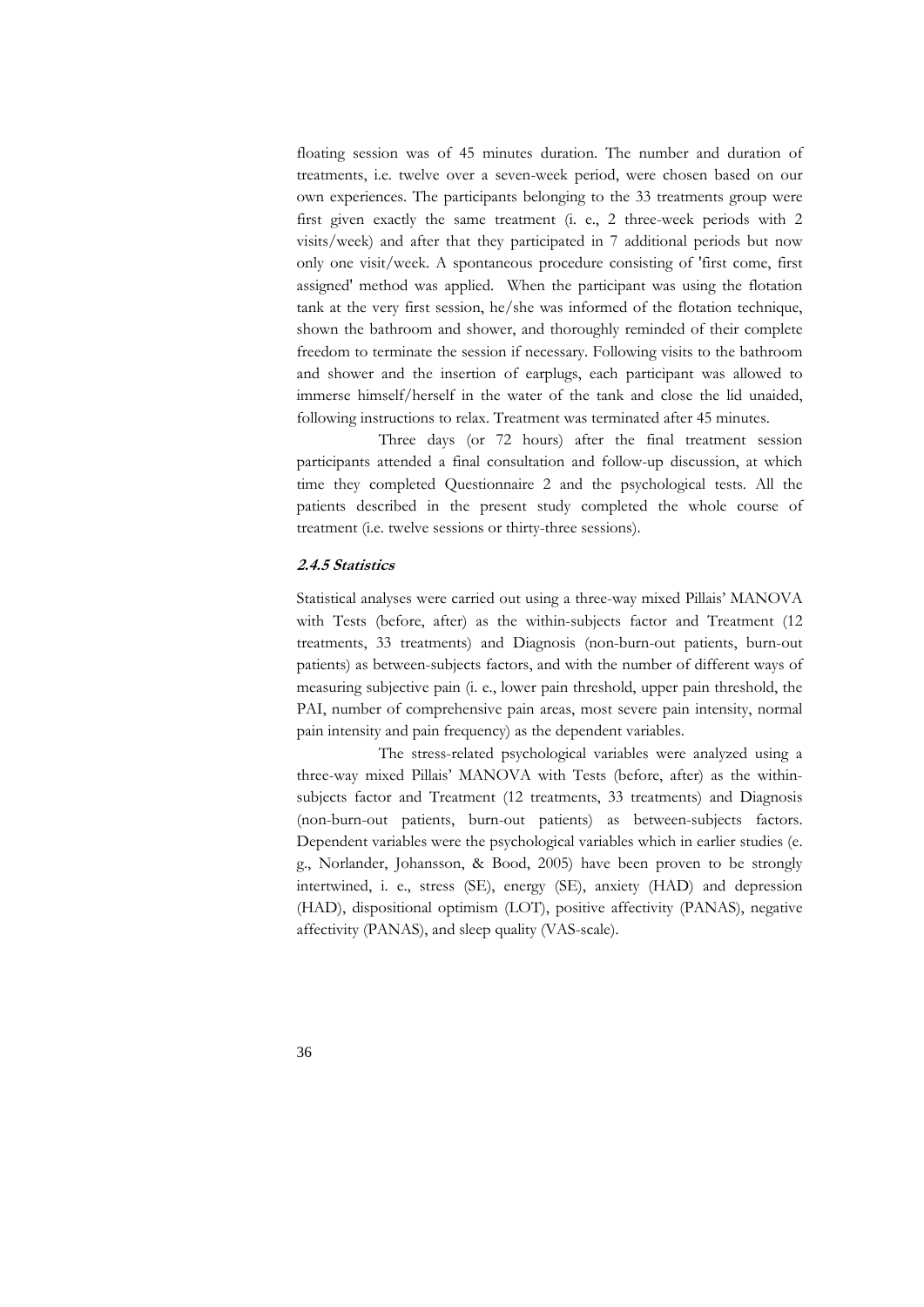# **2.4.6 Results**

Analyses of subjective pain showed that the number of comprehensive pain areas significantly dropped after 33 flotation sessions but not after 12 sessions. However for upper pain threshold, the PAI, most severe pain intensity, normal pain intensity, and pain frequency, 12 sessions were enough to get considerable improvements and no further improvements were noticed after 33 sessions. A similar pattern was observed concerning the stress-related psychological variables. After 12 flotation sessions the experienced stress, anxiety, negative affectivity and depression decreased, while dispositional optimism and sleep quality increased but there were no further improvements after 33 flotation sessions. Concerning measurements of blood pressure, earlier findings have indicated conflicting results after 12 sessions (Bood et al, 2005; Bood et al, 2006). In the present study no effects were observed after 12 flotation sessions, but there was a significant effect for diastolic blood pressure after 33 sessions.

As expected, the patients with the diagnosis of burn-out depression exhibited significantly higher values on depression and negative affectivity as compared with patients without such a diagnosis. Subsequently it was the depressed patients who showed the significant improvements in regard to depression and negative affectivity. There were no other interaction effects between Tests and Diagnoses, but the patients with burn-out depression had lower values on energy, optimism and higher on anxiety as compared to patients without such a diagnosis.

## **2.5 Paper IV. Flotation combined with therapy.**

# **2.5.1 Aim**

The purpose of the study was to examine whether and how the combination of therapy and flotation tank could be fruitfully used to treat patients with severe stress problems.

# **2.5.2 Design**

Two women on long-term sick leave, aged 55 and 58, participated in the study, which was carried out over a period of one year. One of these women was diagnosed as suffering from burnout depression and the other from fibromyalgia. The therapy program included several components: (a) flotation-REST treatment at least once every other week for 45 minutes on a total of 35 occasions, (b) group therapy on eight occasions, (c) conversational therapy on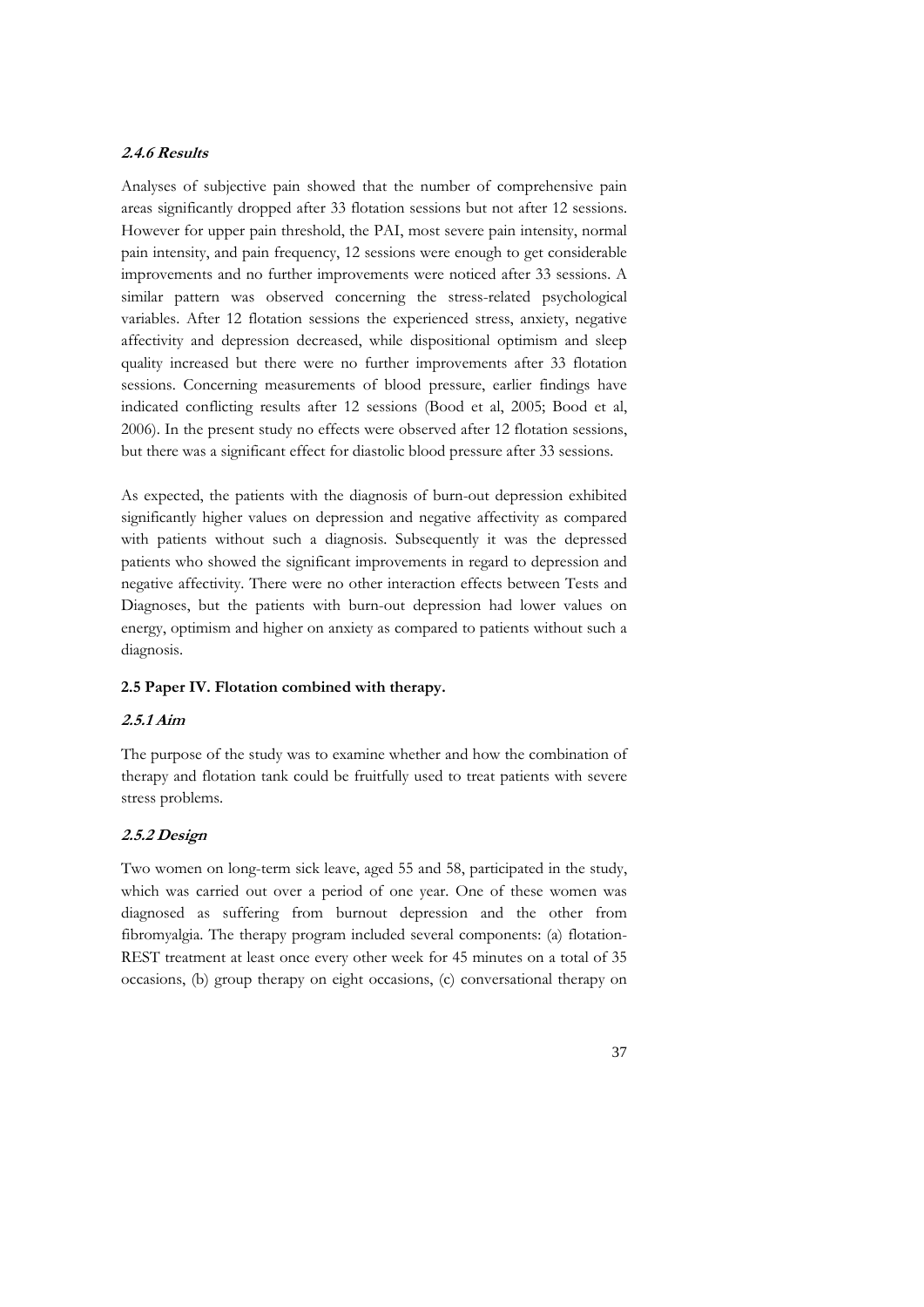eight occasions and (d) picture therapy on eight occasions. The group, conversational, and picture therapy sessions were run in a total of eight meetings.

### **2.5.3 Procedure**

Before the project started, the interviewers and the respondents discussed the organization of the project and how the data would be gathered. They agreed (a) that the clients would be interviewed on two occasions and that the interviews would be taped, (b) that the clients would keep a journal of their experiences in the flotation tank, (c) that they would paint a picture of their experiences in connection with each therapy occasion and (d) that their comments on their own paintings would be taped. Further, it was agreed that everything would be treated confidentially, i.e. that only the two therapists would listen to the material that had been recorded and read the journals. The clients were also informed that they had the right to terminate the interview at any time without giving a reason and without having it affect their treatment. Finally, it was agreed that the material that had been collected could be used as a basis for publication at a later time, on the condition that the anonymity of the clients be guaranteed.

 The interviews varied in length between 60 and 80 minutes and the first interview was conducted about halfway through the project, whilst the second interview was held just before the conclusion of the project. During the interviews only one interviewer and one respondent were present. On the second occasion the interviewers exchanged clients. The questions on which the interviews were based enabled the respondents to digress and embellish freely at the same time as there was a central theme running through the conversation. The journals were written up at home the week after the flotation and sent by e-mail to the respective therapist. Now and then the clients floated a little more frequently than every two weeks and the experiences from these occasions were also noted in the journals.

#### **2.5.4 Processing the data**

The Empirical Phenomenological Psychological Method (EPP-method) devised by Gunnar Karlsson (1995) was used in processing the data. The method entails an analysis in several stages including techniques for dividing the texts into smaller so-called "meaning units" (MU). This division is not based on grammatical rules but entirely on the content the researcher discovers and where there is a suitable shift of meaning. The analysis yielded 238 meaning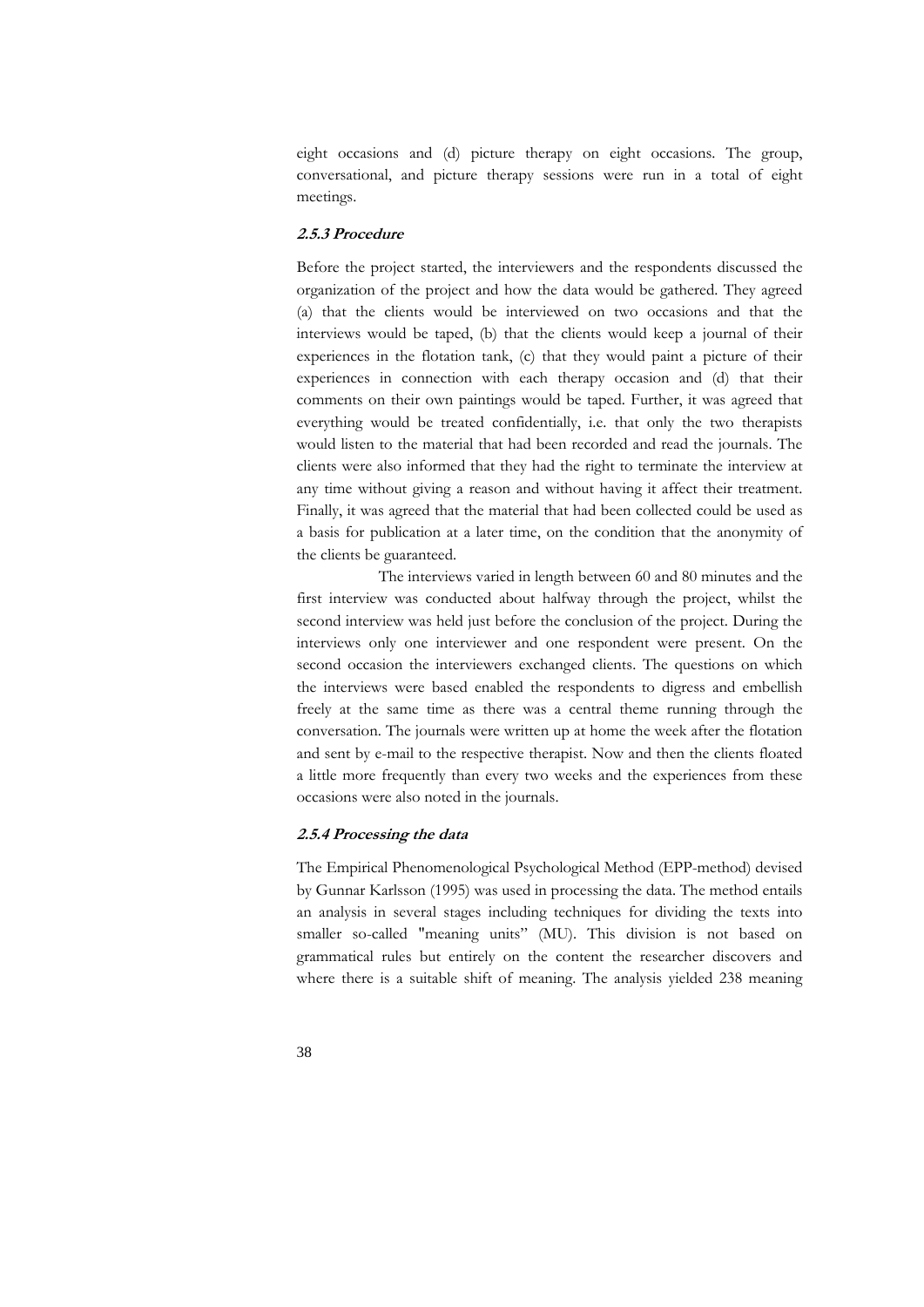units, which generated 12 categories. Each category illustrated a special perspective of the phenomena studied. To control for the reliability of the results of the study, a credibility test for phenomenological analysis was used (Bergman & Norlander, 2005).

## **2.5.4 Results**

During the course of the study four themes emerged, each consisting of several categories: (a) the therapeutic work model, (b) the transformation of feelings, (c) self-insight and (d) meaning. The four themes reoccurred on a regular basis throughout the study and constitute what was termed as "the therapeutic circle". The therapeutic circle was given new nourishment during the eight therapy sessions, which the clients experienced provided additional meaning and understanding. This, in turn, also contributed to deepening the effect of all the occasions when the clients visited the flotation tank on their own, as indicated in the journals. Each time they visited the flotation tank, i.e. every two weeks, they experienced that the therapeutic process gained new momentum and that, on their own, they could make use of and develop the tools they had received from the therapists. It was thus that a "therapeutic spiral" arose, where each revolution generates more meaning and more wellbeing.

A follow-up 18 months after the completion of the therapy revealed that the spiral of increased meaningfulness and enhanced wellbeing was still in operation. The clients were no longer on sick leave and had jobs that they found meaningful. Since their self-insight had grown, it was easier for them to maintain a good balance and distance when problems occurred. Their daily anxiety had ceased, temperature changes in their bodies were less frequent and their various aches and pains had disappeared or had been dramatically reduced at the same time as they had stopped taking medication.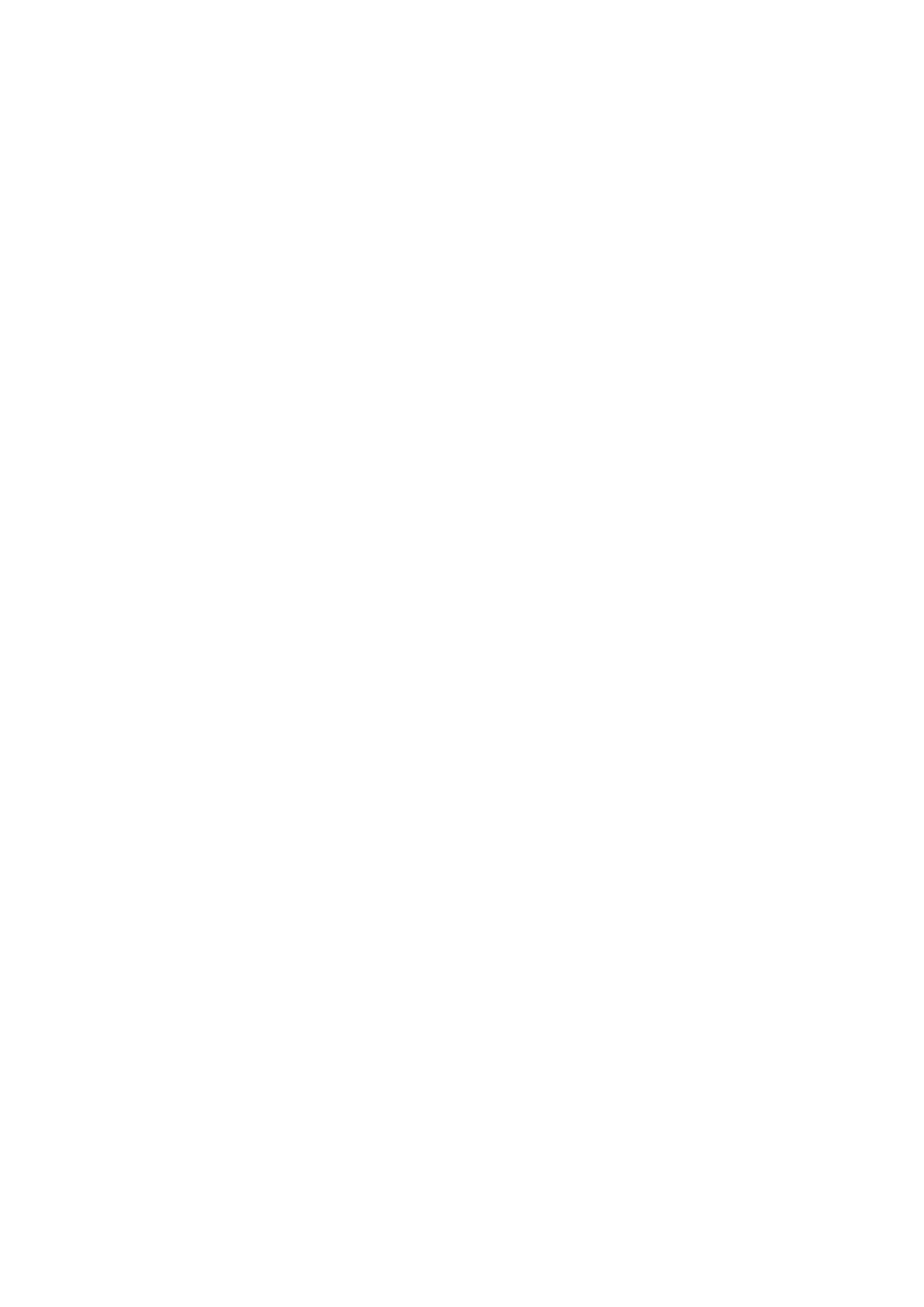# **3. GENERAL DISCUSSION**

## **3.1 Introduction**

Only a few studies have been conducted in which treatment programs with the flotation-REST of longer duration were examined. There are even fewer studies assessing long-term effects. Thus, the empirical database is small, and additional studies need to be performed before firm conclusions can be drawn regarding the mechanisms involved in the treatment through the flotation-REST technique. However, it is already possible to ask some relevant questions in connection with the theoretical perspectives reviewed in the current thesis

## **3.2 How do the results pertain to Melzack´s perspective?**

## **3.2.1 Non-linear thinking about pain perception**

The neuromatrix theory (Melzack, 1999) views pain as a multi-dimensional experience (the neurosignature) produced by the neural network of the neuromatrix. It is activated by sensory input, but independently it also generates sensations and experiences of pain. Thus, it becomes important to explore if the signature can be affected during a relatively brief period, and if such a potential change can remain over time. In order to achieve this goal, it is important to consider a series of variables included in the matrix. Stress-related symptoms have been examined uni-factorially for a long time (Levi, 2002). Currently, stress-related symptoms are explored in a multi-factorial manner, although linear relations are assumed, simultaneously (Levi, 2002).

The above reasoning constitutes a problem. Levi (2002) argued that one ought to examine the variables in a non-linear, interactionistic, and systems-analytic manner, as well. From this perspective, the neuromatrix fits in well, as does the flotation-REST method. As mentioned earlier, a cognitive change typically takes place in the individual lying in the flotation tank, in which secondary processes (logical or linear thinking) give way to primary processes (intuitive and non-linear thinking) (Norlander et al, 1998). In this way cognition is created which is reminiscent of the interactive character of the neuromatrix. The results from Paper IV support this line of reasoning. Below, the dependent variables of the current thesis will be discussed in relation to Melzack´s perspective.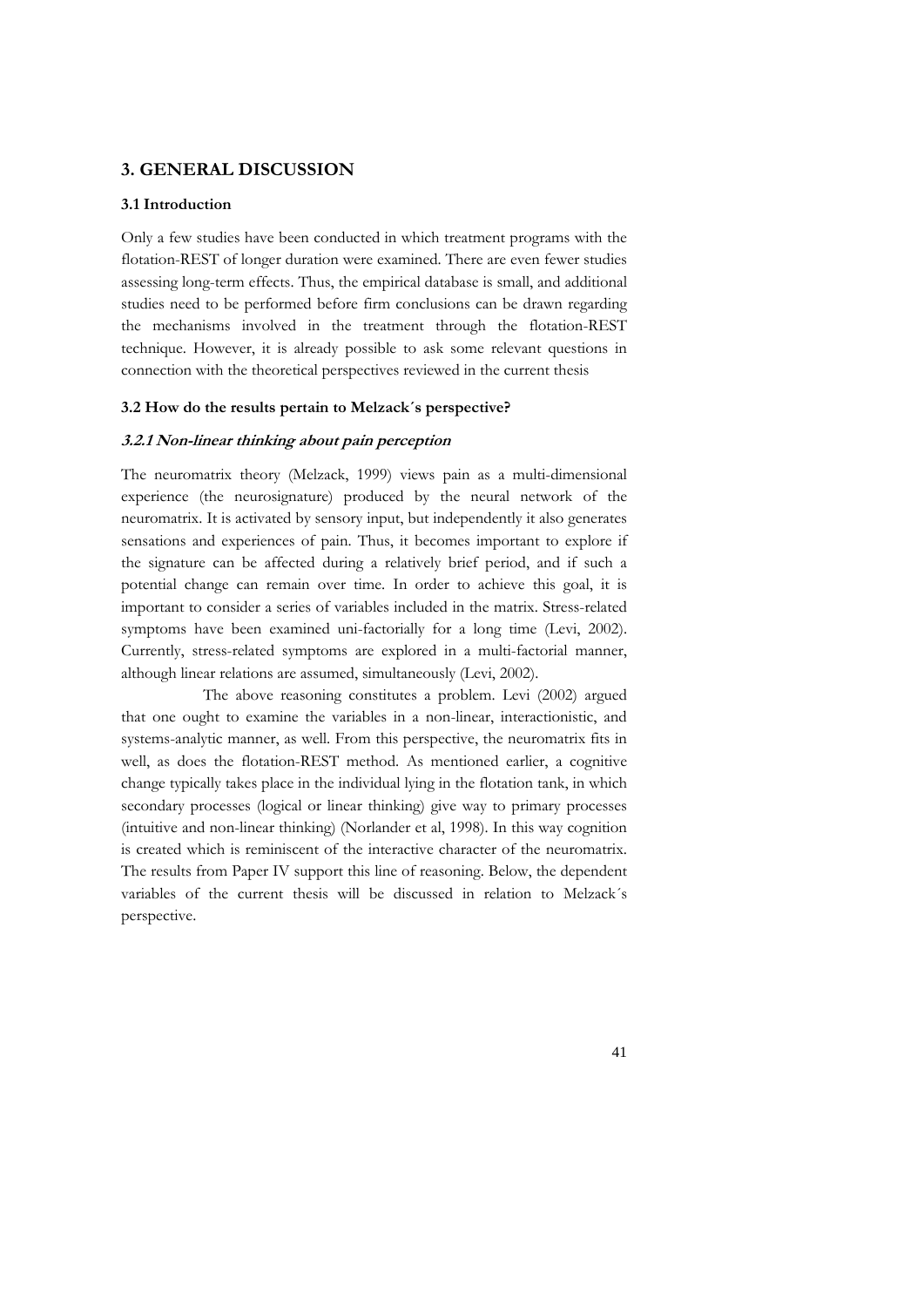#### **3.2.2 Pain measured by the Pain Area Inventory**

The experience of pain is affected by many components, and it is multidimensional (Flor, 2000; Skevington, 1995). It is of course an obvious variable in connection with studies of the neuromatrix. The experience of pain is complex and affects several different domains of an individual's life (Crombie, Croft, Linton, Le Resche & von Korff, 1999). It affects our thoughts, emotions, previous experiences, and personality characteristics. Given that the pain theory integrates various dimensions of the neurosignature, a combination of variables is needed in order to describe the composite experience of pain. One such dependent variable used here is the distribution of different areas of pain over the body. The pain measure, the PAI, was used to measure the range of the pain with one single, composite instrument. The instrument was validated by comparing it to various pain measures: the total number of pain types, the number of adjacent pain areas, the worst imaginable pain, typical pain intensity, and frequency of pain experiences (Paper II).

The results from Paper I indicated that the treatment significantly reduced the distribution of the pain by 48 %, and the effect remained four months later at a follow-up assessment. The results from Paper II showed a reduction by 68 % on the basis of the PAI. Finally the results from Paper III indicated a reduction by 56 % in regard to PAI. One could interpret these results to indicate that the experience of pain had undergone a change, affected the perception of pain, such that a different neurosignature developed. According to the neuromatrix, one could argue that this process occurred through an effect on the pain perception dimension and probably also in the action programs resulting in a change of behavior. In addition, the matrix theory implies that changes in one part of the system have repercussions in the entire system. This notion holds for the peripheral parts of the nervous system as well, where transmission of pain is also present, suggesting that at that level there is no conflict between the neuromatrix theory and the gate control theory (Linton, 2005).

#### **3.2.3 Stress and Energy measured by the Stress and Energy Test**

Psychosocial factors and stress can elicit disturbances of bodily functions (Levi, 2002) and pain as well. Pain negatively affects the regulatory systems of the brain and the body. Via complex hormonal and neural programs, processes are initiated in order to restore the balance of the biological systems and the psychological functions. Strain and imbalance in the various systems entail damage, degeneration, and stress-related behaviors such as smoking of tobacco,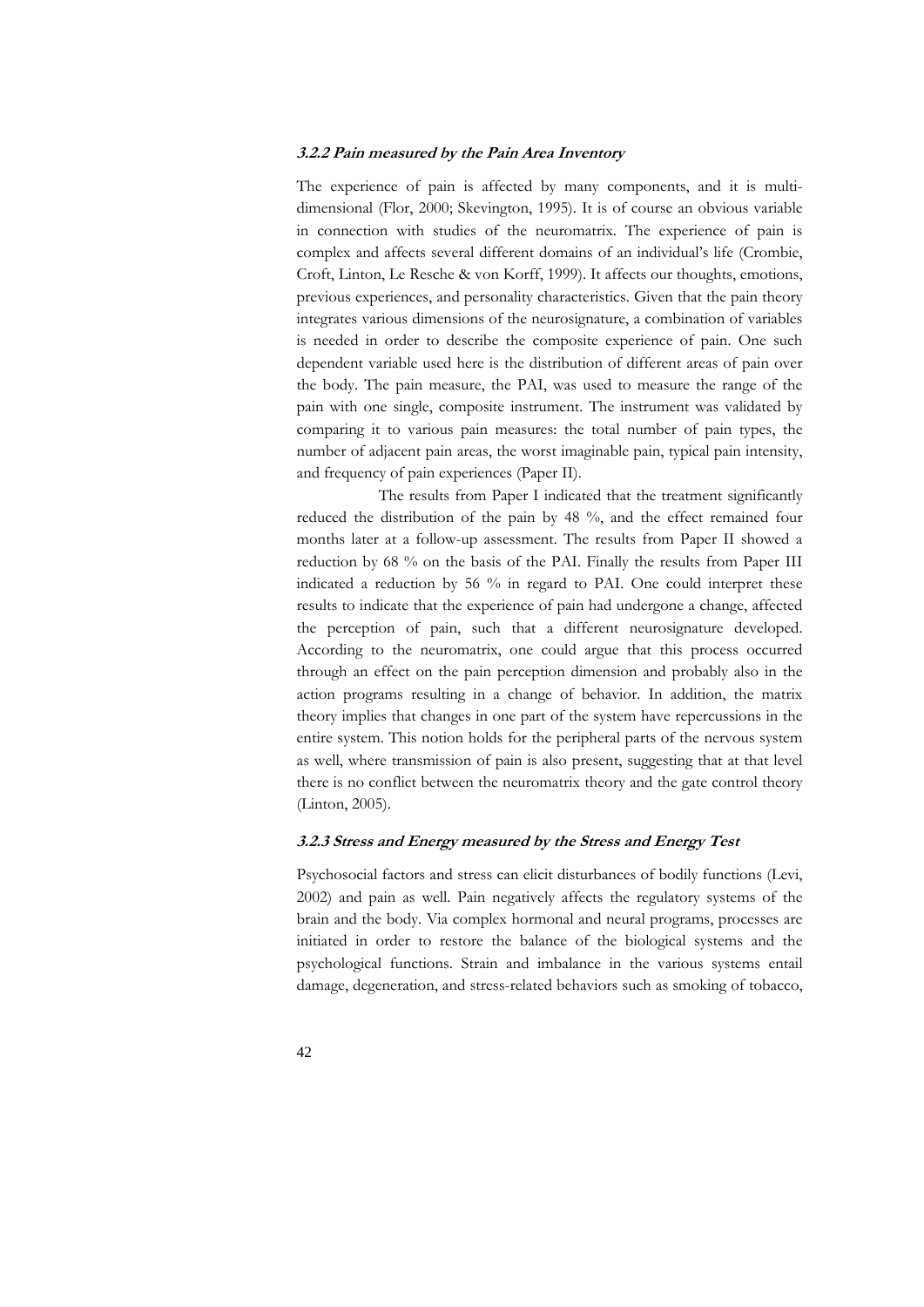and the use of alcohol. In both studies, the SE-test was used to assess the perceived degree of stress of the individuals. In Paper I the treatment reduced the level of perceived stress by 31.4 % and the results remained four months later, in Paper II the level of stress was reduced by 39 %, and in Paper III the level of stress was reduced by 25 %. A possible interpretation of these results might be that several dimensions of the neuromatrix were affected with lasting effects: the Stress-Regulation, Cognitive-Evaluative, Motivational-Affective, Pain Perception (including the feeling of stress") dimensions.

The results from Paper I did not show any significant changes in energy level. In Paper II there were also no treatment effects in terms of energy level, although those individuals who received a higher degree of attention displayed a higher level of energy both before and after treatment, and those who did not have the burn-out diagnosis generally displayed a higher level of energy than those who had the burn-out diagnosis. In Paper III the patients with no burn-out diagnosis also displayed a higher level of energy than those who had the burn-out diagnosis but similarly there were no flotation-REST effects. Energy is associated with activity (Kjellberg & Iwanowski, 1989). During flotation treatment all activity is drastically reduced, and even between treatments patients typically view themselves as "slowed down". This notion might explain why there were no observed significant changes in energy level. It would be interesting to examine their level of energy four months after the flotation-REST treatment, something that was not done due to the design of Paper I. The conclusion is, then, that the neuromatrix was not affected in terms of energy level during the treatment itself. Relaxation treatment has an energysaving (Setterlind, 1990) and anabolic function (Lundberg, 2002). The concept of energy, itself, is related to the neuromatrix in several dimensions such as the Motivational-Affective dimension and in the Stress-Regulation programs, which regulate the anabolic and metabolic functions of the body.

## **3.2.4 Anxiety and Depression measured by the Hospital Anxiety Depression Scale**

The individual's feelings of anxiety and depression were measured on the HAD scale. The results from Paper I indicated that anxiety diminished by 27.4 % following treatment and that the effect persisted four months later. In Paper II anxiety was reduced by 32.6 % and in Paper III anxiety was reduced by 26%. An interpretation might be that the Cognitive-Evaluative part of the neuromatrix was affected.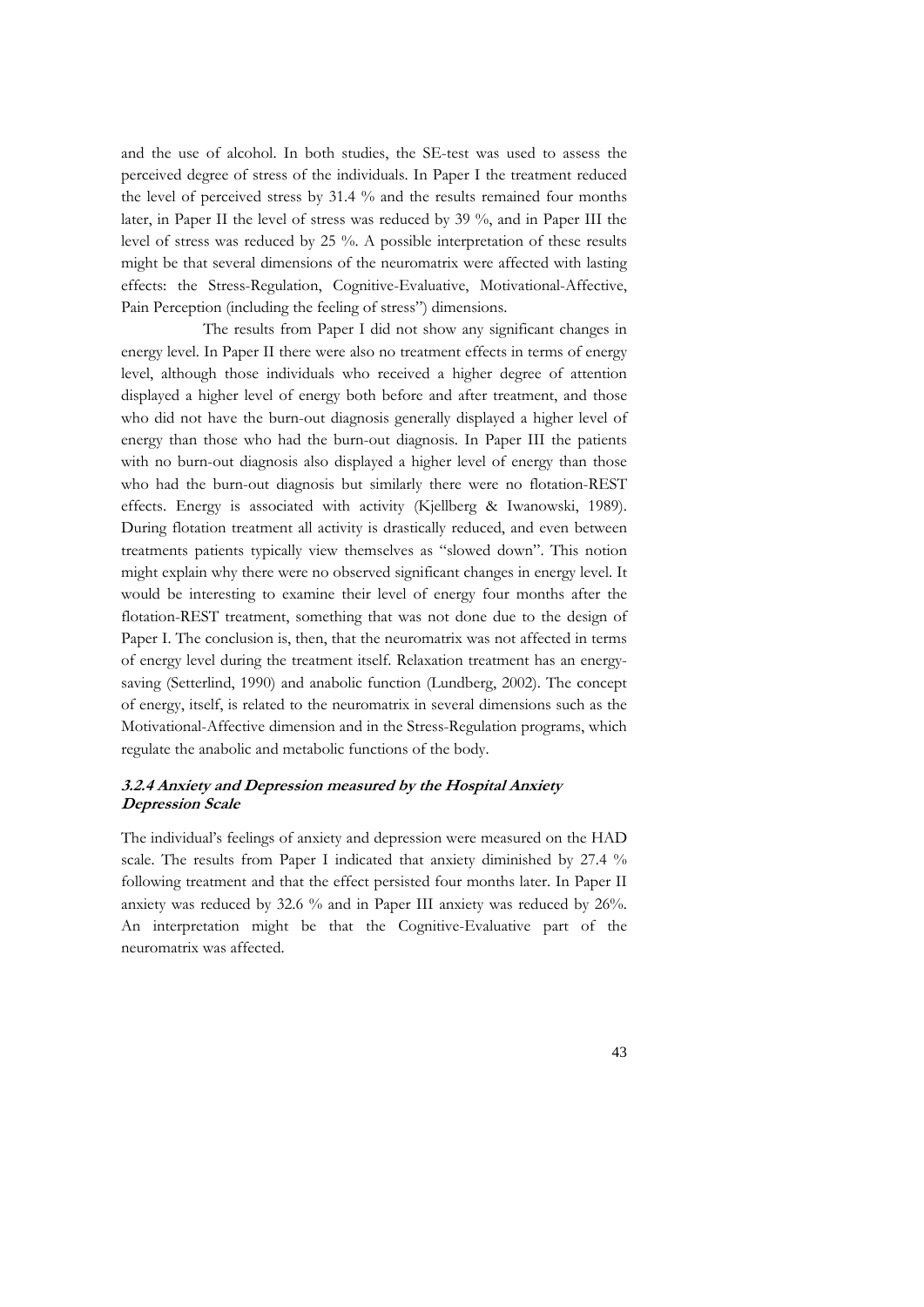The results from Paper I indicated that depression diminished by 24.1 % and that the effect persisted four months following treatment. Those who had not been given the diagnosis of burn-out displayed a reduction of depression, but after four months the original level returned. Those who were diagnosed with burn-out also showed a lowered level of depression, and in their case the effects remained four months later. In Paper II depression also diminished following treatment, by 40.2 % and in Paper III depression diminished by 32%. A further analysis showed that there was no significant difference in the non-depressed group but there was a significant effect in the depressed group. The results were interpreted to indicate that the Cognitive-Evaluative part of the neuromatrix had been affected more long-term in individuals with a burn-out diagnosis.

#### **3.2.5 Optimism measured by the Life Orientation Test**

The results from Paper I showed that optimism increased by 8.3 % following treatment and that the effect was maintained four months later. The results from Paper II indicated that optimism increased by 9.4 % and in Paper III the optimism increased by 10%. In Paper II it was also shown that those who received a higher degree of attention increased their optimism less than did those who received normal attention, a result that is difficult to interpret. Optimism can be anchored in the Cognitive-Evaluative part of the neuromatrix.

## **3.2.6 Positive and Negative Affectivity measured by the PANAS**

The results of Paper I indicated that neither positive nor negative affectivity were affected by the flotation-REST treatment, whereas the results of Paper II showed that positive affectivity increased by 9.7 % and negative affectivity decreased by 15.3 %. In Paper III the negative affectivity decreased by 11 % and further analysis indicated significant flotation effects only for the group with burn-out depression. The concept of affectivity is represented in the matrix under the Motivational-Affective and the Cognitive-Evaluative dimensions.

#### **3.2.7 Quality of Sleep measured by a VAS-scale**

The results from Paper I showed that the quality of sleep increased following the treatment by 23 % and that the effect remained four months later, whereas the quality of sleep was not affected as reported in Paper II. Patients who did not have a burn-out diagnosis showed an increase in sleep quality immediately following treatment, but at four months follow-up the level was back to base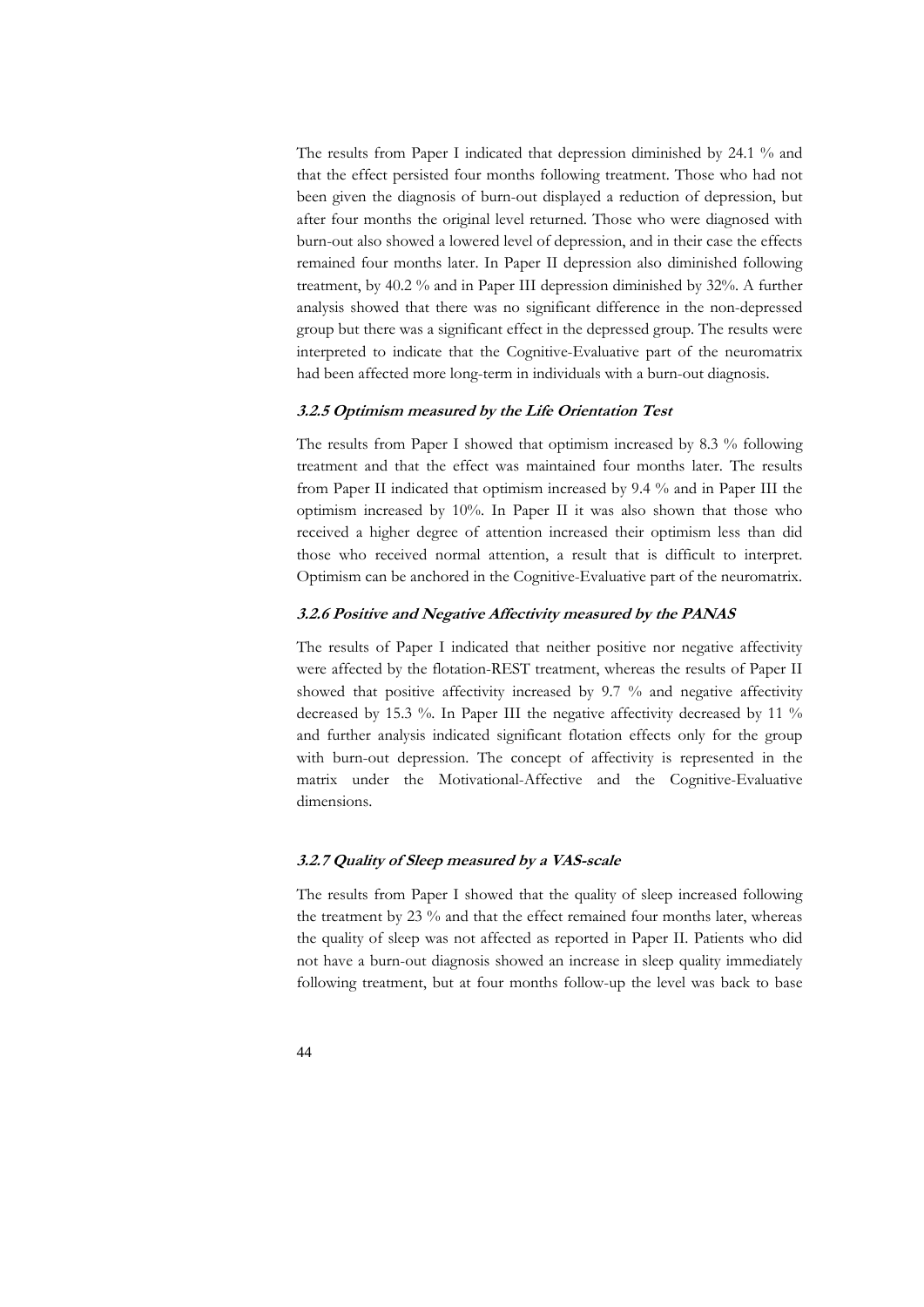line. The patients who did have the diagnosis of burn-out displayed an improved quality of sleep following treatment, and a trend analysis showed that the level continued to improve even four months later. In Paper III the sleep quality increased by 18%. Quality of sleep is strongly associated with depression, pain, quality of life, and insomnia (Ballard, 1993; Dean, Lee, David & Lauren, 1998; Marin, Cyhan, Miklos, 2006; Wilson, Eriksson, D´Eon, Mikail & Emery, 2002; Smith, Perlis & Haythornthwaite 2004). The complexity of the experience of sleep should be interpreted in a systems analytic manner. In accordance with the neuromatrix, aspects of sleep are seen as an interaction among several areas of the brain and its neural structure (Melzack, 2005). Motivational-Affective, Cognitive-Evaluative, Pain Perception and depressive aspects of the Cognitive- Evaluative dimension generate a composite, qualitative experience of sleep during wakefulness. Sleep is affected in different ways throughout the neuromatrix as well as peripherally in the body via the stress-regulatory systems.

## **3.2.8 Blood pressure measured by a sphygmomanometer**

Systolic and diastolic blood pressures was measured in the three experimental studies, and in Paper II diastolic blood pressure decreased by 3.9 % following treatment, but no significant effects were found in the data from Paper I. In Paper III the diastolic blood pressure diminished only after 33 treatment sessions. Blood pressure is also placed within the frame of Stress-Regulatory systems where it constitutes a type of marker for the balance between sympathetic and parasympathetic activity (Setterlind, 1990).

## **3.2.9 Cortisol and prolactin measured by blood assays**

The results from Paper I showed that the level of prolactin increased by 33 % immediately following treatment and decreased to base level four months later at the follow-up. One speculation might be that prolactin increases the level of vitality. Earlier studies have shown that an increased level of prolactin is initiated during sleep and that it has a healing effect on wounds (Lindholm, 1996). An increased level of prolactin over a prolonged period of time is deleterious to the organism (Werner, Bengtsson, Petrus, Karlsson, Bolander, Bramnert, Valdemarsson, Bynke, Öhman, Olsson, Rasmuson & Änggård, 1999). As of now, it is not exactly known how prolactin works in the body. One speculation has been that prolactin may function as "ignition" vis-à-vis other hormones (Adkins-Regan, 2005), but it has been demonstrated that it is released during the care of a child, and that it elicits a desire to care for and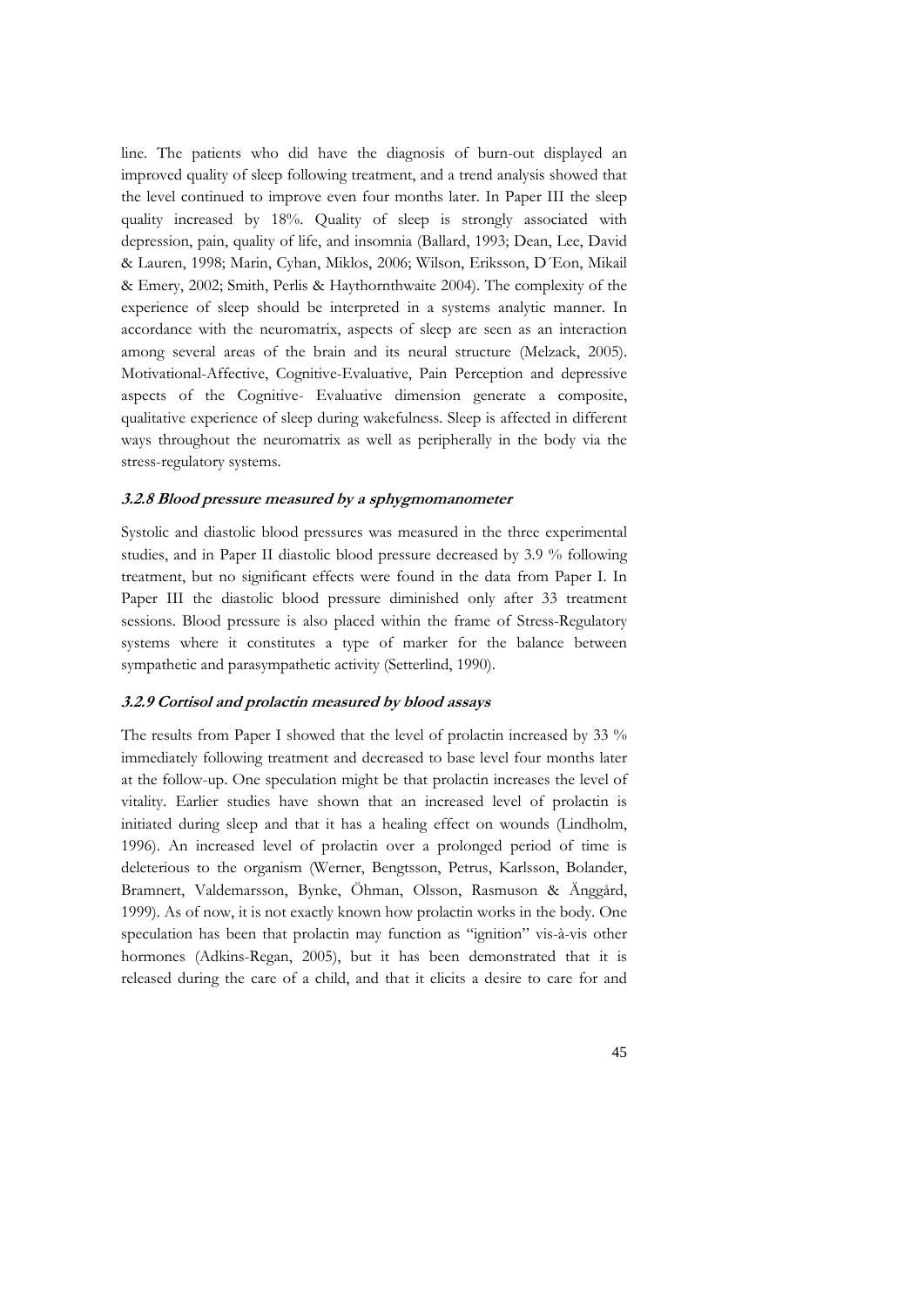protect children (Grattan, Pi, Andrews, Augustine, Kokay, Summer, Todd, & Bunn, 2001; Lundberg, 2002). The release of prolactin affects the neuromatrix through the Stress-Regulation Programs, Action Program, and the Motivational-affective dimension. Another stress-related marker, cortisol, was also examined. Due to the use of not quite reliable routines for blood assays, the measurement of cortisol was probably affected, compromising a correct analysis of the cortisol. Due to financial restrictions, blood assays could not be performed in Paper II or Paper III.

## **3.3 Do non burn-out and burn-out patients have different neurosignatures?**

Twenty years ago, the American psychologist Christina Maslach coined the concept of burn-out (Maslach, 1982). According to Maslach burn-out is caused by chronic stress. It is characterized by physical and emotional exhaustion leading to cognitive disturbances, cynicism with regard to work and people, including hostile and negative attitudes. Burn-out is a type of depression characterized by a lack of efficiency and a negative view of one's own work output, as well as psychological and physical ill-health (Lundberg & Wentz, 2005). The neurosignature for the burn-out patient is characterized by chronic fatigue, sleep disturbances, depressed mood including a sense of hopelessness and depression, easily triggered aggressiveness, wining, intolerance, muscular pain, aches in the tendons, and in the head, a lowered immune defense, numerous infections, inexplicable states of poor health as well as disturbances of concentration and loss of memory (Lundberg & Wentz, 2005). The neurosignature for a patient with stress-related pain but no burn-out is characterized somewhat less by negative affectivity and somewhat more by energy, optimism, positive affectivity, all in line with Papers I, II, and III. In all those papers, as expected, the patients with the diagnosis of burn-out depression exhibited significantly higher values on depression as compared with patients without such a diagnosis. Subsequently it was the depressed patients who gained most in regard to depression.

The signatures of the two individuals thus look different despite the fact that both individuals suffer from stress and pain. There are, however, strong associations between them. As mentioned earlier, chronic stress affects the different areas of the neuromatrix and triggers stress-related symptoms such as pain. When stress and pain are left untreated, the problems worsen and the risk of burn-out depression becomes evident (Lundberg & Wentz, 2005). The empirical expressions can be attached to the complex, neural network of the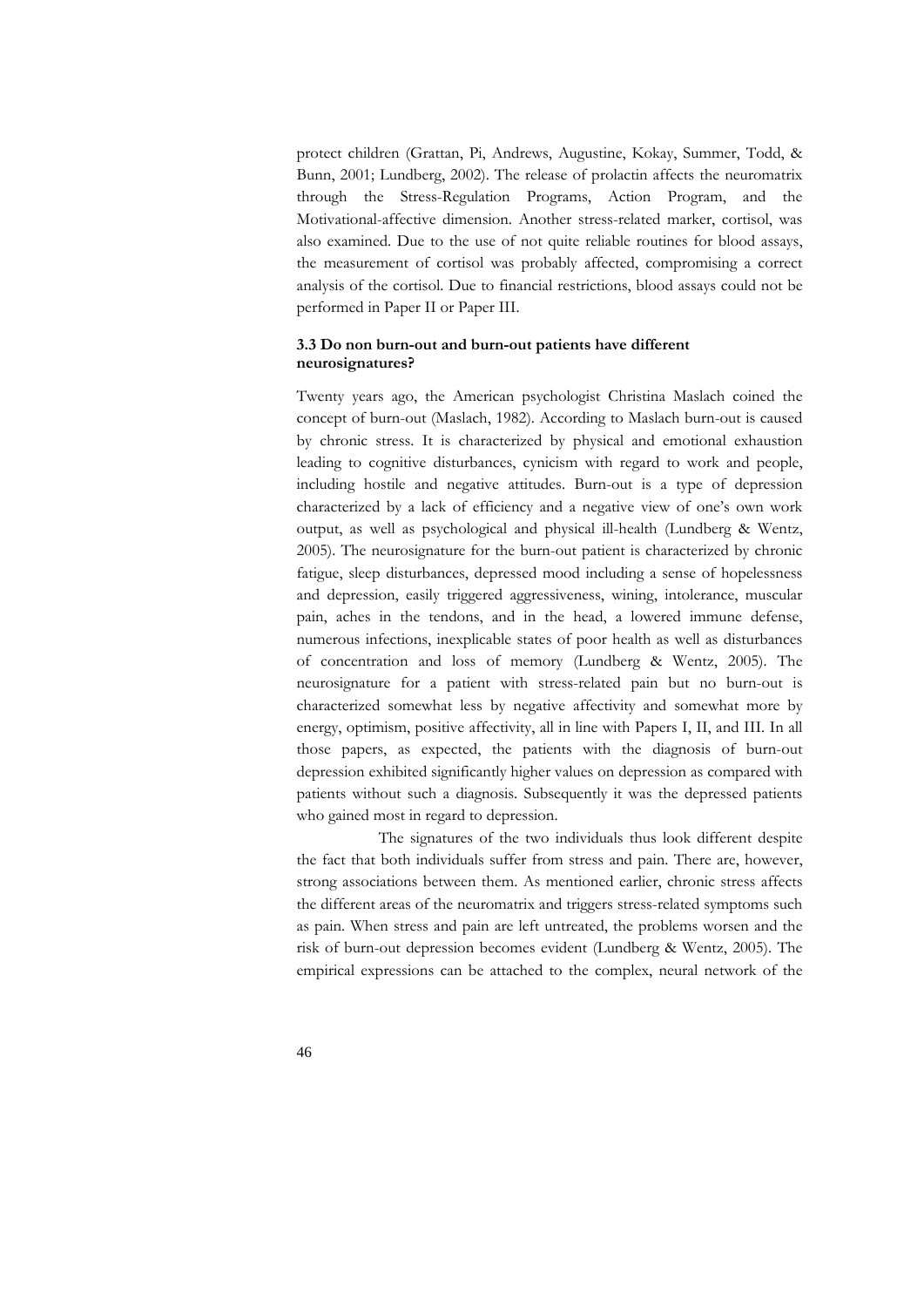neuromatrix and provide an increased understanding of the development of stress-related symptoms as well as pain.

#### **3.4 Why does flotation-REST affect the neurosignature?**

#### **3.4.1 Relaxation is an appropriate therapeutic instrument**

Tension is a central construct within research on relaxation. Since tension can be both psychological and physical, our well-being is affected (Papers I, II, III, and IV). Physical tension is felt through diffuse feelings of restlessness, anxiety, irritability, and impatience (Setterlind, 1990) including disturbances of psychological harmony, affecting the neurosignature and the body (Paper IV). The jaws, shoulders, neck, back, and stomach become tense (Setterlind, 1990). The basic tension then becomes abnormal tension and abnormally tensed muscles, when we are exposed to intense demands and strain. It is an issue of demands and strain resulting in different forms of stress reactions, which, in turn affect the Stress-regulation programs and generate stress-related disorders (Ekman & Arnetz, 2002). The combined effect of psychosocial and psychobiological stimuli determines the expression of psychological and physiological reactions in the neurosignature, unique for each individual (Melzack, 2005). It has been shown that relaxation is an appropriate and relevant therapeutic instrument for the prevention of a series of stress-related disorders and illness processes, all of which are related to neuronal changes in the neurosignature (Esch et al, 2003).

## **3.4.2 Eliciting the relaxation response in highly stressed people**

In order for a relaxation technique successfully to elicit a deep type of relaxation (RR), two factors are necessary, according to Ben-Menachem (1977), namely reduced sensory input, and reduced bodily movement. Deep relaxation with reduced body movement and reduced sensory input opens the door to the relaxation response (Esch, et al 2003). As mentioned above, the problem is that if a person is wound up, it is difficult to stay bodily and psychologically calm, making it difficult to use traditional relaxation techniques with those individuals who need them the most. It was shown early on (Goldberger 1961; Noy, 1967) that sensory deprivation results in cognition dominated by primary processing by way of reduced feedback to the secondary processing. The flotation-REST technique, which is based on sensory deprivation, has been shown to produce a strengthened state of primary processing (Norlander, 1997; Norlander, et al 1998) and shown that the state is perceived as relaxing (Norlander, Bergman &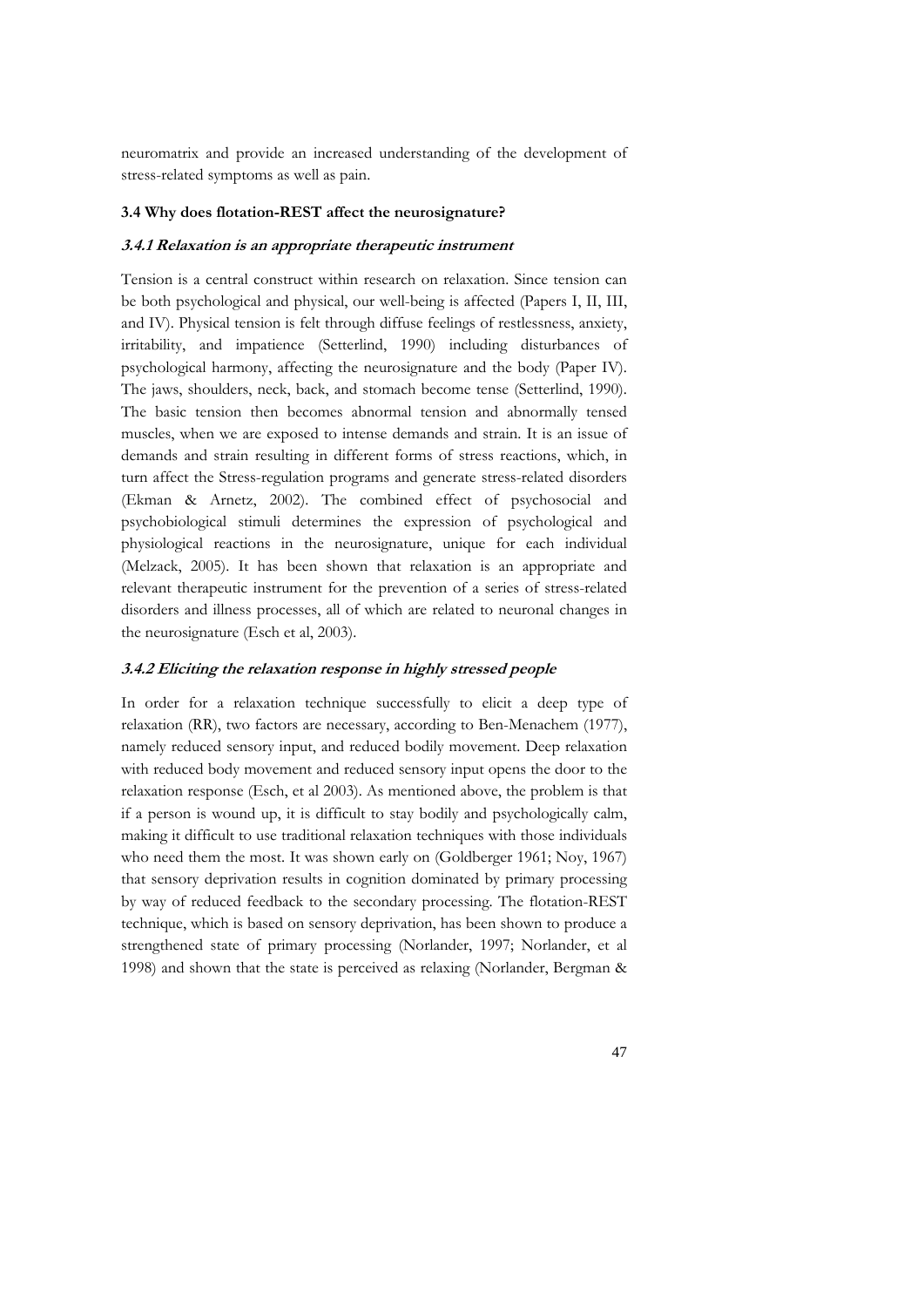Archer, 1999; Sandlund, Linnarud & Norlander, 2001). At the same time patients find it easy to rest calmly in the warm salt water without any disturbance. All in all, the results indicate that Ben-Menachem´s two requirements for the elicitation of an RR (i.e. reduced sensory input and a reduction of body movements) are met, even in an individual with bodily tension and anxiety

In a number of ways it can be demonstrated that the flotation-REST indeed elicits the RR, even in individuals with severe stress symptoms. According to their scores on the test instrument, Experience Deviation from a Normal State (EDN), the patients achieved an altered state of consciousness, as early as after the first flotation visit, and the state intensifies after an additional 11 flotation sessions (Paper I). In addition, earlier observations indicated that patients spontaneously reduced their intake of medicines and alcohol, and these facts may suggest that the RR was elicited on a regular basis over a period of time (Paper II). It is possible to speculate that when the RR is elicited in an individual with severe stress symptoms, the stress response is inhibited, allowing the natural force of the body towards recovery to become activated. This process allows for changes in the neurosignature, resulting in a reduction of the experience of pain (Papers I, II, III, and IV), in a reduction of the feelings of stress, anxiety, and depression (Papers I, II, III, and IV), in an increase in optimism (Papers I, II, III, and IV), and in positive affectivity (Paper  $II$ ).

#### **3.4.3 Creativity**

Bergström´s more biological perspective (1992) is relevant to the observations above. In his model, chaotic signals travel from the primitive brain stem to the more highly developed cortex. At the same time, the cortex transmits ordered signals downward in the brain. The flows of signals meet in an interactive field containing among other structures, the limbic system (MacLean, 1973). In the meeting of these signals, a third dimension is formed, the neuropsychological self, a self with a real dimension reflecting the sensory input from the physical environment of the individual and an imaginary dimension reflecting the input of signals from the chaotic brain stem, the internal feelings and need-based assessments (Lagerroth, 2006). The real dimension represents what we "know" about our physical environment whereas the imaginary dimension represents what we "feel", our internal existence (Bergström, 1992). Bergström argued that Man's self is the result of the forces of the conscious and the unconscious, of order and chaos. A balanced self requires well-developed imaginary and real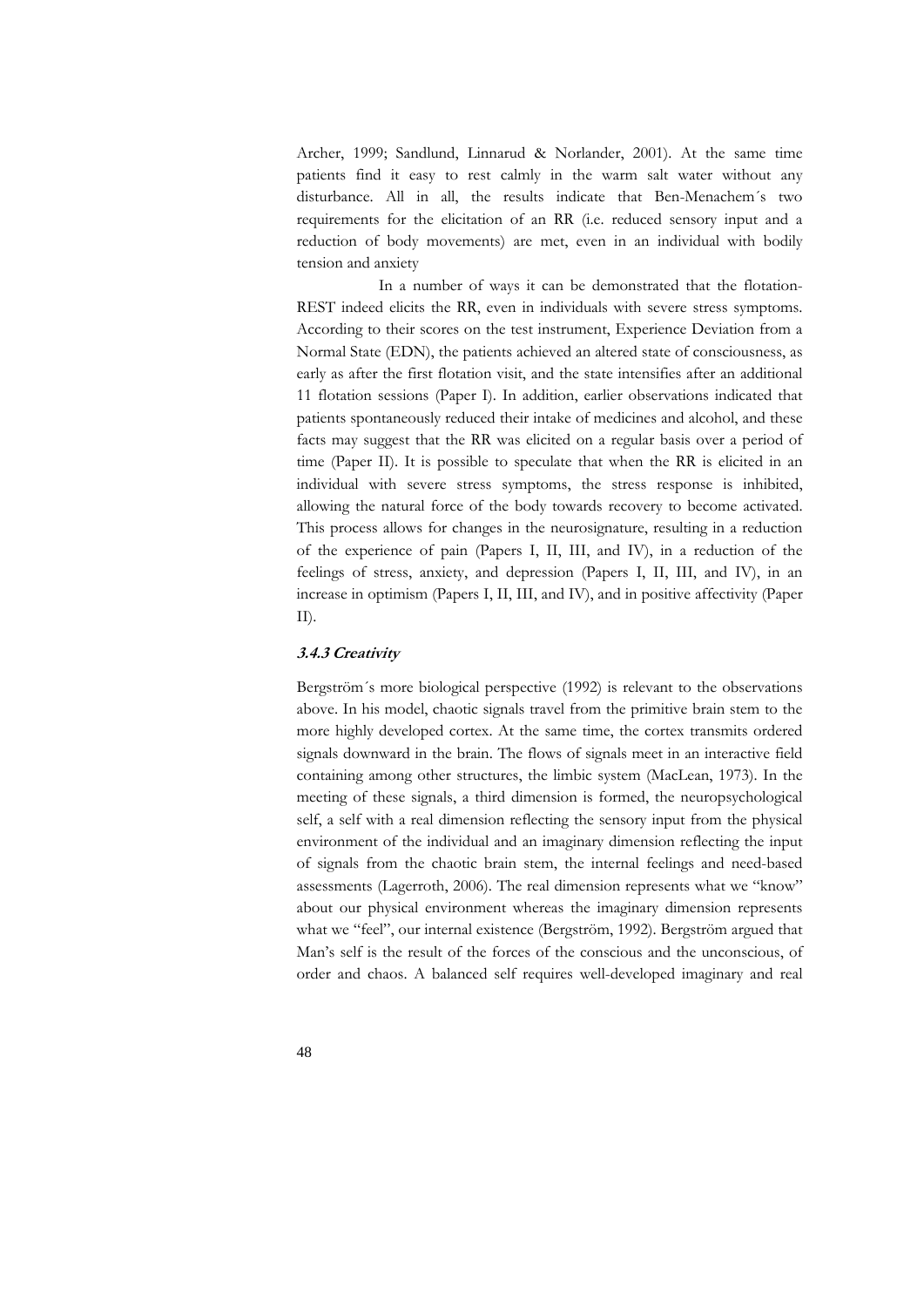processes (Bergström, 1992). The tension between the two basic functions provides a creative transformation and interpretation of the different expressions. Through deep relaxation with a reduction of body movements and sensory input shifts between order and chaos, primary and secondary processes can be maintained and be further refined to new individual observations. Bergström labeled them the "dissipative structures" (Bergström, 1992; Lagerroth, 2006). Here, novel progress and creativity are shaped through competitive dynamics (i.e. dynamics which follow principles completely different from the logical and the purely chaotic laws of Nature).

Bergström (1983) believed that new thoughts and ideas emerge like "damage from a collision" between the signals from the brain stem and the cortex, and that it is important to find ways to become conscious of them before the secondary process removes them because of being too logical. In order to come into contact with more intuitive levels, Bergström recommended "open air, love, enthusiasm, friendship" (Bergström, 1983, p. 148) as a way of reducing the dominance of secondary processing over thinking, thereby releasing creativity. Previous studies have shown that the flotation-REST technique has favorable effects on creativity (e.g., Norlander et al., 1998), and it is possible that Bergsröm´s hypothesis may shed light on this phenomenon. This aspect is also important to patients with severe pain problems. An increased, creative experience might provide new impulses with regard to moving forward in life, and might positively affect the neuropsychological self, here viewed as a direct counterpart of the neurosignature.

## **3.4.4 Meaning**

Bergström (1992) argued that it is indeed possible to gain a good idea of the resources of the human brain, given our current knowledge. In general, the brain contains three types of resources, namely "power" (the physical and mental intensity expressed through our will power), "knowledge" (order and information), and "value" (the ability to choose and sample, thereby producing meaning). The three types interact in specific ways when we use them to survive. There are centers in the brain stem which activate consciousness as well as the muscular system (Bergström, 1992). The brain stem possesses the basic resource for our behavior, the force which during physical activity is expressed as the physical energy of the muscles, and during mental activity as mental intensity. It is expressed as an integrative aspect of the whole for the reticular activating system of the brain stem, which in turn- by way of diffuse streams of signals- connects the streams of signals of the brain stem with the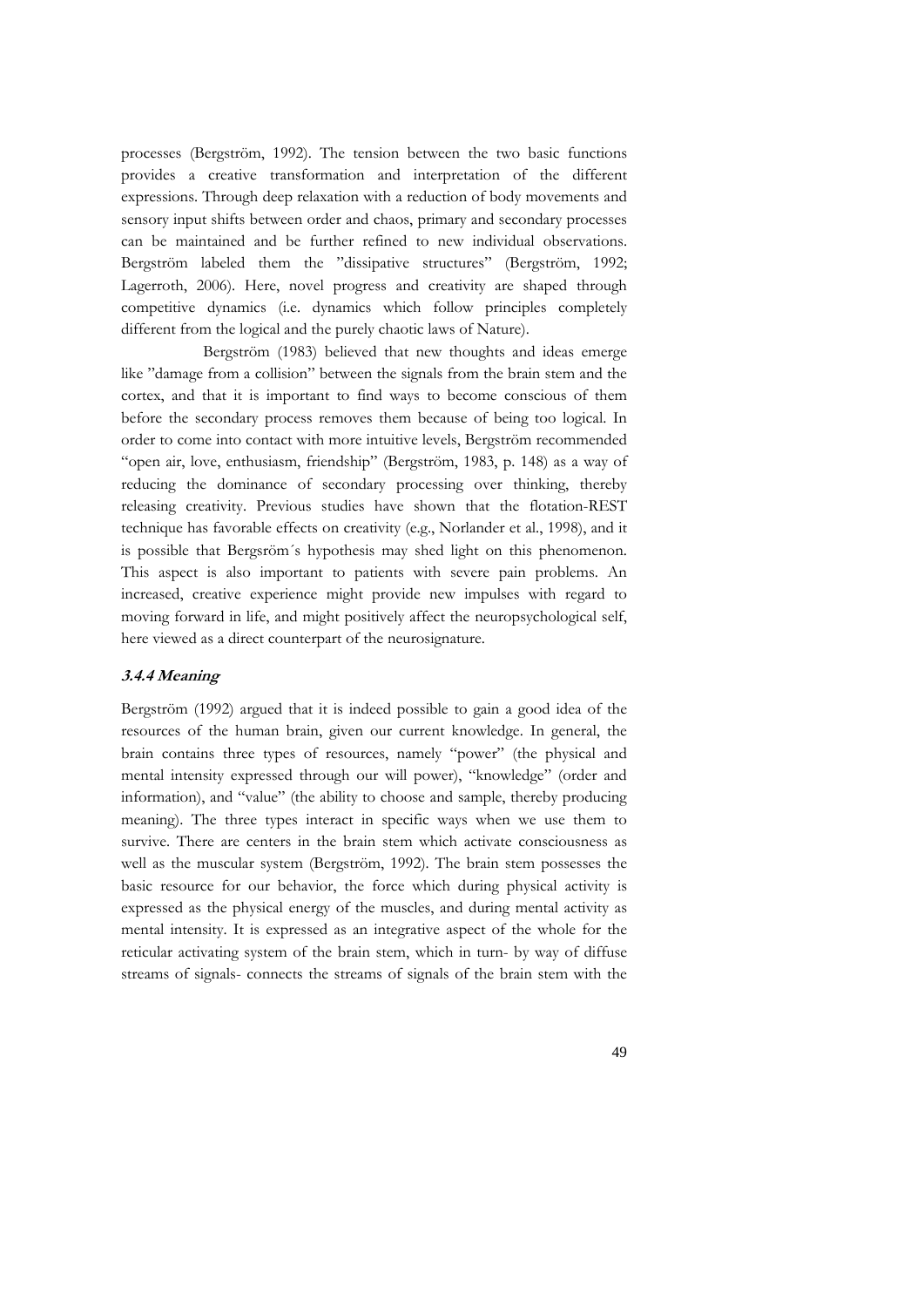sensory patterns of the cortex into a whole, a kind of mental macro state (Bergström, 1992, p. 40). Sperry (1973) also showed that the brain has the ability to view the environment in a holistic way, particularly the right hemisphere, through a synthetic and "pictorial", intuitive process.

Bergström argued "if we look more closely at the holistic resource of the brain, we realize that it was intended to make selections and appraise information" (Bergström, 1992, p. 42). The ability entails the condition of combining and comparing structures of knowledge, i.e. to view them together as a whole. For this reason Bergström called this third resource, ability to assess knowledge, a value capacity. With the aid of the value capacity, we choose the knowledge best suited to a given situation, and with the aid of the knowledge we steer the force in space and time, in accordance with our demands and needs and those of the environment. Man's notion of the world is constructed out of the three resources, force, knowledge, and value (Bergström, 1992). The concept of value is central to studies of human social development. In Paper IV a model of development with four main themes was described, i. e., the therapeutic model which contributes to a transformation of emotions, thereby leading to enhanced self-awareness and experiences of increased significance and meaning of life. With the deeper understanding new perspectives may enrich the model. The development is seen as the result of a combination of therapy and the effects of the sensory deprivation in the flotation tank.

 Knowledge obtained from several religions (Geels & Wikström, 2006) has taught us how wise men and women retreat to solitary places, where sensory impressions diminish, in order to start out on an inner voyage. In his doctoral dissertation on the psychology of meditation, the Dutch psychologist, van der Lans, argued that included in all kinds of meditation are bodily relaxation and an immobile posture as well as a significant reduction of the normal flow of stimuli (Geels & Wikström, 2006). In the Judeo-Christian tradition there are many examples of prophets who ventrure out into the stimulus-barren desert, as shown in several citations from the Bible along the theme of "the god of Israel is the god of the desert" (e. g., Hos 2: 14, 2: 19-20). In his dissertation, which primarily deals with altered states of consciousness in the flotation tank, Kjellgren (2003) suggested that the method of sensory deprivation appears to elicit existential thoughts in the patients: that an increased sense of meaningfulness and even spirituality has therapeutic potential. This idea has been shown in several studies (c. f. Snyder & Lopez, 2002).

.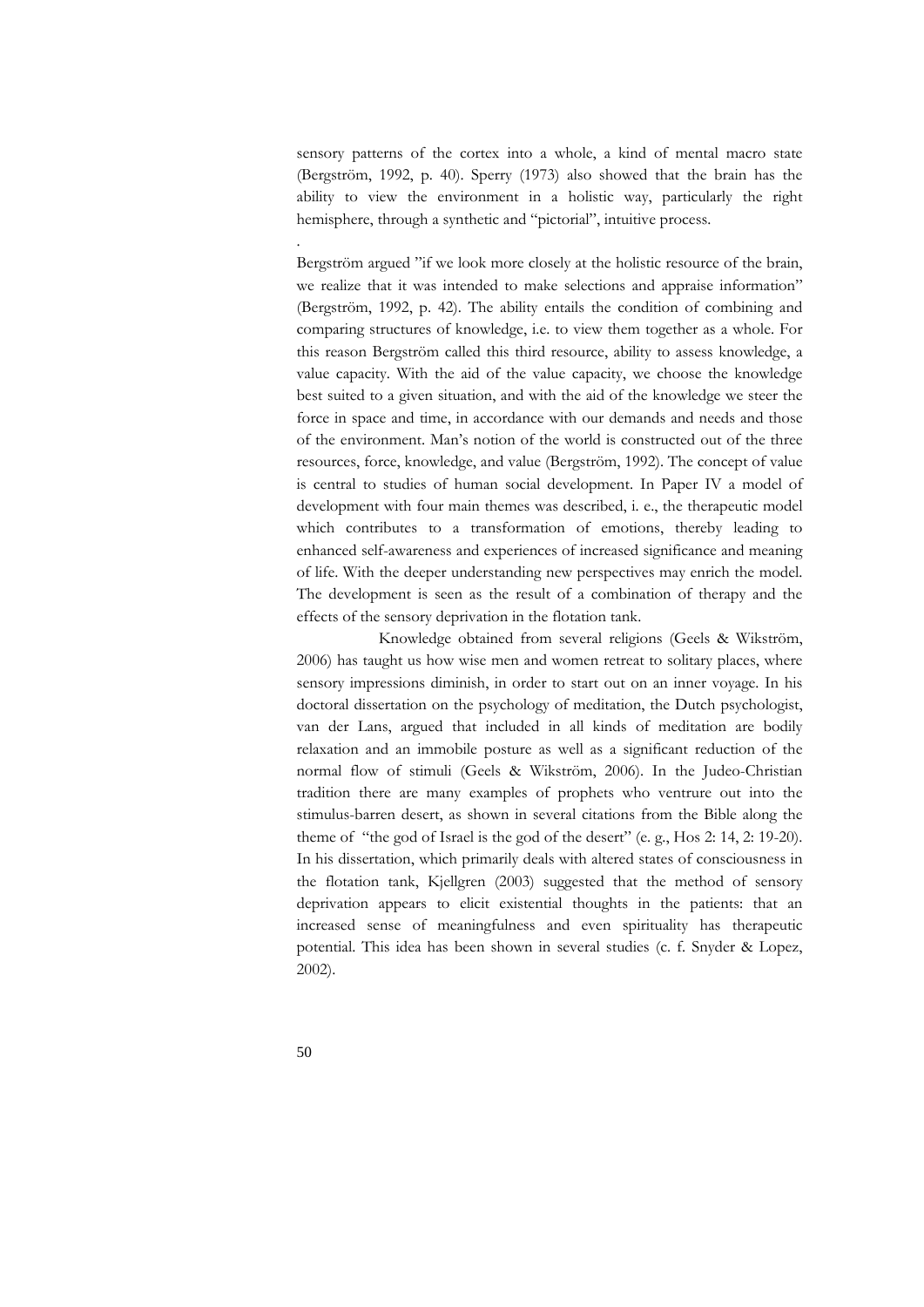#### **3.4.5 Relative weightlessness**

In order for the "I" of the brain and the sensory system to work, the primitive brain stem must develop (Bergström, 1992). The primitive reflexes and the primitive motor system develop early during gestation and later during the first phases of childhood. The motor system develops when the child learns how to counteract gravity in his first movements. Given that the young child existed in relative weightlessness in the uterine environment, it is possible that the child possesses an unconscious wish to return to that state, later during development (Bergström, 2006). During play the child shows how he "loves" weightlessness, the highest point of swinging, the motion of falling, and swimming in water. If the early, primitive functions fail to develop, later functions of the ego fail to develop as well. Bergström (1992) suggested that a balanced ego requires imaginary and real processes to develop fully in the brain. Bergström argued that consciousness and a spiritual ability are but one form of gravity. The reason is that the muscles counteracting this force (the anti-gravity reflex) are a necessary source for the neural development of the brain stem, and later the development of higher conscious functions, such as the development of the value function and the spiritual ability. The activity of the muscles and the mental intensity are governed by the same nerve centers at the back of the brain stem. Thus, "both the physical and mental forces in principle constitute the same energy, only in different forms" (Bergström, 1992, p. 48).

There exists a theory that says that by exercising the primitive, sensori-motor functions and reflexes, one can remedy disturbances of the higher cognitive functions (Niklasson, 2001; 2005). A daring speculation might be that occasional but recurrent experiences of weightlessness could open the possibility for contact with the vestibular mechanisms, early, basic patterns of reflexes at the sub-cortical levels. This notion might then make possible a reorganization of the early patterns of reflexes along with motor behaviors learned later, and a coupling of the anti-gravitational reflexes with sensorimotor and fine-motor patterns of movement. During weightlessness the primitive reflexes may be re-experienced and readjusted through changes in posture and the sensations thereof. If this were the case, energy might be released, since energy is needed in order to maintain a static posture, whether conscious or not. Energy is released when tension ceases. One gains surplus energy for other activities such as cognitive and mental processes and an increased ability to reorganize thoughts, eg. re-focusing attention. At the Human Performance laboratory we have made observations, which could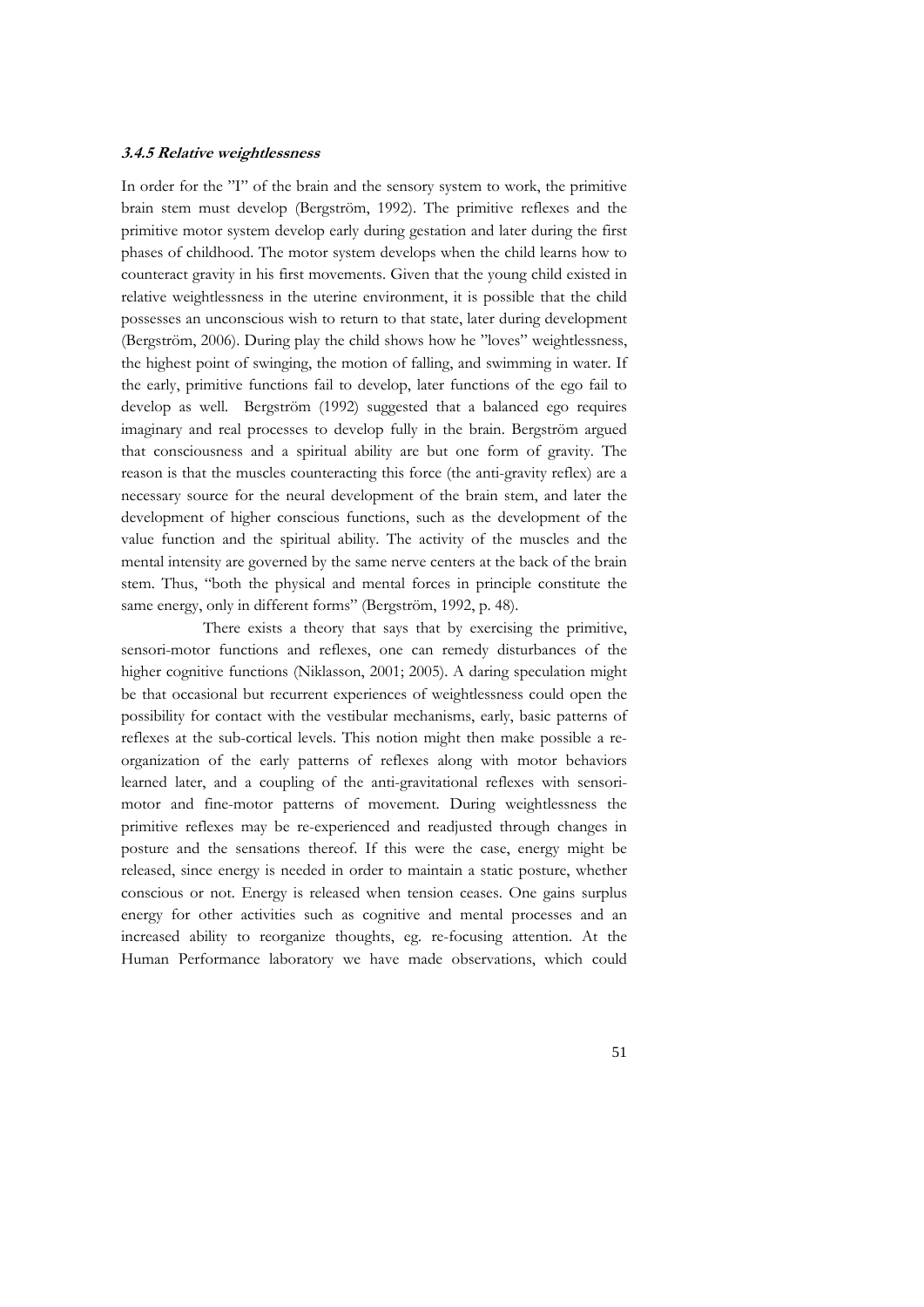support such a speculation, namely the fact that patients sometimes report experiences of involuntary sensations and twitches of the body.

## **3.5 Can the mending of the neurosignature be illustrated?**

## **3.5.1 Introduction**

In Paper IV, flotation-REST in combination with therapy was investigated. The analysis yielded 238 meaning units, which generated 12 categories. Each category illustrates a special perspective of the phenomena studied. The categories are presented below in the random order they had during the analysis. These categories can contribute to the illumination not only of the combination of the flotation tank and therapy but also of experiences typical of the flotation tank therapy itself. The clients kept diaries concerning their experiences from all of their approximately 35 flotation sessions, eight of which took place immediately following the conversational and pictorial therapy. Through these types of therapy the clients were able to reflect on and put words to their experiences from the flotation. The descriptions below are examples of comments by the clients, obtained from the original Results section of Paper IV (Åsenlöf, Olsson, Bood & Norlander, in press), subsequently removed during the review process due to lack of space.

## **3.5.2 Cognitive strategies**

Sorting and processing thoughts increase the opportunity to break engrained thought patterns and create a better balance between feeling and reason. Maintaining a distance increases control over thoughts and feelings and provides an understanding of what they mean and their consequences for practical actions. The clients' responsibility for their lives becomes clearer and changing their life situation becomes their own active choice. Thoughts, feelings and bodily reactions are consciously influenced through their will and this facilitates the development of positive images of the future.

 Example: have so many thoughts that I want to sort out/I need these 45 minutes, now I think things are moving too fast for me to be able to sort out my thoughts and I go through the conversation/ I try to see my feelings, what they do to me, what I can do, what use I have of feeling this way.

## **3.5.3 Feelings**

Feelings have become more apparent during therapy. There are negative and positive sides to every feeling. By stepping in and out of the feeling the clients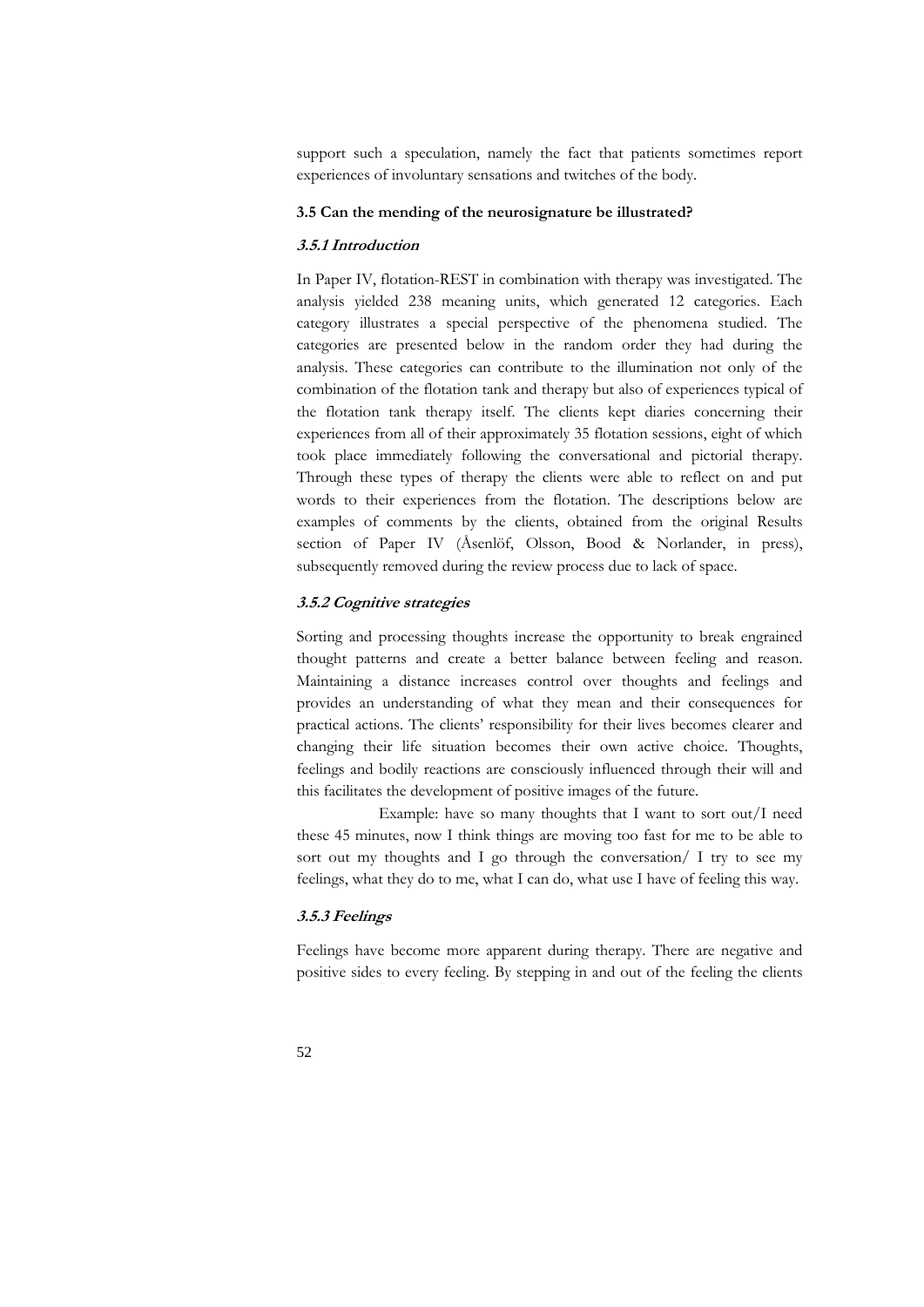can also control the feeling (identify/deidentify). Oppressive and difficult feelings have previously dominated and prevented happiness from emerging. A better balance and an enhanced awareness have appeared. Feelings that they are really not proud of and want to remove have nevertheless been of assistance in certain situations. It is therefore not a good idea to get rid of them. It is possible, instead, to make use the different sides of the feelings. Flotation has also allowed feelings to emerge that cannot be identified. This has produced pain in the throat and chest.

 Example: it's as if the cup is overfull so the smallest extra drop causes it to overflow, the glass should be a little deeper, more balance, yes, looking back, I think things have changed a lot, so there is a very great difference/what I have learned most here about feelings is, I think, to bring out the feeling and study it, when we went into different feelings and indicated plus or minus, what positive effects do I have from feeling like this and what negative ones, and discovered that even those feelings that I did not want to have, that I wanted to get rid of helped me in certain situations and that it was not wrong to feel like that/ but I have realized now that it is so, I look at my feelings completely differently and see what is good and bad and can use what I previously thought was negative.

## **3.5.4 Self-Insight/Self Esteem/Self Confidence/Self Image**

The increased inner awareness, self-insight, makes it easier re-evaluate old life patterns and expectations. Demands from the outside and efforts that often lead to feelings of insufficiency and of not being good enough have been reduced in scope and replaced by greater independence and freedom. It is easier for the clients to listen to themselves, to see who they are and to dare to show it. Self-reliance and trust in others grows. By accepting and understanding themselves and their needs, it becomes easier for them to relate to their surroundings. Anxiety, fear and worry are reduced and replaced by inner satisfaction and harmony.

 Example: learned to listen more to myself/ I think it is these positive periods, I can go out, meet and be with people, rely on myself if we agree on something/ this is what is most important, with demands and being capable, let it go, you're all right anyway, without being capable and having to something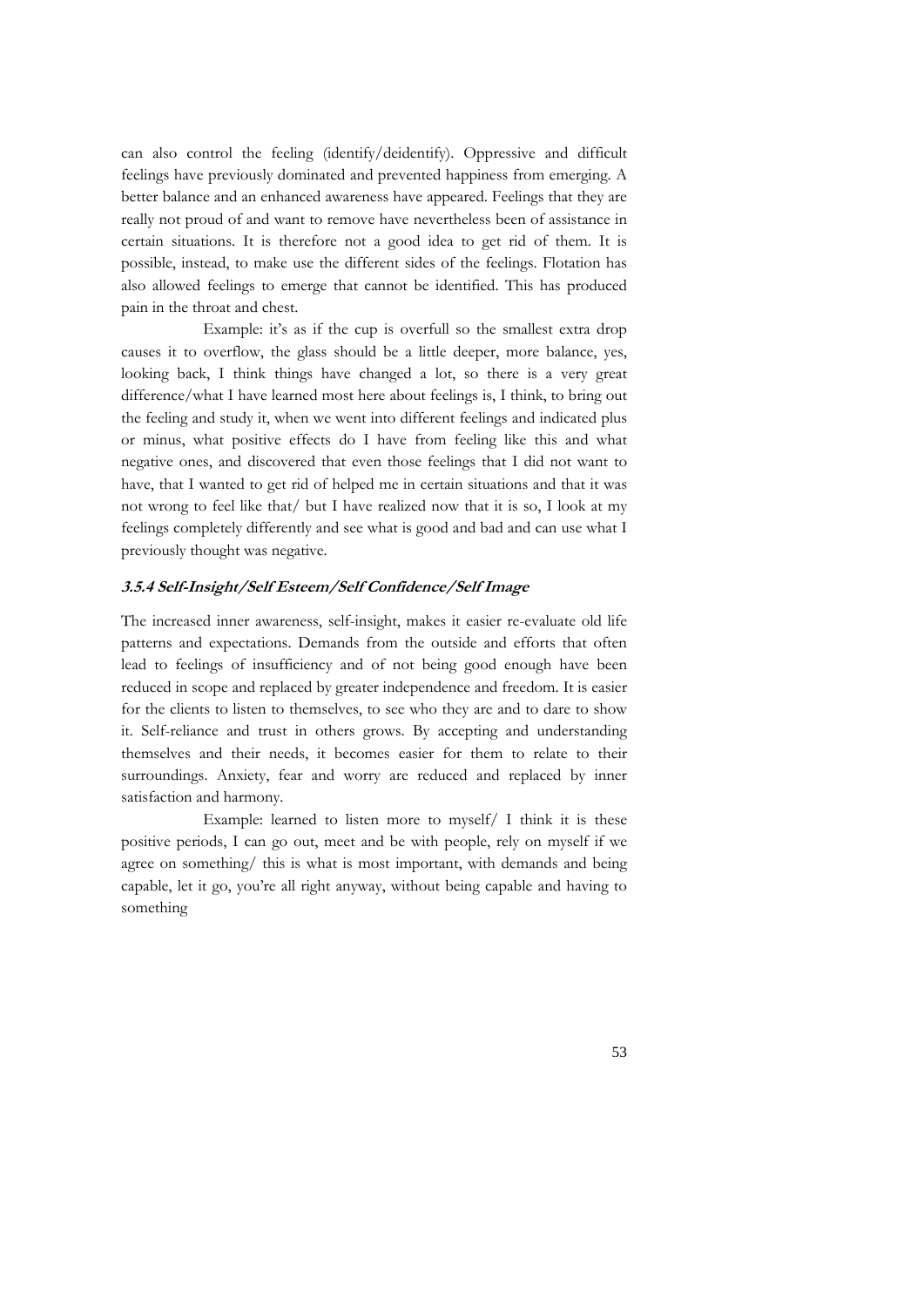### **3.5.5 Inner Strength and Courage**

The thought process that the therapy and flotation started has developed the clients' inner strength and courage, which means they are able to think more freely, put forward their own ideas and takes responsibility for them. They dare to talk about what has been difficult and bring forward what is genuine within them and reveal it to others. They are allowed to make fools of themselves, let everything go without being afraid. Inner strength and courage have grown stronger as the treatment has progressed.

 Example: I feel that this has started a thought process in me that I am afraid of losing as I still have a very long way to go, a little more courageous thinking and a little tougher/ I have gained more courage to assert my own ideas / icy feeling, there is still a little left of the old me but my body doesn't feel as bad when I come up, I have gained strength there, a lot from the floating but even from the therapy

#### **3.5.6 Presence, Concentration and Focus**

An inner peace and greater presence have developed during the treatment. Because the clients feel more harmonious, they can think more clearly and more easily receive signals. Being able to focus better and talk to themselves means that they can discover other things and have the chance of developing new values and other ways of thinking. The ability to concentrate increases in the flotation tank and through a conscious action of the will disharmonious thoughts can be collected and sorted.

 Example: it is less than it was in the beginning, much more peaceful, quite a big difference with much more calm, not as confused I would say/ Thoughts are clearly more collected in the flotation tank/ naturally sad thoughts occur now and then but I can deal with them as it were, handle them differently so they don't remain in the body, I can put them down as it were

#### **3.5.7 Fear**

The various fears become more distinct during the therapy. Change and personal development force fear and anxiety to the surface. Fear is an obstacle to seeing new opportunities in life. Allowing fear to emerge during therapy gives a person the courage to face their subconscious and make the necessary choices irrespective of the consequences. During the treatment the attitude to "fear" changes. Mistrust and fear increasingly become trust and confidence. No fear arises in the body during flotation but this is the case during therapy.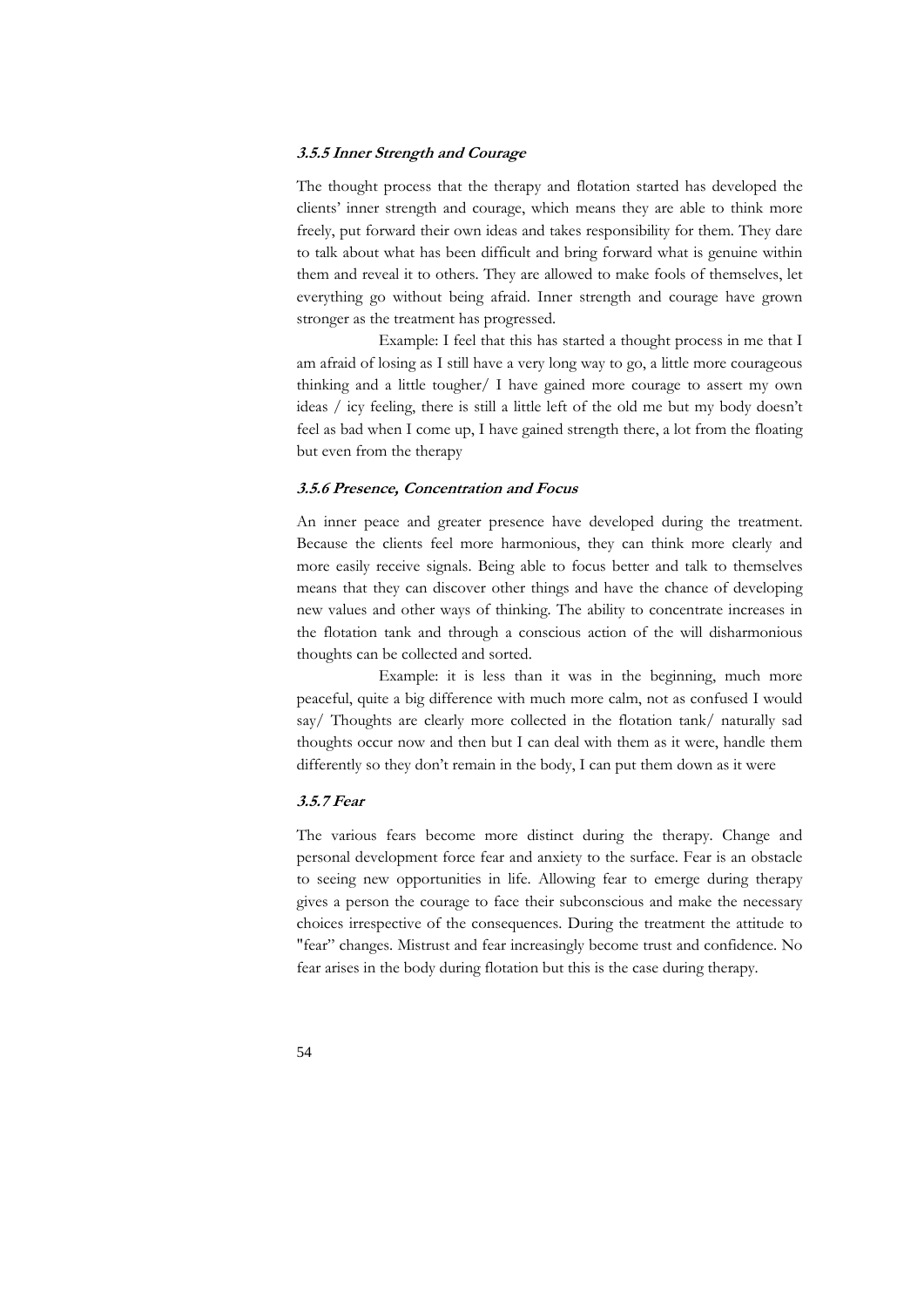Example: I don't know why I am so afraid, you aroused it especially when we interpreted the paintings, you elicited thoughts which make me afraid, more afraid that I shall do something difficult which will allow me to break free of all the "musts" and that this will cause someone to suffer who means a lot to me/ it is a feeling of anxiety whose origin I can't trace, many thoughts about what it is can arise at the same time as I see the chance of finding it, it must be that I am scared otherwise I wouldn't feel anxiety, it is difficult, obviously I want to run from it/ she was open (the other client) and I was more reserved and became afraid instead but I think I have changed a lot, I think I was afraid in the beginning, I was afraid of people

## **3.5.8 Anger and Frustration**

Anger helps the clients break engrained patterns, to take hold of themselves and move forward. Anger grows stronger as the insight that they are responsible for their own lives becomes clearer. When anger is not cleansed from the body, it turns into anxiety and this leads to sorrow and grief. It is frustrating not to be able to find words to describe different feelings. It is difficult to decide what is right and wrong.

 Example: anger, I lie in the flotation tank and wonder if I can shout, if they will hear me then, sometimes you wish there was a sound-proof room where you could go in and shout/ it feels as if you have a balloon in your throat and you pump and pump and pump and finally you think it'll explode, you see, it feels as if there was no room, it explodes/ it is very frustrating trying to find the right words

## **3.5.9 Aches and Pains**

Training to relax in the tank and guided meditation has resulted in the reduction and gradual disappearance of neck pains and headaches. The burning sensation under the soles of the feet and the smarting sensation on the skin has also disappeared. The inner mental pain was also influenced positively during the relaxation treatment. In general it may be said that increased bodily awareness has led to greater control over the pain, which gradually disappears.

 Example: I train breathing relaxation when I lie in the tank, my problem or pain is in my neck and head, I have virtually chronic tension headaches, my neck is stiff and no, but I think it has got better/ I feel good in my mind, there's no pain, no physical pain at least/ sometimes I feel I can float my headache away, not always but sometimes I think so, if only I can relax.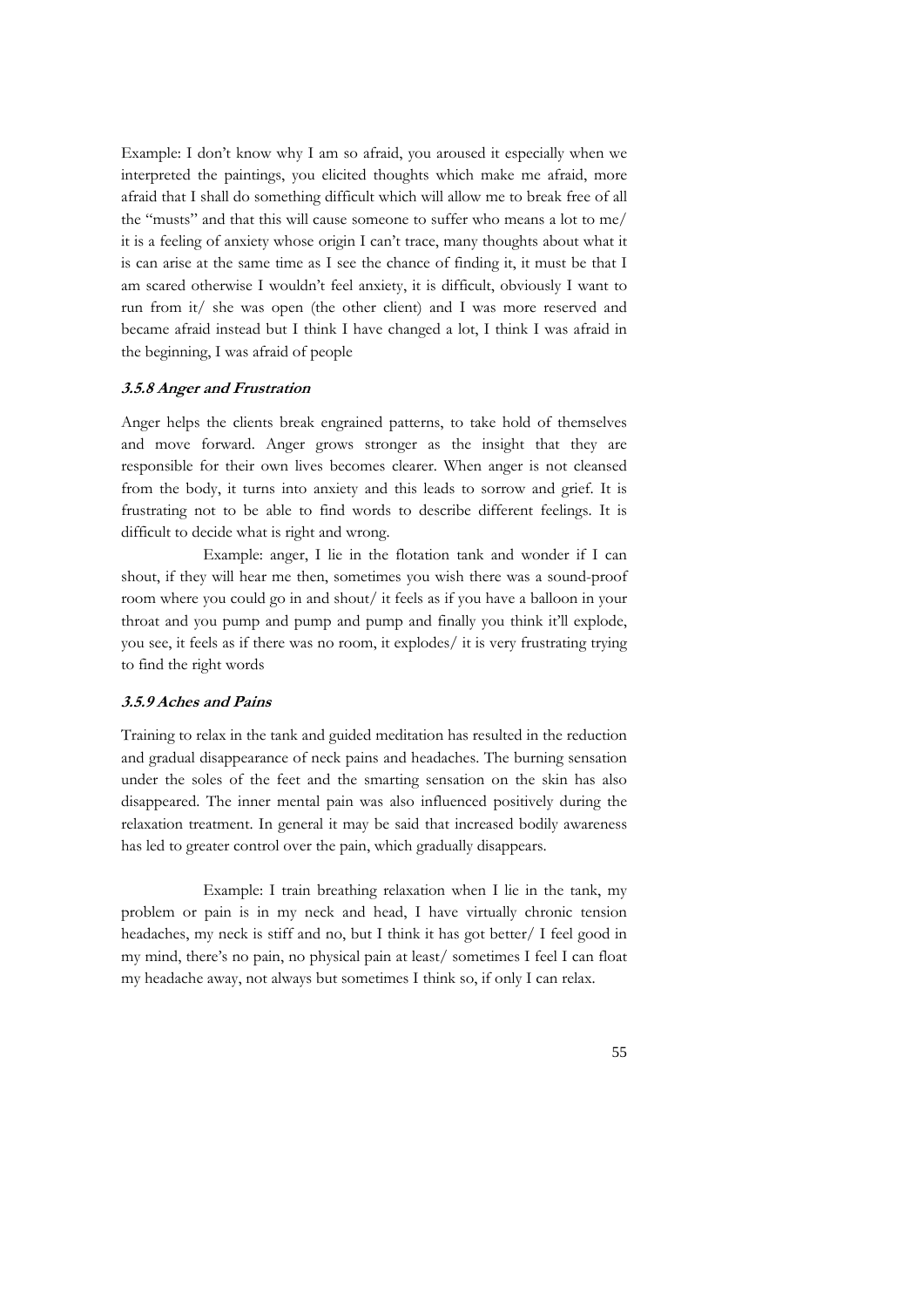#### **3.5.10 Benefits from Illness**

Illness has made inner personal development possible. It has led to new insights and positive experiences. It has created better relations with relative and friends and has also resulted in greater respect and understanding for other people. The basic attitude in the clients is that the illness has developed to enable them to make changes in their lives. The inner shame at being ill has disappeared during the treatment.

 Example: and then I began to understand since I saw it as something very shameful, now I feel privileged and I am so awfully happy that I can be part of this, so a lot has happened since I became ill/ I have searched all the time since I became ill, I have searched for a meaning, I believe there is some meaning in what happens/ if I had not become ill, I wouldn't have experienced this, I mean these pearls

## **3.5.11 Floating**

The flotation tank provides the clients with an opportunity to sort through the therapeutic conversations and clear their brain from confusion and chaos. It is a space where they can analyse thoughts and feelings, a place where they say they feel good and where they dare to be themselves, relax and enjoy the freedom. Floating has also resulted in considerable bodily awareness, which in its turn has led to a greater acceptance of themselves and their own body. Focusing on and consciously following the path of breathing through the body has led to a deeper bodily awareness and contact with themselves, which entails a release from tension, anxiety and pain. Relying on the salty water creates a sense of security and an inner peace. Nowhere is this more obvious than in the tank. What happens in the tank is beneficial and healing. The tank gives them time to think and work through the therapeutic conversation. It is a solitude that does not lead to anxiety and anguish but brings peace and harmony. Nothing or nobody can disturb one. It is dark and quiet. Time no longer exists in this weightless condition. There is time to determine what is going to happen, time to make important decisions. Time to encounter oneself.

 Example: when we float after the conversation we have 45 minutes when it is quiet and you can go back and sort out your thoughts, I have learnt to listen to myself/ floating is perfect for the weightlessness and the warmth make you feel good/ what has happened since I started floating until now is that I don't get pains in the neck anymore, I have learned to relax my body.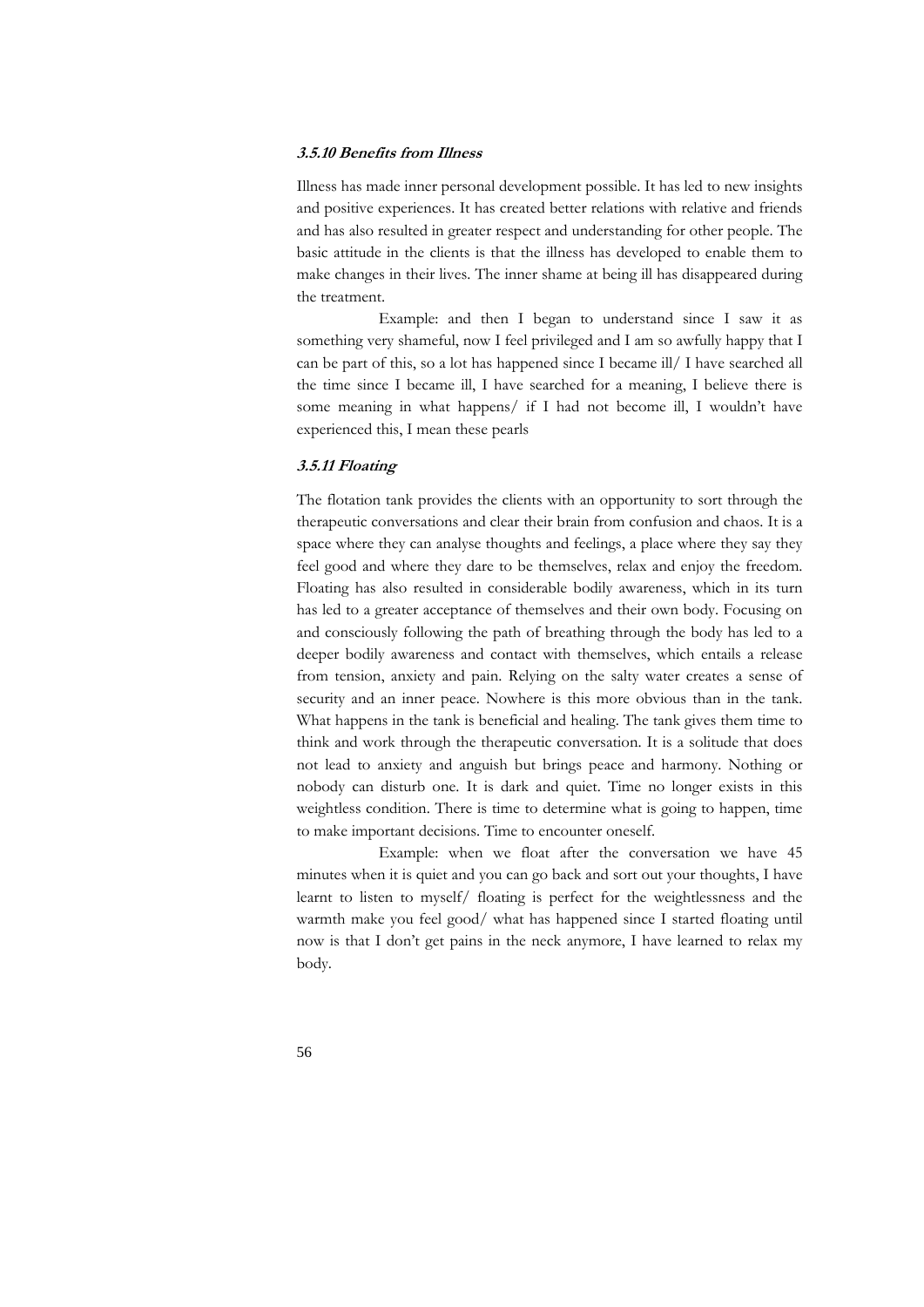## **3.5.12 Spirituality and the Superego**

"Spirituality", or the "super conscious", clearly emerges during the flotation. An inner room has been created where it is possible to evoke positive memories, enter into them and enjoy them. Images and symbols also emerge there which show what thoughts and feelings look like. Dark colours are changed into lighter ones. Similarly, smells and scents are perceived. At the end of the flotation period, repeated string music is heard, guitar and piano, sometimes only in the form of individual tones. In contact with the light, love and happiness in the universe, trust and belief in the future become stronger. Fear and strife disappear. Body and soul are integrated. A mental and spiritual dimension emerges and a new "transpersonal" vision enables the clients to find the core of their being and thereby make contact with the superego, "the self".

 Example: I can take some deep breaths and relax and capture this universe's light, love and happiness, fill my body with what is positive/ what you perhaps use consciously is a form of intuition, I can almost feel the energy directly, how it vibrates, how I hold the energy in my hands/ I see solitude again whether it is my own or a shack where I can go into myself and experience even stronger feelings in the face of my soul and dare to believe that this is not just imagination but that there is something to trust in, so you let go of fear

## **3.5.13 Conversation-Floating-Painting**

The combination of conversational therapy, floating and painting has been effective. It enables the process to grow without being talked to pieces. The therapeutic conversation often results in mental chaos. Therefore, instead of being sent out alone, the clients are given time in the flotation tank to deal with and sort out their thoughts and feelings. Flotation helps to produce positive images of what was difficult in the therapy. Flotation has a different meaning when it is linked to therapy. It is given a higher priority. The value and significance of conversational therapy become clearer. These insights remain with the clients and can be processed later at home. The paintings show what has happened in the flotation tank and also clarify the thoughts and feelings examined during the therapy. The therapeutic model consisting of three sections is perceived in such a positive manner that it should be offered to more clients. The model binds together thought, feeling, body and soul. The journals have been a tool for documenting and understanding what has taken place during the therapy sessions. The three different forms of treatment are put on paper and can be reread later as a reminder.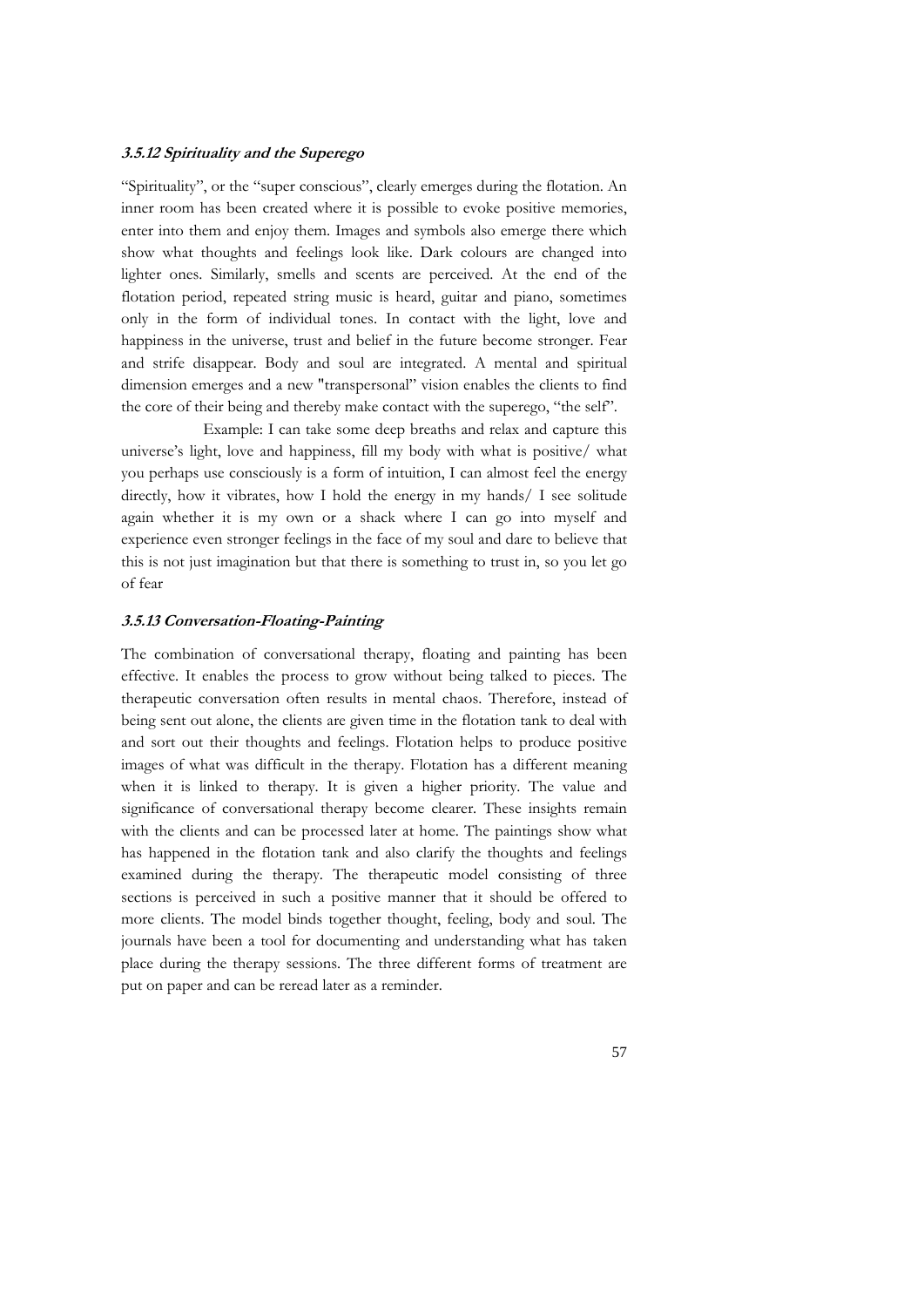Example: it has been beneficial to have both the conversational therapy and the flotation because I think they belong together/ there are many like me who find conversational therapy difficult and who would like to have this time to sort out their thoughts/ the model for the project has been very good, being able to paint, I think, has been wonderful for the thoughts that come during the flotation can move into calmer music when you come out of the tank.

#### **3.6 Are there differences between women and men?**

Our clinical experience from the current dissertation is that most of the clients were women. It has been argued that significantly more women than men seek help from the medical community for stress and stress-related problems (Lundberg & Wentz, 2004). It is also true of those who seek help from, or are referred by a physician, to the Human Performance laboratory. For this reason it comes as no surprise that 77.6 % of the participants in the current dissertation were women. The small number of men precluded gender comparisons in the studies above. However, the men were assigned to the various conditions in a randomized way.

 Now that the entire material collected can be scrutinized, it is possible to conduct statistical gender comparisons on the participants of the three experimental studies, which consisted of 95 women (77.2 %) and 28 men (22.8 %). Analyses were conducted using three-way spit-plot ANOVAs with Gender and Group (control, flotation) as between-subjects factors and with all variables used before and after treatment as within-subjects factors. Of all these analyses, only three significant effects were found for gender: the upper threshold value measured with the Pain Matcher, pain frequency, and alcoholic consumption. With regard to the upper threshold value (i.e. the ability to endure pain) it was found that men were better able to do so ( $M = 74.21$ ,  $SD =$ 32.15) compared to women ( $M = 32.96$ ,  $SD = 24.62$ ). With regard to pain frequency (i.e. how frequently they felt pain), men felt pain somewhat more frequently ( $M = 4.08$ ,  $SD = 0.80$ ) compared to women ( $M = 3.64$ ,  $SD = 1.12$ ). Finally, the men exhibited a higher monthly alcohol consumption, assessed as ml 100 % alcohol ( $M = 304.32$ , SD = 179.82) compared to the women ( $M =$  $192.86$ ,  $SD = 308.01$ ).

It was our expectation that men would have a higher pain threshold, a finding in line with earlier observations (Josefsson, Karadaghi, Klinge, Louca, Pourjanaki & Svärd, 2003). There have been discussions whether the observed difference between men and women represents a physiological aspect of pain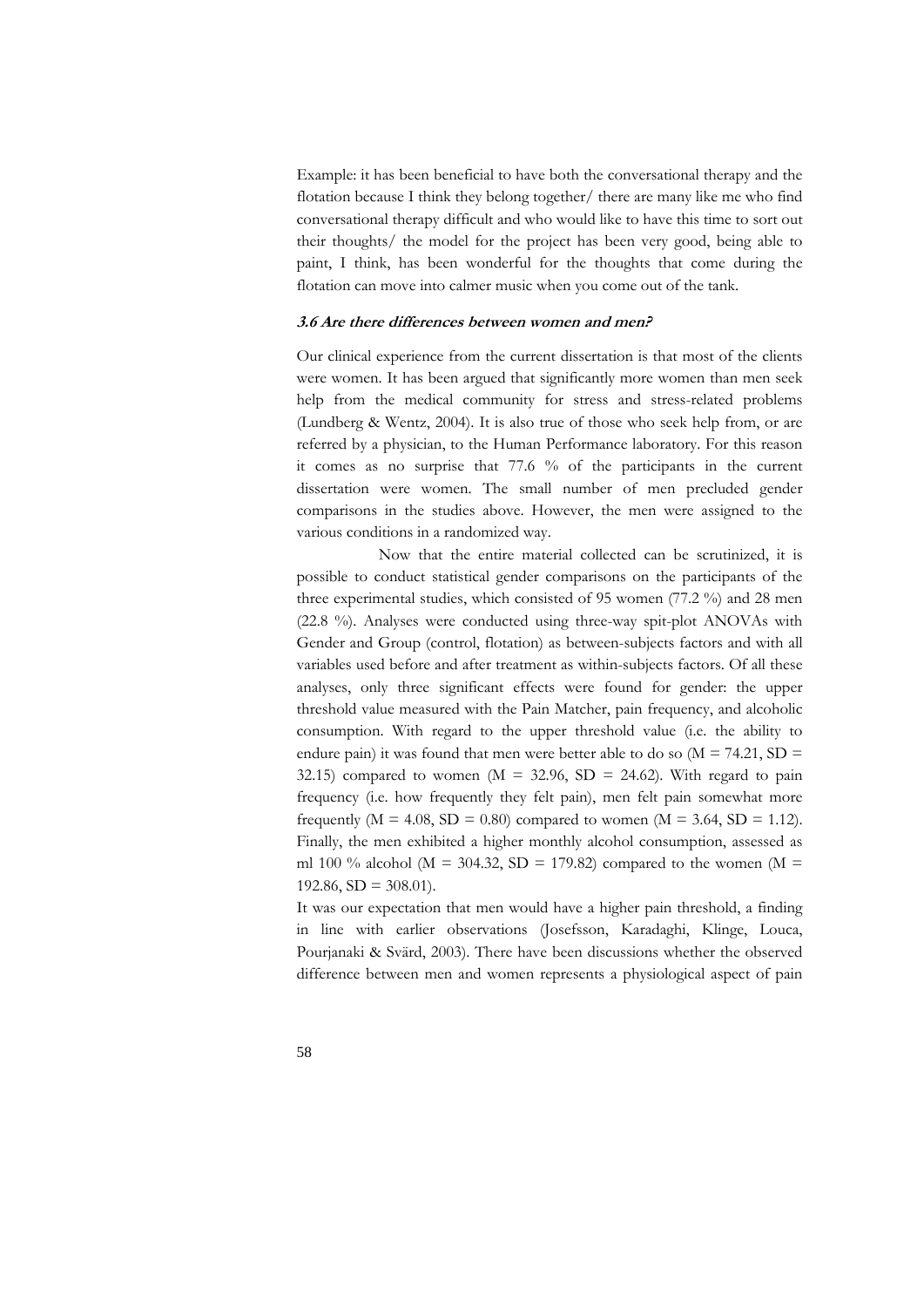or whether it is a psychological effect of how pain is reported (Gracely, 2006). The results from the three studies in the present thesis speak against the idea that there is a difference of reporting since the assessment entailed how persistently the clients could hold on to an instrument producing increasing pain. Also in line with previous research is the finding of a higher consumption of alcohol among men (Norlander, 1997; Norlander, 1998), but there is no apparent explanation why men felt pain somewhat more frequently than women. With the exception of the above three findings, there were no gender differences either in the control group or in the flotation groups. The conclusion is thus that there were no significant gender differences among the participants of the current studies who had the diagnosis of stress-related pain, with or without burnout depression.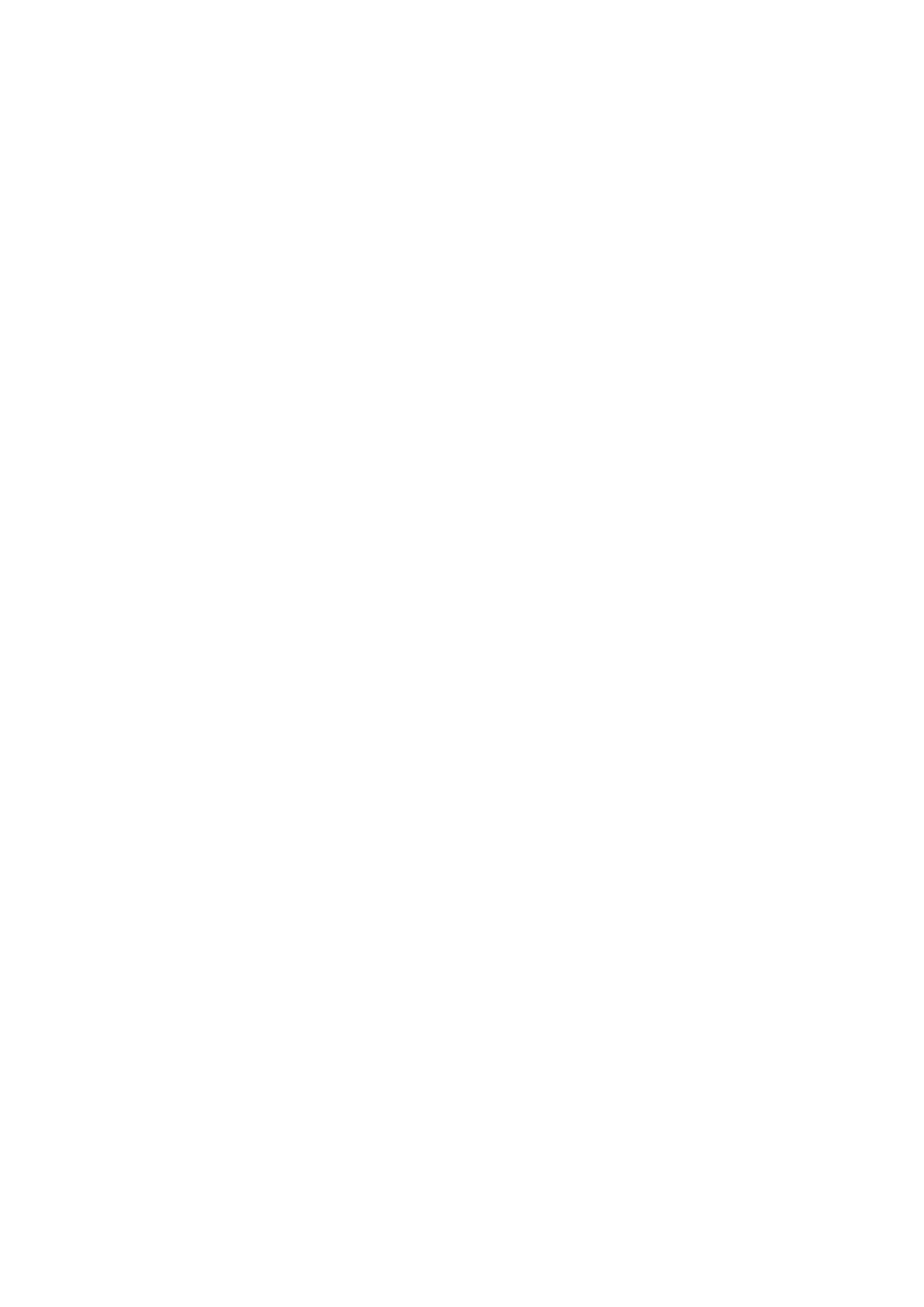## **4. CONCLUSIONS**

The overarching purpose of the current thesis was to assess the long term effects of a documented treatment program involving flotation-REST for the experience of pain, from the point of view of variables connected with Melzack´s neuromatrix theory, and to examine the extent of a potential attention-placebo effect in connection with flotation-REST. An additional purpose was to explore whether neuromatrix theory constitutes a functional frame for an understanding of the empirical results of the current studies.

The results from the three experiments (Paper I, Paper II and Paper III) are in agreement with those of earlier studies regarding the ability of the flotation-REST technique to reduce stress, as shown in a recent meta- analysis (van Dierendonck & te Nijenhuis, 2005). Furthermore, the results support those of earlier studies of the ability of the flotation-REST method to alleviate pain (Kjellgren et al., 2001). A previous study (Norlander, Kjellgren & Archer, 2001) showed that the flotation-REST method is not particularly affected by an expectancy-placebo, and the results of Paper II showed that this notion is also true of an attention-placebo. Taken together, Papers I, II, III and IV have contributed the following to the flotation tank research: (1) The patients were treated for longer periods of time than they were in previous studies, (2) a standardized treatment program was tried out, (3) patients were followed up four months after the end of treatment, (4) a new test of pain was developed, (5) the role of attention was examined directly for the first time, (6) the combination of flotation-REST and therapy was tested for the first time for the duration of a year through case studies, and the effects were compared to a follow-up 18 months later, (7) the work designed to look for biological markers has continued, and prolactin appears to be an interesting possibility, and (8) the variables used have all shown relevance with regard to Melzack´s neuromatrix. Given more empirical work and more systematic research, it is time for flotation tank research to become more theoretically anchored. Hopefully, the current thesis will constitute such a first step.

 In all papers, the conclusion was drawn that flotation tank therapy is an effective and non-invasive method for the treatment of stress-related pain, and that the method is not affected more by a placebo than by other methods currently used in pain treatment. The treatment of both burn-out depression and pain related to muscle tension constitutes a major challenge for the patient as well as the care provider, an area where great gains can be made if the treatment is effective. An important aspect of such treatment is finding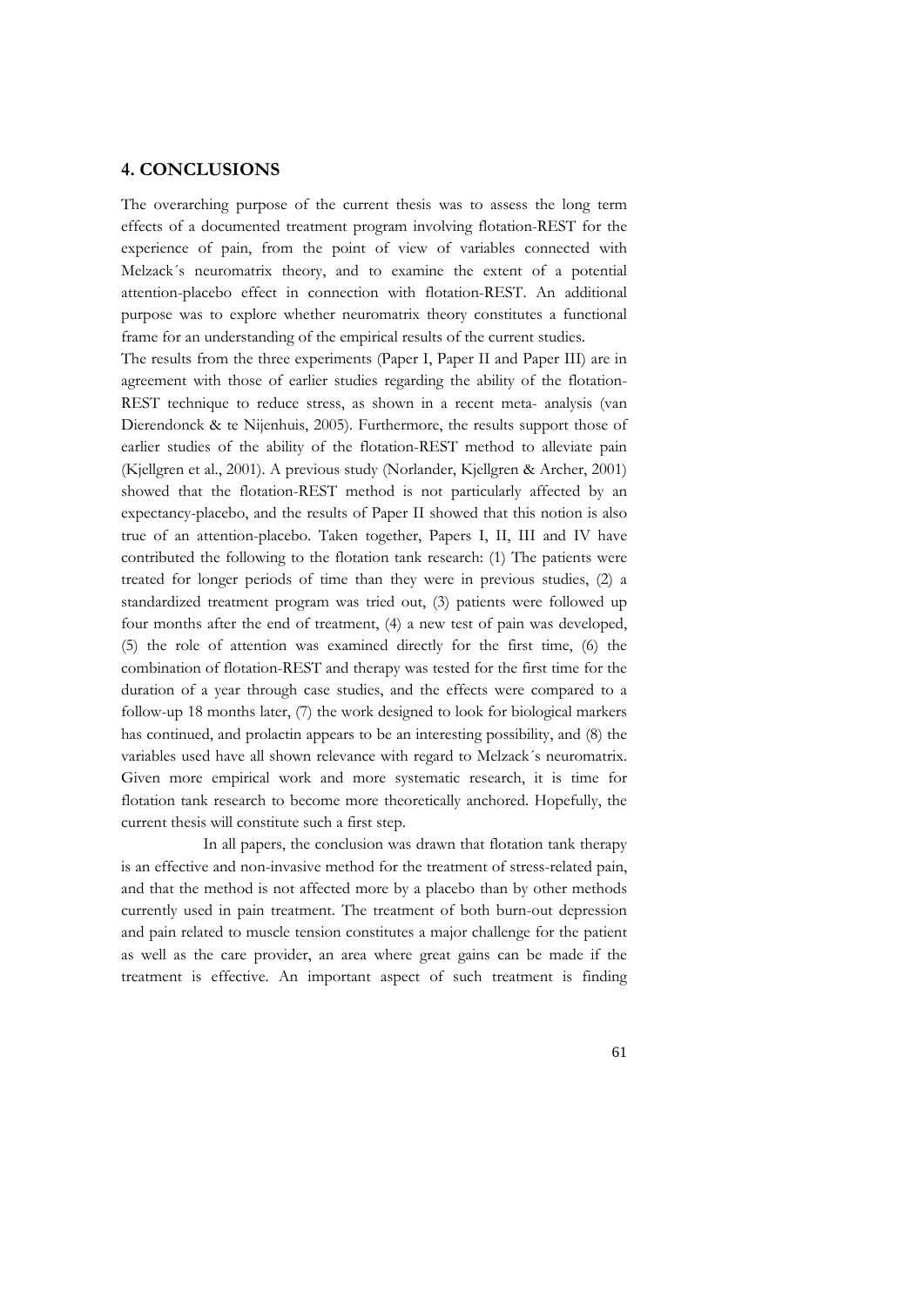methods, which involve rest and recovery and an increased ability to experience happiness and hope. Flotation tank therapy may constitute an integral part of such treatment.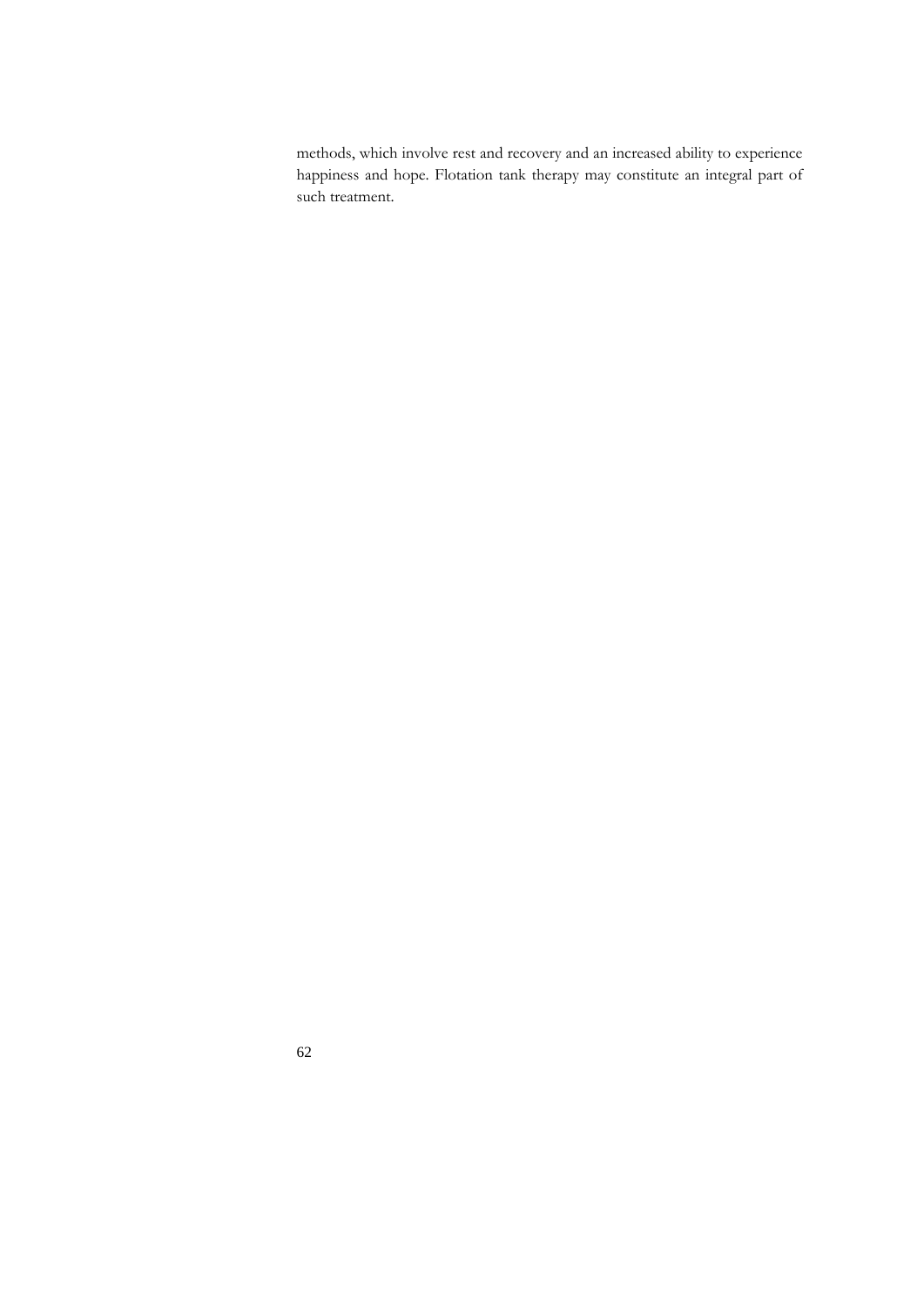### **5. REFERENCES**

- Adkins-Regan, E. (2005). *Hormones and animal social behavior*. Princeton University Press.
- Åkerstedt, T. (2002). Vi behöver sova! [We need to sleep!] *Läkartidningen, 99*, (3),150-152.
- Åkerstedt, T., & Kecklund, G. (2002). Sömn och återhämtning [Sleep and restitution]. In R. Ekman & B. Arnetz (Eds.). *Stress: molekylerna, individen, organisationen och samhället* [Stress: The molecules, the individual, the organization and society] (pp. 264-271). Stockholm: Liber.
- Alstergren, P., & Förström, J. (2003). Acute oral pain intensity and pain threshold assessed by intensity matching to pain induced by electrical stimuli. *Journal of Orofacial Pain. 17*, 151-159.
- Arbetslivsinstitutet, (2006). Välfärd i gröna rum. Hämtad den 6 september, 2006, via http://www.arbetslivsinstitutet.se/
- Åsenlöf, K., Olsson, S., Bood, S. Å., & Norlander, T. (in press). Case studies on fibromyalgia and burn-out depression using psychotherapy in combination with flotation-REST: Personality development and increased well-being. *Imagination, Cognition and Personality*.
- Ballard, E. (1993). REST in the treatment of persistent psychophysiological insomnia. In: A. F. Barabasz, M. Barabasz (Eds.). *Clinical and Experimental Restricted Environmental Stimulation*. (pp. 187-203). New York: Springer.
- Ben-Menachem, M. (1977). *Relaxation. A literature survey and an attempt to build a new model. Schoolpsychological therapy research program*. Göteborg, Sweden: Gothenburg School Administration.
- Benson, H. (1975). *The relaxation response*. New York: Morrow.
- Bergman, A., & Norlander, T. (2005). "Hay sacks Anonymous": Living in the shadow of the unidentified. Psychological aspects of physical inactivity from a phenomenological perspective. *The Qualitative Report, 10*, 795-816.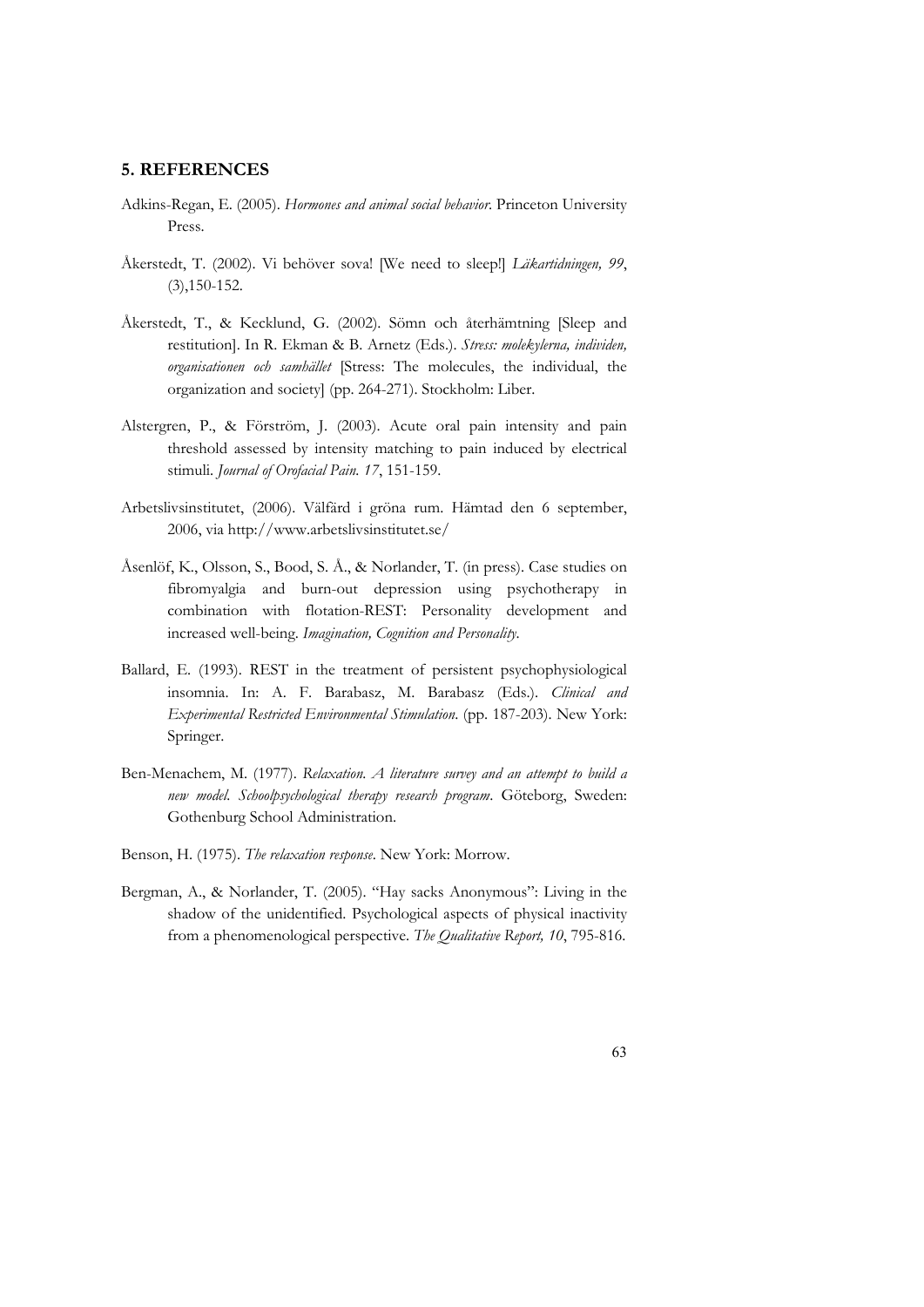- Bergström, M. (1983). Hjärnan, alkoholen och kreativiteten [Brain, alcohol and creativity]. *Alkoholpolitik, 4*, 142-149.
- Bergström, M. (1992). *Hjärnans resurser*. En bok om idéernas uppkomst [The resources of the brain – a book about the birth of ideas]. Jönköping, Sweden: Brain Books AB.
- Bergström, M. (1995). *Neuropedagogik*. En skola för hela hjärnan [Neuro pedagogic. A school for the brain]. Stockholm: Wahlström & Widstrand.
- Bergström, M. (2006). *Hjärnans neuro-mentala "jag" och dess utveckling under barndomen* [The neuro-mental "I" of the brain and its development during childhood]. Paper presented at the Karlstad seminary on Brain and Brain Functions, Juni, 9, 2006.
- Berkly, K. J. (1997). Sex differences in pain*. Behavioral Brain Science, 20*, 1-10.
- Bood, S. Å., Archer, T., & Norlander, T. (2004). Affective personality in relation to general personality, self-reported stress, coping and optimism. *Individual Differences Research, 2*, 26-37.
- Bood, S. Å., Sundequist, U., Kjellgren, A., Nordström, G., & Norlander, T. (2005). Effects of flotation-REST (Restricted Environmental Stimulation Technique) on stress related muscle pain: What makes the difference in therapy, attention-placebo, or the relaxation response? *Pain Research and Management, 10*, 201-209.
- Bood, S. Å., Sundequist, U., Kjellgren, A., Norlander, T., Nordström, L., Nordenström, K., & Nordström, G. (2006). Eliciting the relaxation response with the help of flotation–REST (Restricted Environmental Stimulation Technique) in patients with stress-related ailments. *International Journal of Stress Management, 13*, 154-175.
- Bood, S. Å., Sundequist, U., Kjellgren, A., Nordström, G., & Norlander, T. (2007). Effects of Flotation REST (Restricted Environmental Stimulation Technique) on Stress Related Muscle Pain: Are 33 flotation sessions more effective as compared to 12 sessions? *Journal of Social Behavior and Personality, 35*, 143-156.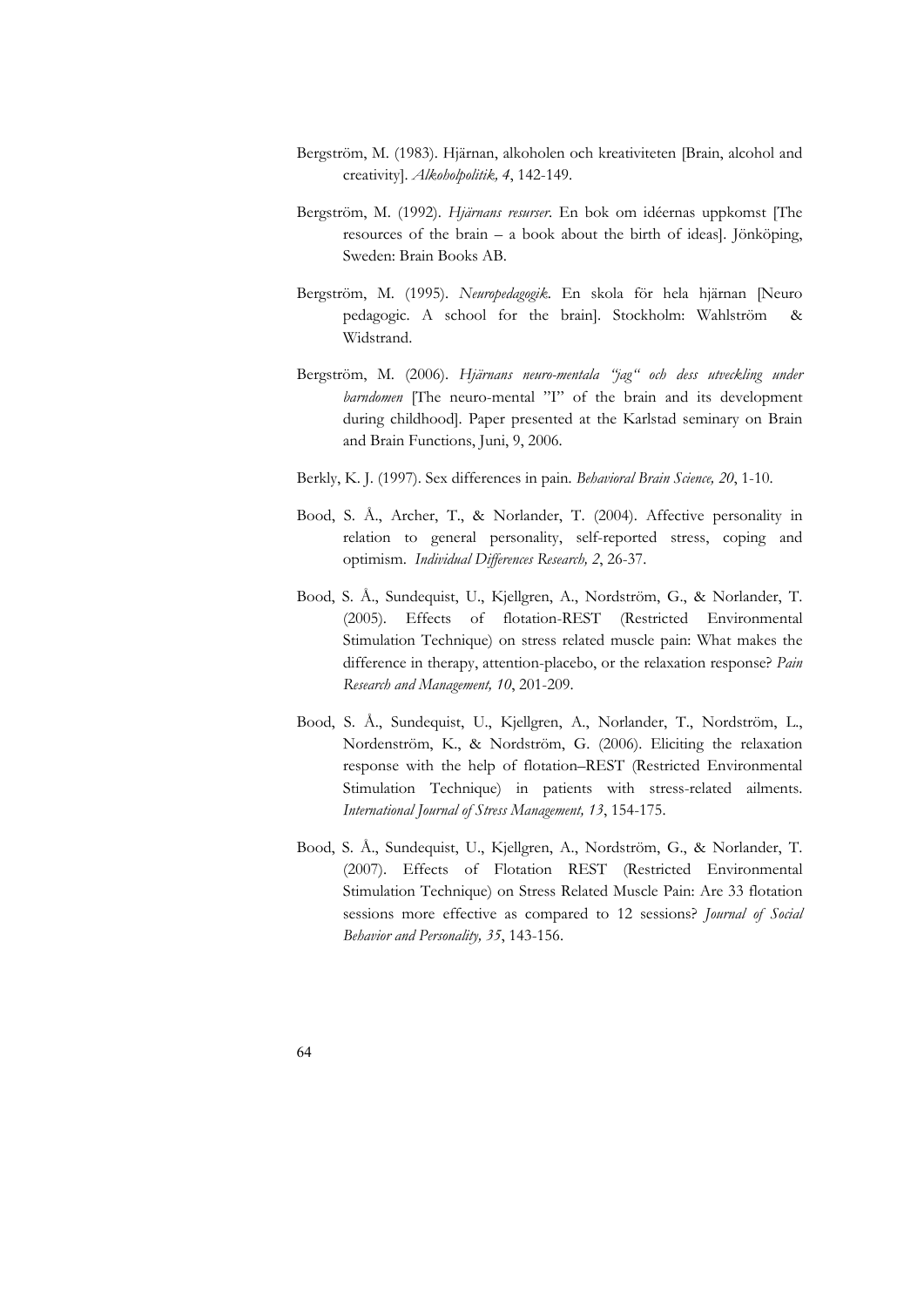- Brattberg, G., Thorslund, M., & Wikman, A. (1989). The prevalence of pain in a general population. *Pain, 37*, 215-222.
- Cannon, W. B. (1915). *Bodily changes in pain, hunger, fear and rage: An account of recent researches into the function of emotional excitement*. New York: Appleton.
- Cannon, W. B. (1932). *The wisdom of the body*. New York: W. W. Norton.
- Craig, A. D. (2002). How do you feel? Interception: the sense of the physiological condition of the body. *National Review in Neuroscience, 3*, 655-666.
- Craig, A. D. (2003). Pain mechanisms: labeled lines versus convergence in central processing. *Annual Review of Neuroscience, 26*, 1-30.
- Crombie, I. K., Davies, T. O., & Macrae, W. A. (1994). The epidemiology of chronic pain: time for new directions. *Pain, 57*, 1-3.
- Crombie, I. K., Croft, P. R., Linton, S. J., LeResche, L., & von Korff, M. (1999). Pain-related fear is more disabling than pain itself: Evidence on the role of pain-related fear in chronic back pain disability. *Pain, 80*, 329-339.
- Damasio, A. (1988). Emotion in the perspective of an integrated nervous system. *Brain Research Review, 26*, 83-86.
- Dean, A. P., Lee, D. K., David, M. M., & Lauren, B. K. (1998). Pain, fatigue, and sleep in eosinophilia-myalgia syndrome. *The Journal of Neuropsychiatry and Clinical Neurosciences, 10,* 338-342.
- Dickenson, A. H. (2002). Gate Control Theory of pain stands the test of time. *British Journal of Anesthesia, 88*, 755-757.
- van Dierendonck, D., & te Nijenhuis, J. (2005). Flotation Restricted Environmental Stimulation Therapy (REST) as a stress management tool for enhancing well-being and performance: A meta-analysis. *Psychology & Health, 20*, 405-412.
- Dittrich, A. (1998). The standardized psychometric assessment of Altered States of Consciousness (ASCs) in humans. *Pharmacopsychiatry, 31*, 80-84.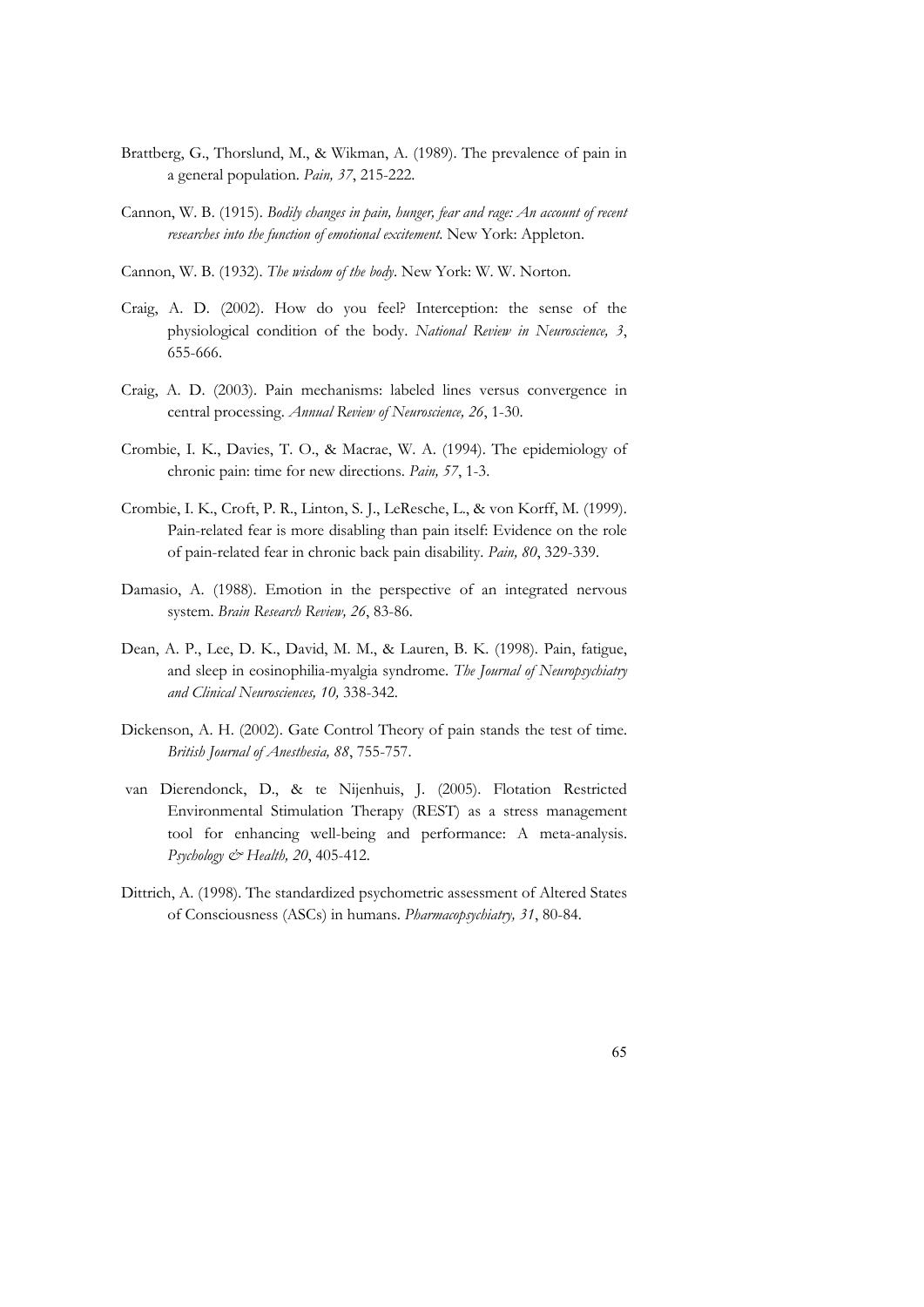- Ekman, R., & Arnetz, B. (2002). *Stress: molekylerna individen organisationen samhället* [Stress: The molecules, the individual, the organisation and society]. Stockholm: Liber.
- Ekman, R., & Lindstedt, G. (2002). Molekyler på liv och död [Life and death for molecules]. In R. Ekman & B. Arnetz (Eds.). *Stress: molekylerna, individen, organisationen och samhället* [Stress: The molecules, the individual, the organization and society] (pp 264-271). Stockholm: Liber.
- Ekstedt, M., & Fagerberg, I. (2005). Lived experiences of the time preceding burnout. *Journal of Advanced Nursing, 49*, 59-67.
- Esch, T., Fricchione, L., & Stefano, G. B. (2003). The therapeutic use of the relaxation response in stress-related diseases. *Medical Science Monitor 9*, 23-34.
- EASHW. (European Agency for Safety and Health at Work) (2006). *Prevent*. Hämtad 6 september, 2006, via: http://osha.eu.int/about/
- Fava, G., Perino, G., Santumastaso, P., & Fornasa, C. (1989). Life events and psychological distress in dermatologic disorders: psoriasis, chronic urticaria, and fungal infections. In T. Miller (Ed.). *Stressful Life Events*. Madison, Wis: International Universities Press.
- Fine, T. H., & Turner J. W. (1982). The effect of brief restricted environmental stimulation therapy in the treatment of essential hypertension. *Behavior Research Therapy, 20*, 567-570.
- Fine, P. G., Roberts, W. J., Gillette, R. G., & Child, T. R. (1994). Slowly developing placebo responses confound tests of intravenous phentolmine to determine mechanisms underlying idiopathic chronic low back pain. *Elsevier Science, 56*, 235-242.
- Fletcher, G. (1983). The history of exercise in the practice of medicine. *Journal of the Medical Association of Georgia, 72*, 35-40.
- Flor, H. (2000). The functional organization of the brain in chronic pain. *Progress in Brain Research, 129*, 313-322.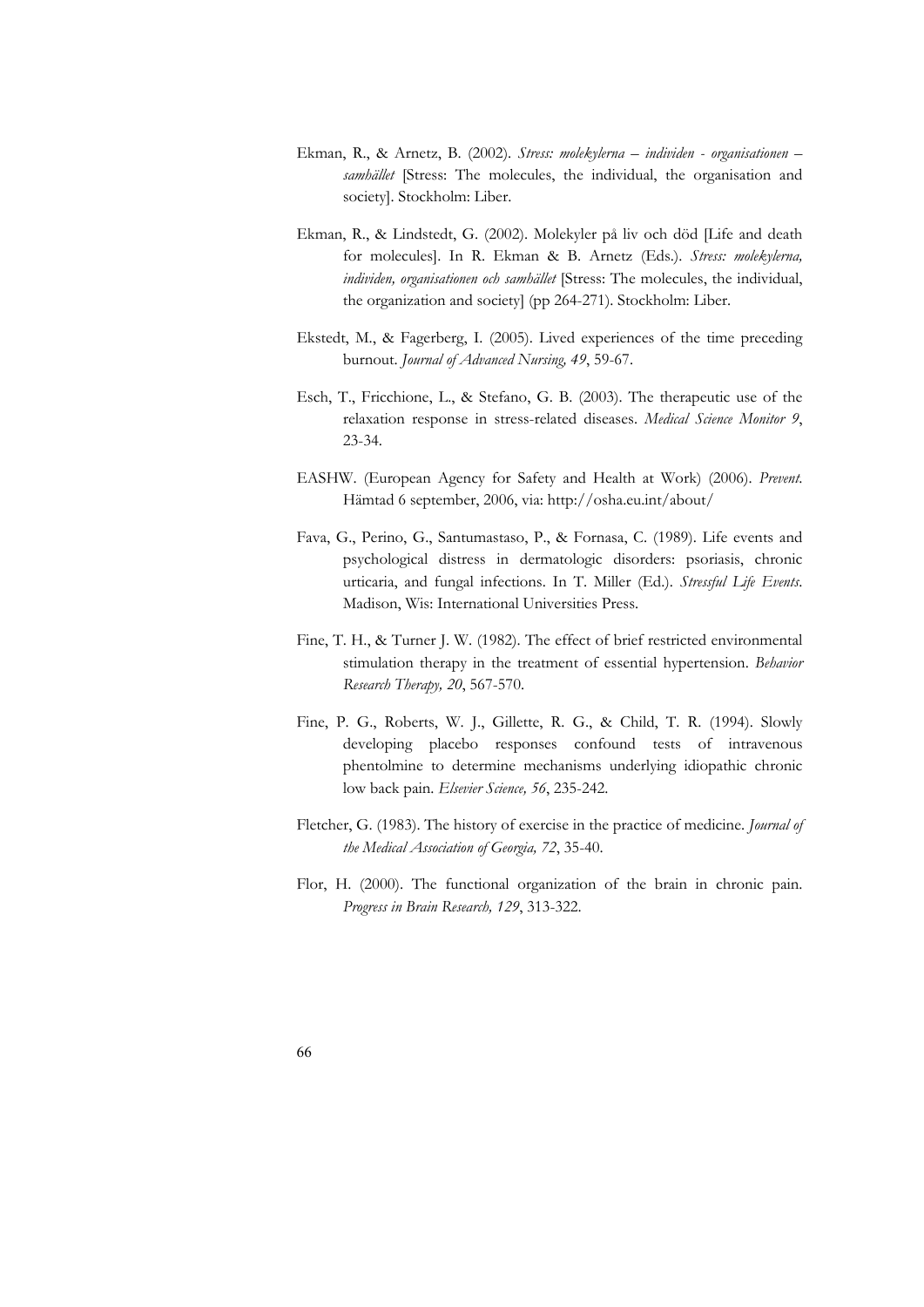- Folkow, B. (2002). Evolution och fysiologi [Evolution and physiology]. In R. Ekman & B. Arnetz (Eds.). *Stress: molekylerna, individen, organisationen och samhället* [Stress: The molecules, the individual, the organization and society] (pp 150-160). Stockholm: Liber.
- Gazzaniga, M. S., & Heatherton, T. F. (2003). *Psychological science: Mind, brain and behavior.* New York: Norton.
- Geels, A., & Wikström, O. (2006). *Den religiösa människan* [The religious human being]. Stockholm: Natur och Kultur.
- Ghatan, P. H. (2002). Stress och hjärnskaderehabilitering. [Stress and rehabilitation of brain injuries]. In R. Ekman & B. Arnetz (Eds.). *Stress: molekylerna, individen, organisationen och samhället* [Stress: The molecules, the individual, the organization and society] (pp 233-245). Stockholm: Liber.
- Goldberger, L. (1961). Reactions to perceptual isolation and Rorschach manifestations of the primary process. *Journal of Projective Techniques, 25*, 287-302.
- Gracely, R. H. (2006). Studies of pain in human subjects. In S. B. McMahon & M. Koltzenburg (Eds) Wall and Melzack's *Textbook of Pain*. (p. 275). Elsivier
- Grattan, D. R., Pi, X. J., Andrews, Z. B., Augustine, R. A., Kokay, I. C., Summer, M. R., Todd, B., & Bunn, S. J., (2001). Prolactin receptors in the brain during pregnancy and lactation implications for behavior. *Hormones and Behavior 2*, 115-24.
- Gustafsson, M. (2002). *Utbildning om långvarig smärta*. Omvårdnad som akademiskt ämne i forskning, utbildning och patientnära verksamhet [Education on chronic pain]. Svensk sjuksköterskeförening. Bromma Tryck AB, Sverige.
- Gustafsson, M. (1999). *Chronic pain experiences: studies of perception, evaluation and responses to pain in patients with rheumatoid arthritis and musculoskeletal pain*. Göteborg, Sweden: Department of Rehabilitation Medicine, Institute of Community Medicine, Göteborg University (dissertation).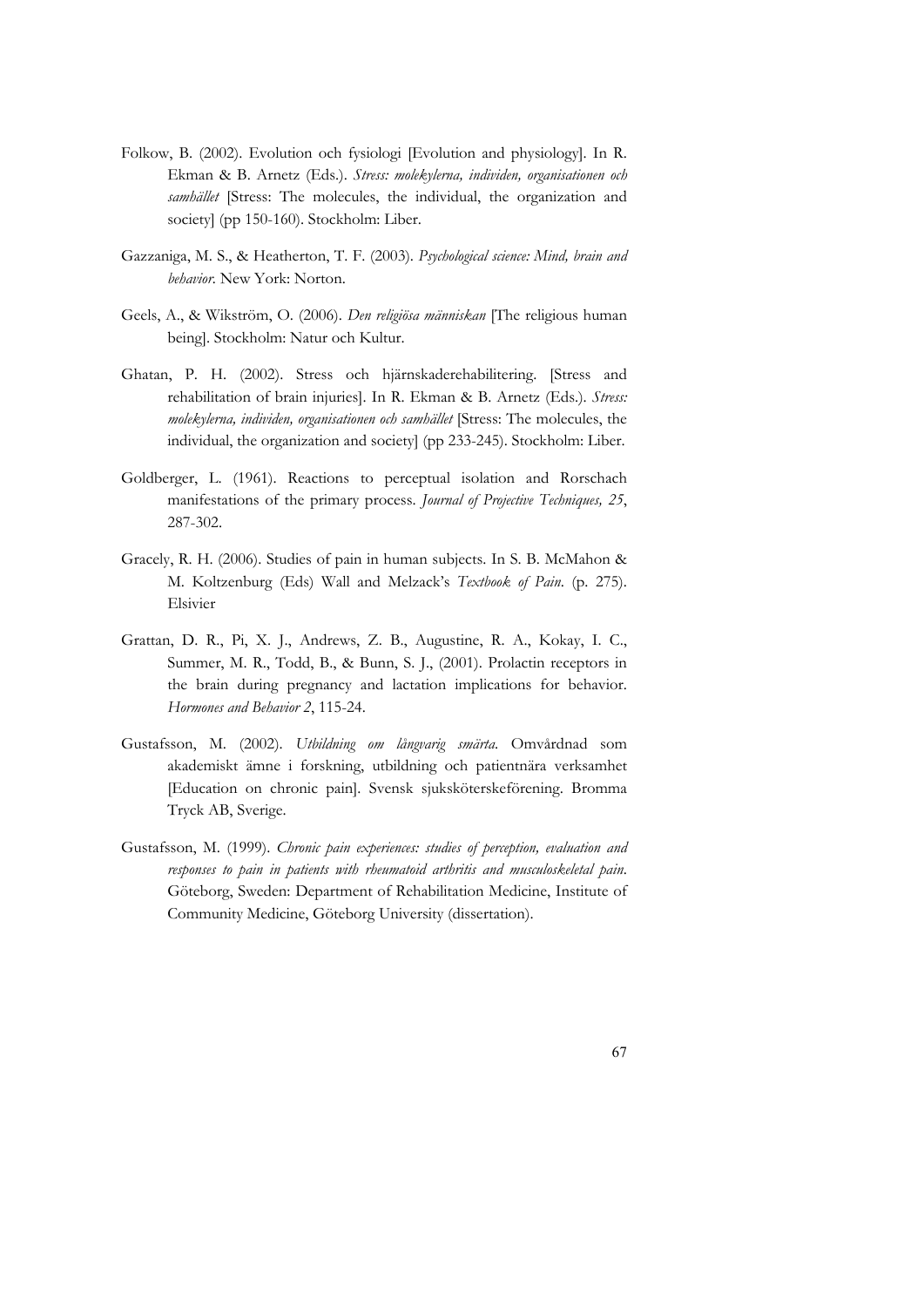- Herrmann, C. (1997). International experiences with the Hospital Anxiety and Depression scale: A review of validation data and clinical results. *Journal of Psychosomatic Research, 42*, 1741.
- Hess, W. R. (1957). *The functional organization of the diencephalon*. New York: Grune & Stratton.
- Huebner, E. S., & Dew, T. (1995). Preliminary validation of the positive and negative affect schedule with adolescent. *Journal of Psycho- educational assessment, 13*, 286-293.
- Hwang, P., Lundberg, I., Rönnberg, J., & Smedler A. C. (2005). *Vår tids Psykologi* [Psychology in our time]. Stockholm. Natur & Kultur.
- Jansen, A. S. P., Nguyen, X. V., Karpitskiy, V., Mettenleiter, T. C., & Loewy, A. D. (1995). Central command neurons of the sympathetic nervous system: Basis of the fight-or-flight response. *Science, 270*, 644–646.
- Johannisson, K. (2002). När otillräckligheten byter namn. Ett idéhistoriskt perspektiv på den nya ohälsa [When the inadequacy changes its name. A perspective from the history of ideas on the new ill-health]. In R. Ekman & B. Arnetz (Eds.). *Stress: molekylerna, individen, organisationen och samhället* [Stress: The molecules, the individual, the organization and society] (pp 264-271). Stockholm: Liber.
- Jones, B. M. (2001). Changes in cytokine production in healthy subjects practicing Guolin Quigong: A pilot study. *Complementary Alternative Medicine 1*, 8.
- Josefsson, P., Kardadaghi, T., Klinge, A., Louca, S., Pourjanaki, G., & Svärd, M (2003). *Are there any differences between men and women in relation to pain and sensory thresholds?* Huddinge, Sweden: Institute of Odontology, Karolinska institutet.
- Julius, S., & Cottier. C. (1983). Behavior and hypertension. In T. Dembroski, T. Schmidt (Eds.). *Behavioral Bases of Coronary Heart Disease* (pp. 286-293). Basel, Switzerland: Karger.
- Kandel, E. R., Schwartz, J. H., & Jessell, T. M. (1991). *Principles of neural science.* Third edition. New York: Elsevier Science Publishing Co., Inc.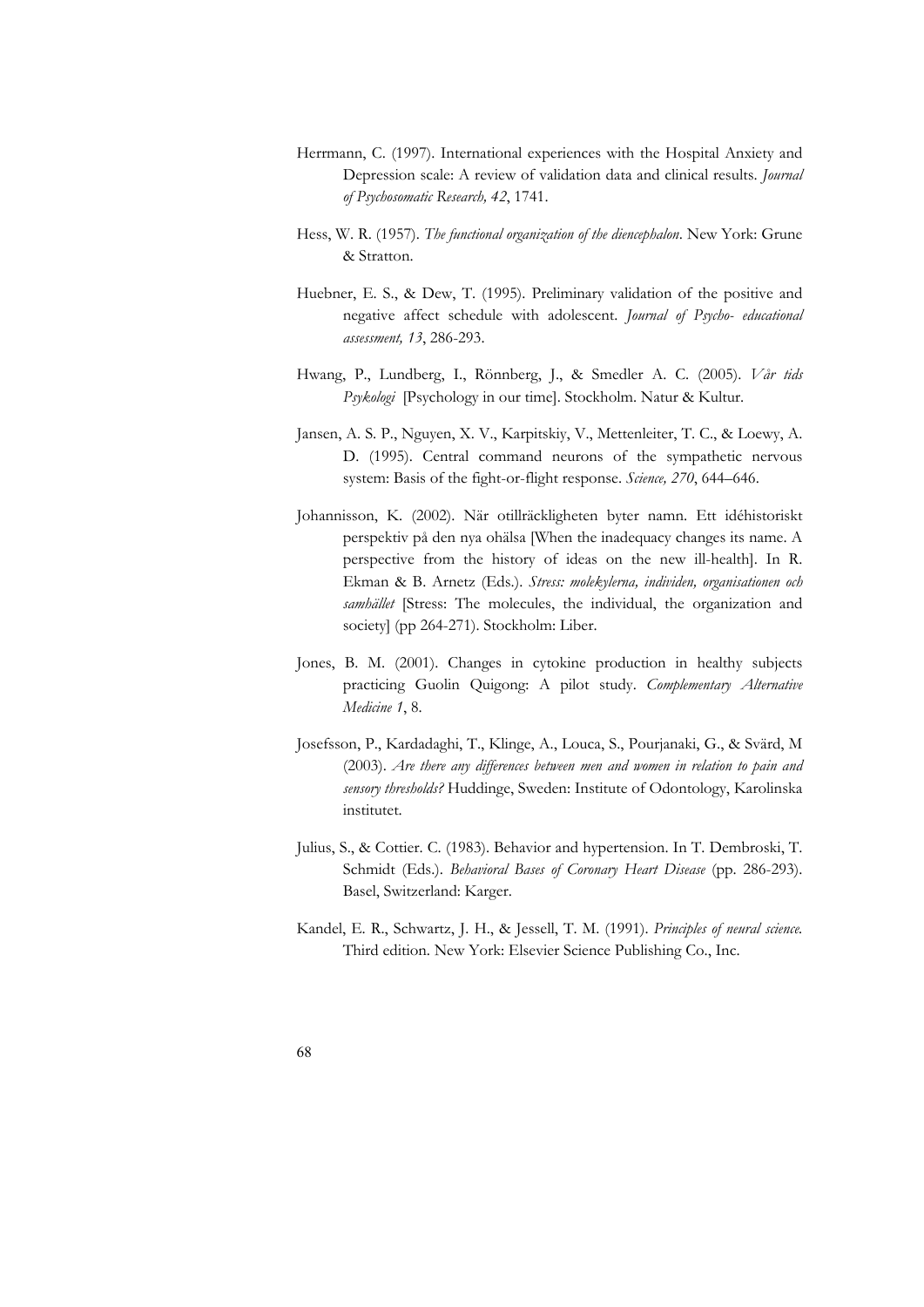- Karlsson, G. (1995). *Psychological qualitative research from a phenomenological perspective*. Stockholm: Almquist & Wiksell International.
- Keltikangas-Järvinen, L. (2000). Insulin resistance. In: G. Fink (Ed.). *Encyclopedia of stress, 2*, 582-586. London: Academic press.
- Kercher, K. (1992). Assessing, subjective well-being in the old-old: the PANAS as a measure of orthogonal dimensions of positive and negative affect. *Research on Aging, 14*, 131-168.
- Kiive, E., Maaroos, J., Shlik, J., Toru, I., & Harro, J. (2004). Growth hormone, cortisol and prolactin response in depressed patients. *Progress in Neuropsychopharmacology & Biological Psychiatry 6*, 1007-1013.
- Kjellberg, A., & Bohlin, B. (1974). Self-reported arousal: Further development of a multi-factorial inventory. *Scandinavian Journal of Psychology, 15*, 285- 292.
- Kjellberg, A., & Iwanowski, S. (1989). *Stress/energi formuläret: Utveckling av en metod för skattning av sinnesstämning i arbetet* [The Stress/arousal questionnaire: Development of a method for assessment of mood at work]. Solna, Sweden: Arbetsmiljöinstitutet.
- Kjellgren, A. (2003). *The experience of flotation-REST (Restricted Environmental Stimulation Technique): Consciousness, Creativity, Subjective Stress and Pain*. Göteborg, Sweden: Doctorial dissertation, Göteborgs Universitet.
- Kjellgren, A., Sundeqvist, U., Norlander, T., & Archer, T. (2001). Effects of flotation-REST on muscle tension pain. *Pain Research and Management, 6*, 181-189.
- Kjellgren, A., Sundequist, U., Sundholm, U., Norlander, T., & Archer, T. (2004). Altered consciousness in flotation-REST and chamber-REST: Experience of experimental pain and subjective stress. *Social Behavior and Personality, 32*, 103 – 115.
- Lagerroth, E. (2006). *I hjärnan finns människan*. Hämtad den 6 september, 2006, via http://home.swipnet.se/erland-lagerroth/matti.html.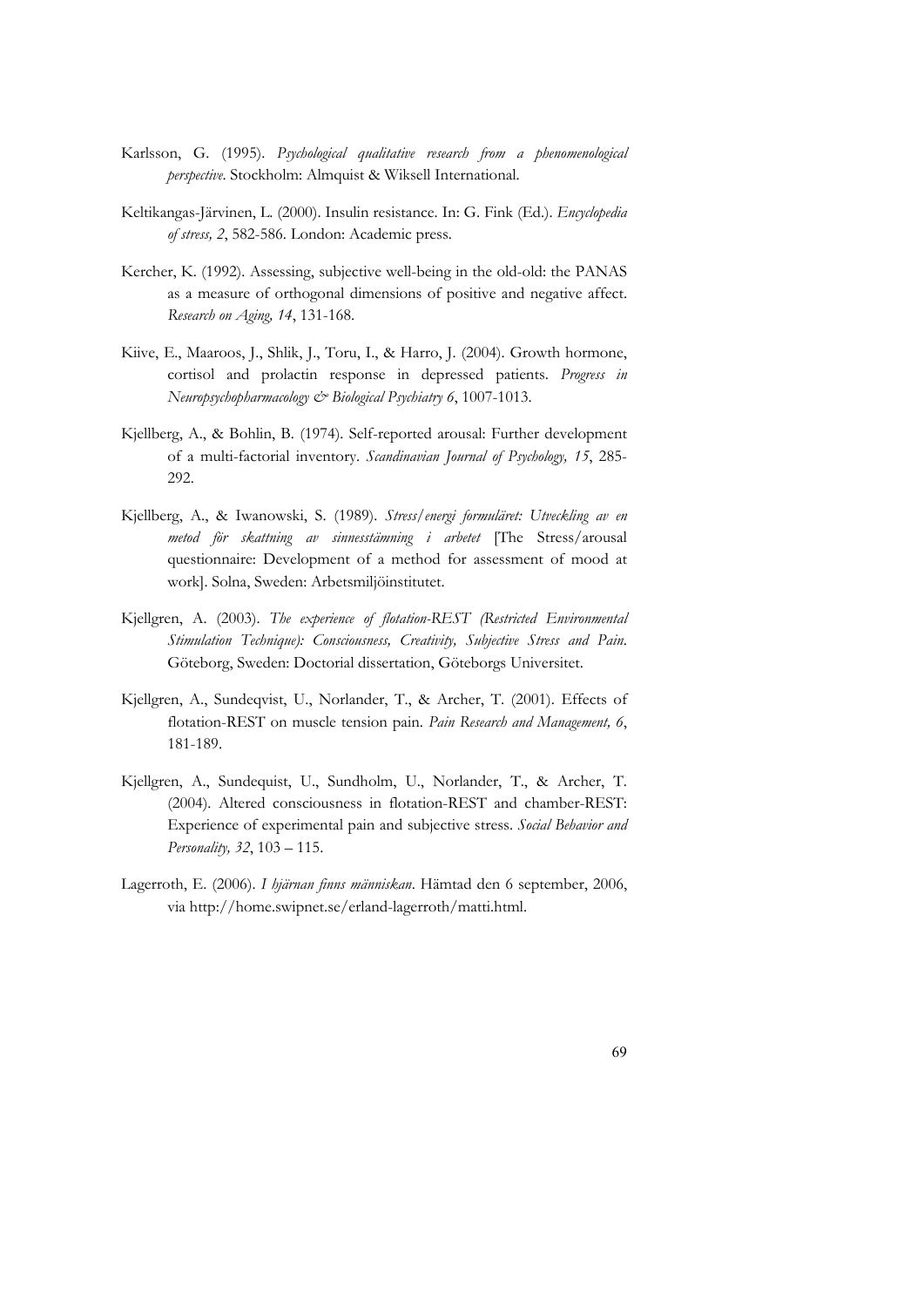- Lawn, B., Verrier, R., & Rabinowitz, S. (1987). Neural and psychological mechanisms and the problem of sudden cardiac death. *American Journal of Cardiology, 39*, 890-902.
- Levi, L. (2002). Stress en översikt. Internationella och folkhälsoperspektiv [Stress – a review. International and public health perspectives]. In R. Ekman & B. Arnetz (Eds.). *Stress: molekylerna, individen, organisationen och samhället* [Stress: The molecules, the individual, the organization and society] (pp 44-61). Stockholm: Liber.
- Lindholm, C. (1996). Smärta vid bensår och trycksår [Pain, wounds and decubitus]. *Vård, 2*, 97-103.
- Linton, S. J. (1982). Applied relaxation as a method of coping with chronic pain: a therapist's guide. *Scandinavian Journal of Behavior Therapy, 11*, 161- 174.
- Linton, S. J. (2005). *Att förstå patienter med smärta* [Understanding patients with pain]. Stockholm: Studentlitteratur.
- Lundberg, U. (2002). Samspelet individ, samhälle, livsstil, och biologi [Interactions between individuals, society, way of life and biology]. In R. Ekman & B. Arnetz (Eds.). *Stress: molekylerna, individen, organisationen och samhället* [Stress: The molecules, the individual, the organization and society] (pp 275-288). Stockholm: Liber.
- Lundberg, U., & Wentz, G. (2004). *Stressad hjärna, stressad kropp: Om sambandet mellan psykisk stress och kroppslig ohälsa* [Connections between psychological stress and body ill health]. Stockholm: Wahlström & Widstrand.
- Lutgendorf, S., Logan. H., Kirchner. H. L., Rothrock, N., Svengalis, S., Iverson, K., & Lubaroff, D. (2000). Effects of relaxation and stress on the capsaicin-induced local inflammatory response. *Psychosomatic Medicine, 62*, 524-534.
- MacLean, P. D. (1973). *A Triune Concept of the Brain and Behavior*. Toronto: University Toronto Press.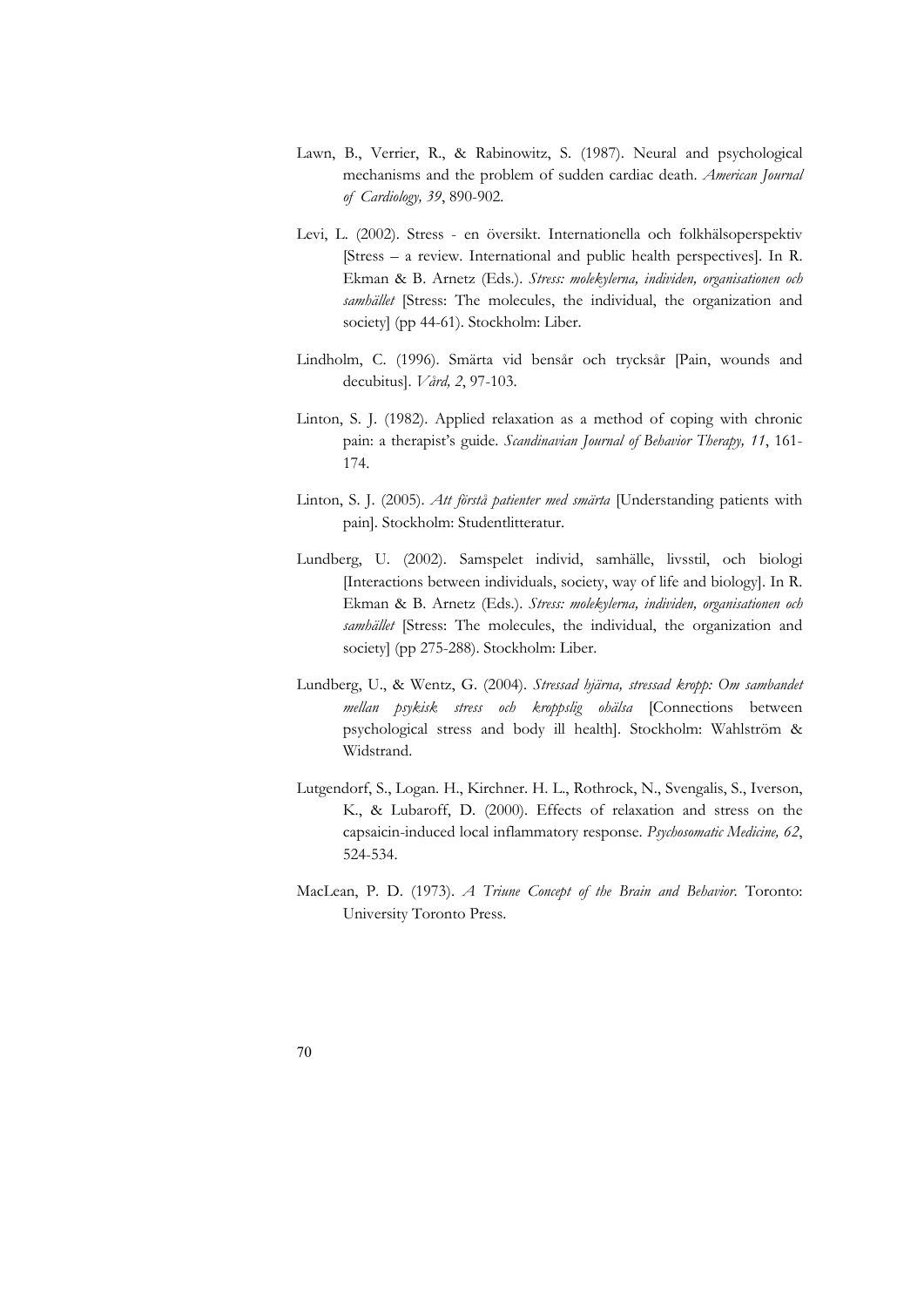- Marin, R., Cyhan, T., & Miklos, W. (2006). Sleep Disturbance in Patients With Chronic Low Back Pain. *American Journal of Physical Medicine & Rehabilitation, 85*, 430-435.
- Maslach, C., Schaufeli, W. B., & Leiter, M. P. (2001). Job burnout*. Annual Review Psychology, 52*, 397-422.
- Maslach, C. (1982). *Burnout the cost of caring*. Englewood Cliffs, NJ: Prentice-Hall.
- Maslach, C. (1998). A multidimensional theory of burnout. In C. L. Cooper (Ed.). *Theories of Organizational Stress* (pp. 68-85). Oxford: Oxford University Press.
- McGrath, P. A. (1994). Psychological aspects of pain perception. *Archives of Oral Biological, 39*, 55-62.
- Melzack, R., & Wall, P. (1965). Pain Mechanisms: A new theory. *Science, 150* 171-179.
- Melzack, R., & Casey K. L. (1968). Sensory motivational and central control determinants of pain: A new conceptual model. In D. Kenshalo (Ed.). *The Skin Senses* (pp. 423-443). Springfield: Thomas.
- Melzack, R., & Wall, P. (1970). Psychophysiology of pain. *International Anesthesiology Clinics, 8*, 3-34.
- Melzack, R., & Wall, P. (1982). *The Challenge of pain*. New York: Basic Books.
- Melzack, R. (1999). Pain and stress: a new perspective. In R. J. Gatchel, & D. C. Turk (Eds.). *Psychosocial factors in pain* (pp. 89-106). New York: Guilford Press.
- Melzack, R. (1999). Pain an overview. *Acta Anaesthesiologica Scandinavica, 43*, 880-884.
- Melzack, R. (1999). From the gate to the neuromatrix. *Pain, 6*, 121-126.
- Melzack, R. (2001). Pain and the neuromatrix in the brain. *Journal of Dental Education, 65,* 12.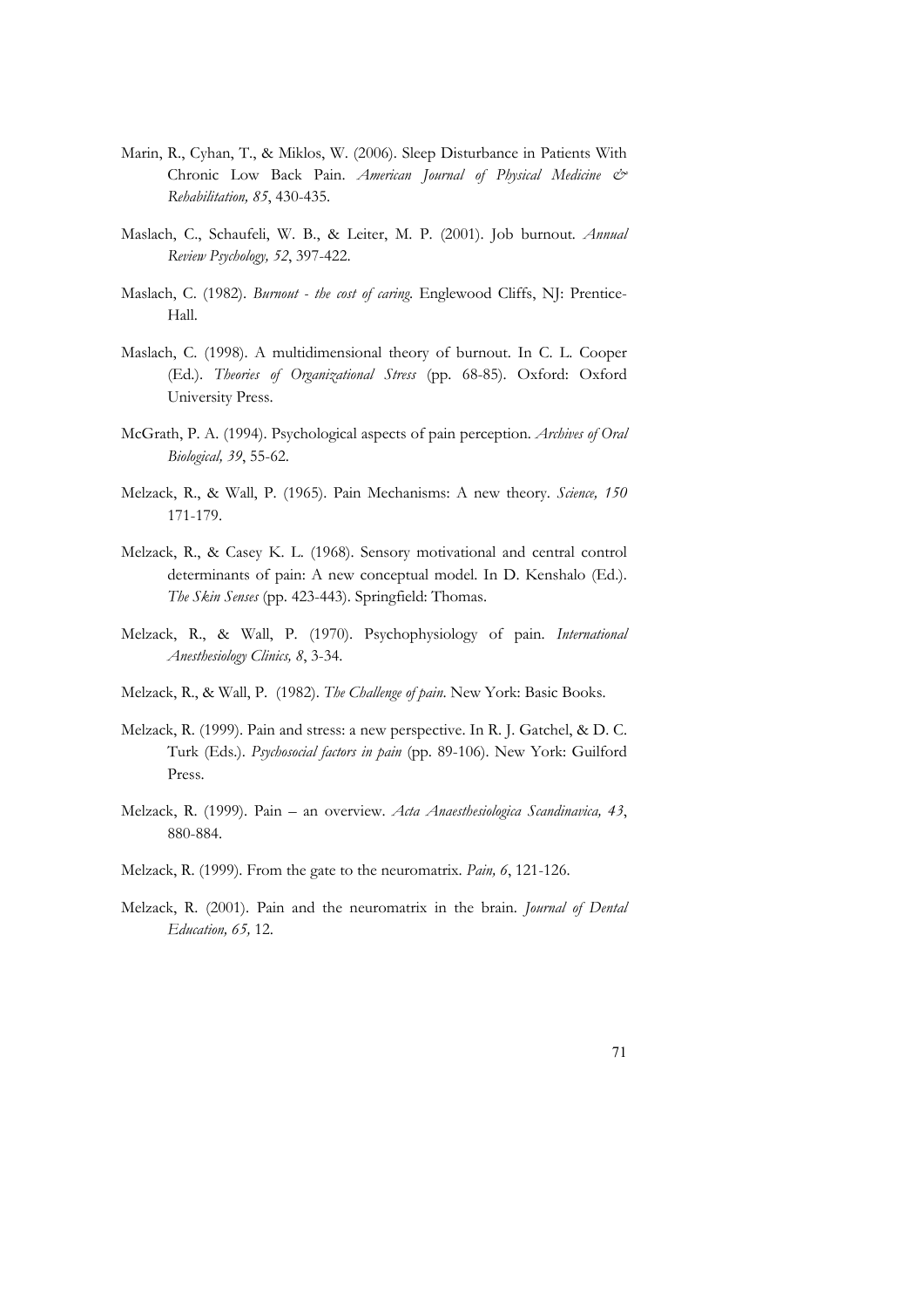- Melzack, R. (2005). Evolution of the neuromatrix theory of pain. *Pain Practice, 5*, 85-94.
- Mobily, P. R., Herr, K. A., Clark, K. M., & Wallace, R. B. (1994). An Epidemiologic analysis of pain in the elderly. *Journal of Aging and Health, 6*, 139-154.
- Munro, B. H., Creamer, A. M., Haggerty, M. R., & Cooper, F. S., (1988). Effect of relaxation therapy on post-myocardial infarction patients' rehabilitation. *Nursing Research, 37*, 231-235.
- Neisser, U. (1967). *Cognitive Psychology*. New York: Appleton Century Crofts.
- Niklasson, M. (2002). *Childhood playing is one of precursor for sustained higher cognitive skills and for emotional well being*. Mönsterås, Sweden: Vestibularis.
- Niklasson, M. (2005). *Gravitation and the vestibular system as a source for development and for sustained health*. Mönsterås, Sweden: Vestibularis.
- Nisell, R., & Lundeberg, T. (1993). *Smärta och inflammation*. Södertälje, Sweden: Syntex Nordica.
- Norlander, T. (1997). *Alcohol and the Creative Process. Frameworks of influence by alcohol upon creative performance.* Örebro, Sweden: Tryckverkstan.
- Norlander, T. (1999). Inebriation and inspiration? A review of the research on alcohol and creativity. *Journal of Creative Behavior, 33*, 7-29.
- Norlander, T., Bergman, H., & Archer, T. (1998). Effects of Flotation REST on creative problem solving and originality. *Journal of Environmental Psychology, 18*, 399-408.
- Norlander, T., Bergman, H., & Archer, T. (1999). Primary process in competitive archery performance: Effects of flotation REST. *Journal of Applied Sport Psychology, 11*, 194-209.
- Norlander, T., Bergman, H., & Archer, T. (2002). Relative constancy of personality characteristics and efficacy of a 12-month training program in facilitating coping strategies. *Social Behavior and Personality, 30*, 773-784.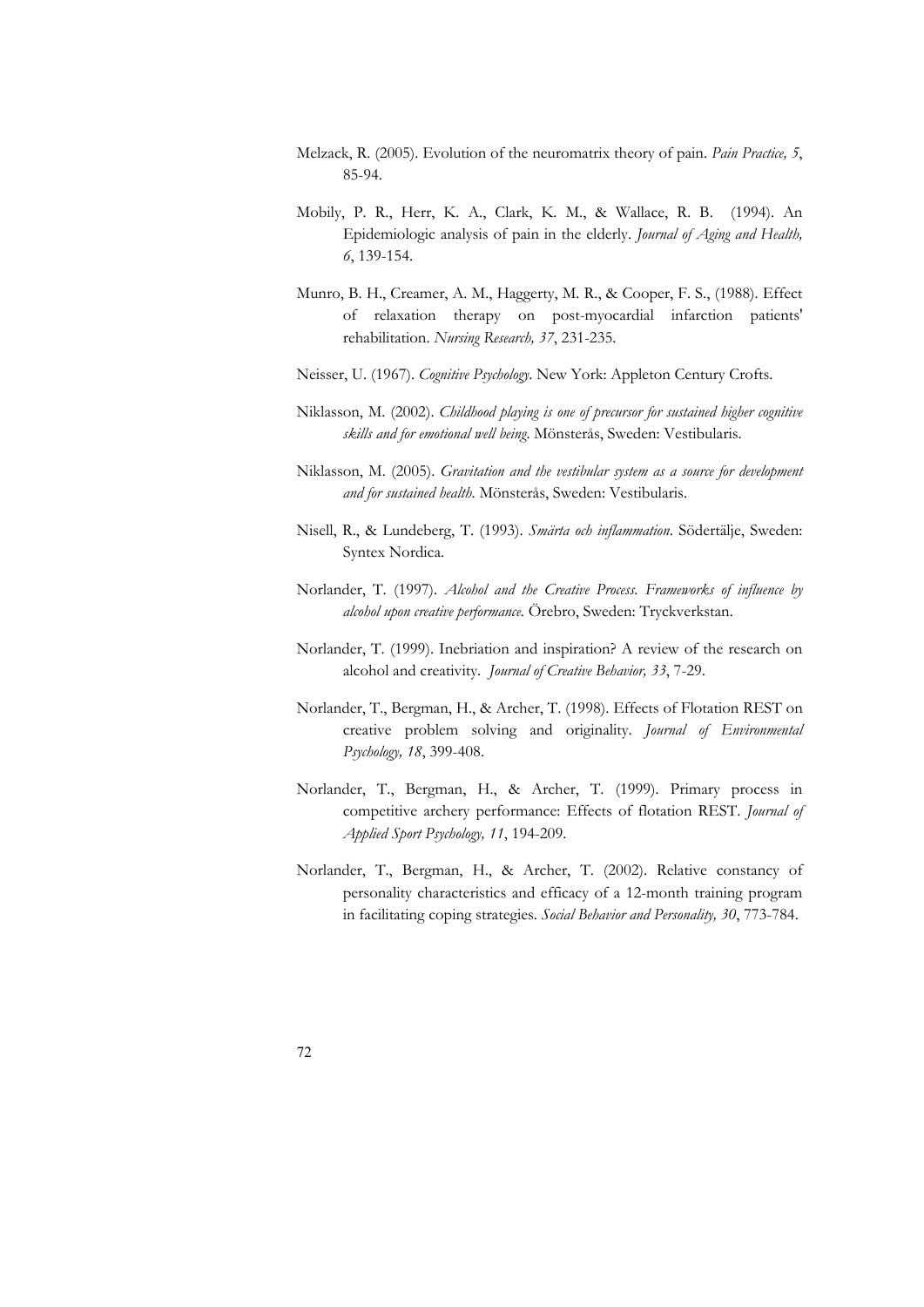- Norlander, T., Bood, S. Å., & Archer, T. (2002). Performance during stress: Affective personality, age, and regularity of physical exercise. *Social Behavior and Personality, 30*, 495-508.
- Norlander, T., Kjellgren, A., & Archer, T. (2001). The experience of flotation-REST as a function of setting and previous experience of altered state of consciousness. *Imagination, Cognition and Personality, 20*, 161-178.
- Norlander, T., Kjellgren, A., & Archer, T. (2003). Effects of flotation- versus chamber-restricted environmental stimulation technique (REST) on creativity and realism under stress and non-stress conditions. *Imagination, Cognition and Personality, 22*, 341-357.
- Norlander, T., Sandholm, C., & Anfelt, O. (1998). The physioacoustic method and the creative process. *Perceptual and Motor Skills, 86*, 1091-1096.
- Norton, P. J., Asmundson, G. G. J., Norton, G. R., & Craig K. D. (1999). Growing pain: 10-years research in the study of chronic pain and headache. *Pain 79*, 59-65.
- Nowlis, V., & Green, B. E. (1965). Research with the mood adjective checklist. In S.S., Tomkins & C. E., Izard (Eds.). *Affect, cognition and personality* (pp 352-389). New York: Springer.
- Noy, P. (1969). A revision of the psychoanalytic theory of the primary process. *International Journal of Psychoanalysis, 50*, 155-178.
- Roberts, S., & Barnes, D. (1990). The brain drain in stress. *The Journal of NIH Research, 2*, 70-71.
- Rööst, M., & Nilsson, P. (2002). Sömnbesvär ett folkhälsoproblem [Sleep problems is a public health problem]. *Läkartidningen, 99*, 154-157.
- Sandlund, E. S., Linnarud, M., & Norlander, T. (2001). Effects of stress versus flotation-REST relaxation on creativity and literacy skills in advanced English as a Second Language (ESL) composition. RASK. *International Journal of Language & Communication, 15*, 95-113.
- Sandlund, E. S., & Norlander, T. (2000). The effects of Thai Chi Chuan relaxation and exercise on stress responses and well-being: An overview of research. *International Journal of Stress Management, 7*, 139-149.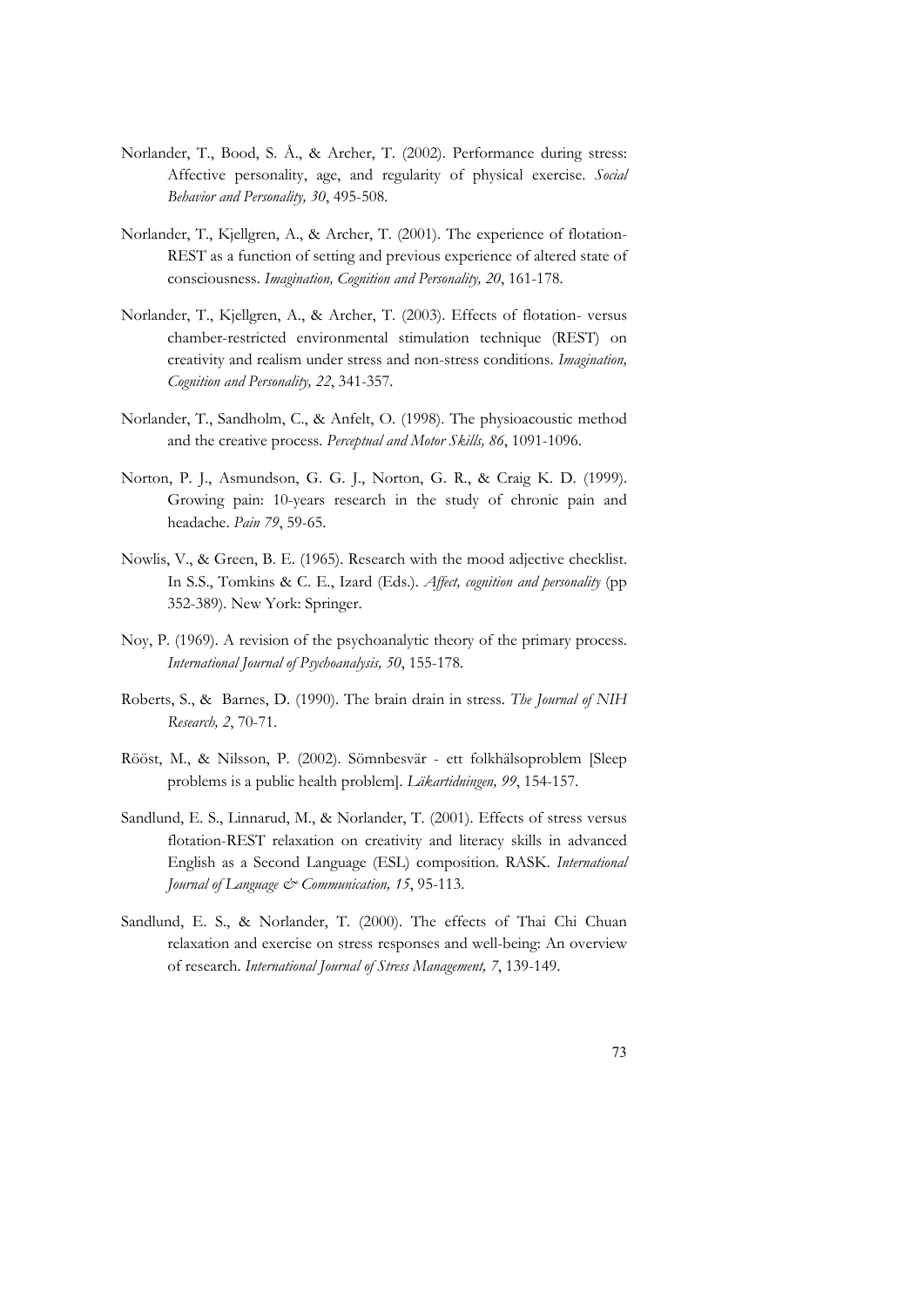- Scheier, M. F., & Carver, C. S. (1985). Optimism, Coping and Health: assessment and Implications of Generalized Outcome Expectancies. *Health Psychology, 4*, 219-247.
- Scheinin, M., Chang, W. H., Jimerson, D. C., & Linnoila, M. (1983). Measurement of 3-methoxy-4-hydroxyphenylglycol in human plasma with high performance liquid chromatography using electrochemical detection. *Analytical Biochemistry, 132*, 165-170.
- Schulz, P., & Kaspar, C-H. (1994). Neuroendocrine and psychological effects of restricted environmental stimulation technique in a floatation tank. *Biological Psychology, 37*, 161 -175.
- Seibel, M., & Taymor, M. (1985). Emotional aspects of infertility. *Fertility and Sterility, 37*,137.
- Selye, H. (1974). *Stress without Distress*. Philadelphia: Lippincott.
- Setterlind, S. (1990). *Från hypnos och suggestion till avslappning och meditation.* En metod och forskningsöversikt. [From hypnosis and suggestion to relaxation and meditation]. Örebro, Sweden: Welins.
- Sjukvårdsrådgivningen, (2006). Stress. Hämtad 6 september, 2006, från: http://www.sjukvardsradgivningen.se/
- Sjöström, B. (2002). *Forskning kring långvarig smärta. Omvårdnad som akademiskt ämne i forskning, utbildning och patientnära verksamhet* [Research on chronic pain]. Svensk sjuksköterskeförening. Stockholm: Bromma Tryck AB.
- Skevington, S. M. (1995). *Psychology and pain*. Chicester: Wiley.
- Smith, J. C. (1993). *Understanding stress and coping*. New York: Macmillian Publishing Company.
- Smith, M. T., Perlis, M. L., & Haythornthwaite, J. A. (2004). Suicidal ideation in outpatients with chronic musculoskeletal pain: An exploratory study of the role of sleep onset insomnia and pain intensity. *The Clinical Journal of Pain, 20*, 111-118.
- Snyder, C. R., & Lopez, S. J. (2002). (Eds.). *Handbook of positive psychology*. New York: Oxford University Press.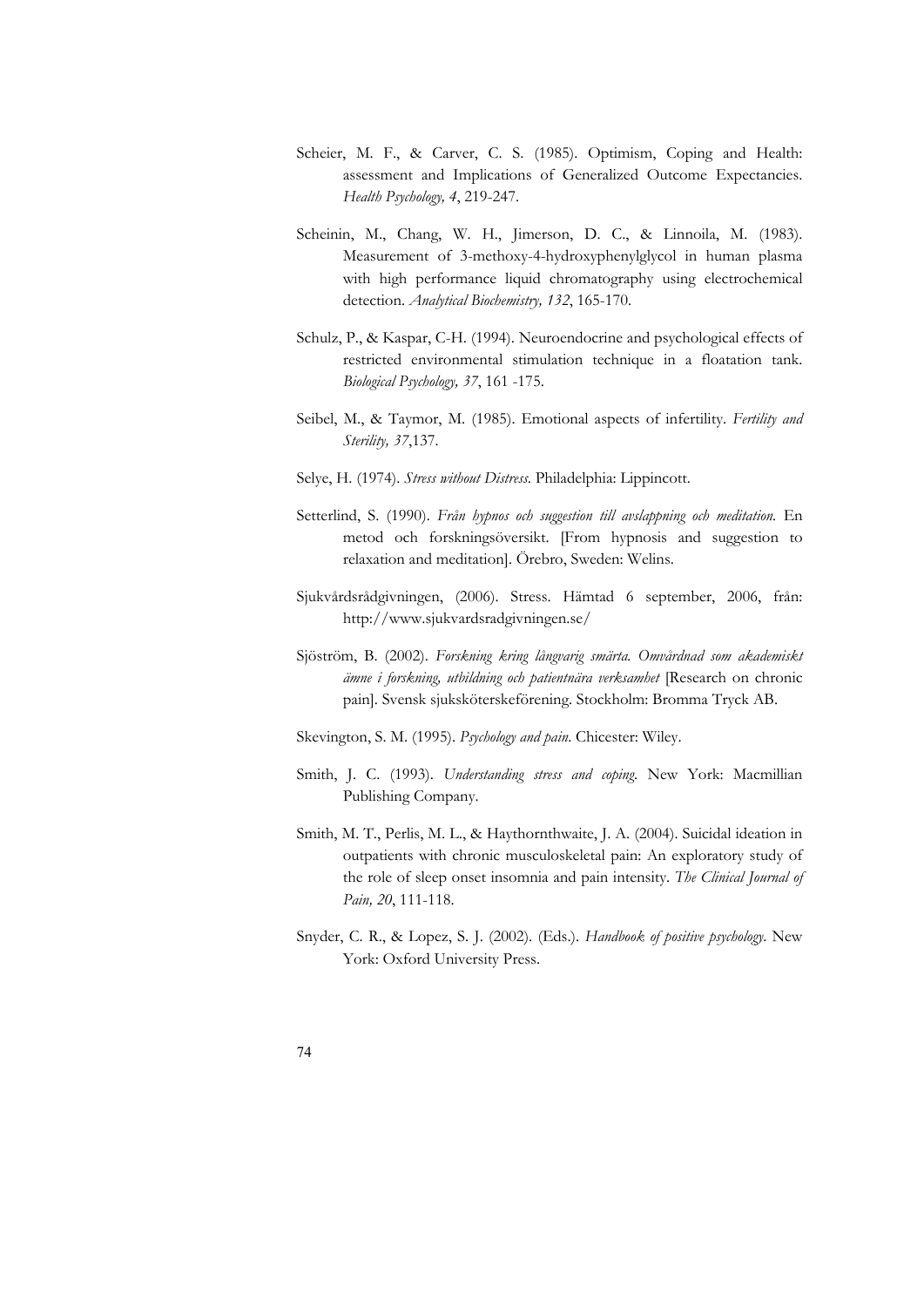- Sterner-Victorin, E., Kowalski, J., & Lundeberg, T. (2002). A new highly reliable instrument for assessment of pre- and postoperative gynecological pain. *Anesthesia & Analgesia, 95*, 151-157.
- Stenstrom, C. H., Arge, B., & Sundbom, A. (1996). Dynamic training versus relaxation training as home experience for patients with inflammatory rheumatic diseases. A randomized control study. *Scandinavian Journal of Rheumatology, 23*, 28-33.
- Sohlman, B. (2000). *Möjligheterna finns. Om hjälp för barn med läs- och skrivsvårigheter och andra inlärningsproblem*. Täby, Sweden: Sama förlag AB.
- Sorensen, J., Bengtsson, A., Backman, E., Henriksson, K. G., & Bengtsson, M. (1995). Fibromyalgia: effects of intravenous morphine, lidocaine, and ketamine. *Scandinavian Journal of Rheumatology, 24*, 360-365.
- Sperry, R. (1973a). Lateral specialization in the surgically separated hemispheres. In F. Schmitt, & F. Worden (Eds.), *The Neurosciences: third study program, 3*, 5-19, MIT Press, Cambridge, Mass.
- Sperry, R. (1973b). Lateral specialization of cerebral function in the surgically separated hemisphere. In F. J. McGulgan, & R. A. Schoonover, (Eds.), *The psychophysiology of thinking*, 209-229. New York. Academic Press.
- Trout, K. K. (2004). The neuromatrix theory of pain: implications for selected nonpharmacologic methods of pain relief for labor. *Journal of Midwifery & Women's Health, 6*, 482-488.
- Turk, D., & Meichenbaum, D. (1984). A cognitive-behavioral approach to pain management. In P. Wall, & R. Melzack (Eds.). *Textbook of Pain* (pp.). Edinburgh, Scotland: Churchill - Livingstone.
- Turner, J.H. (2000). *On the origins of human emotions*. Stanford: Stanford University Press.
- Turner, J.W., & Fine, T.H. (1984). REST-assisted relaxation and chronic pain, *Presented at the XXIII International Congress of Psychology*, Acapulco, Mexico, 3 September 1984.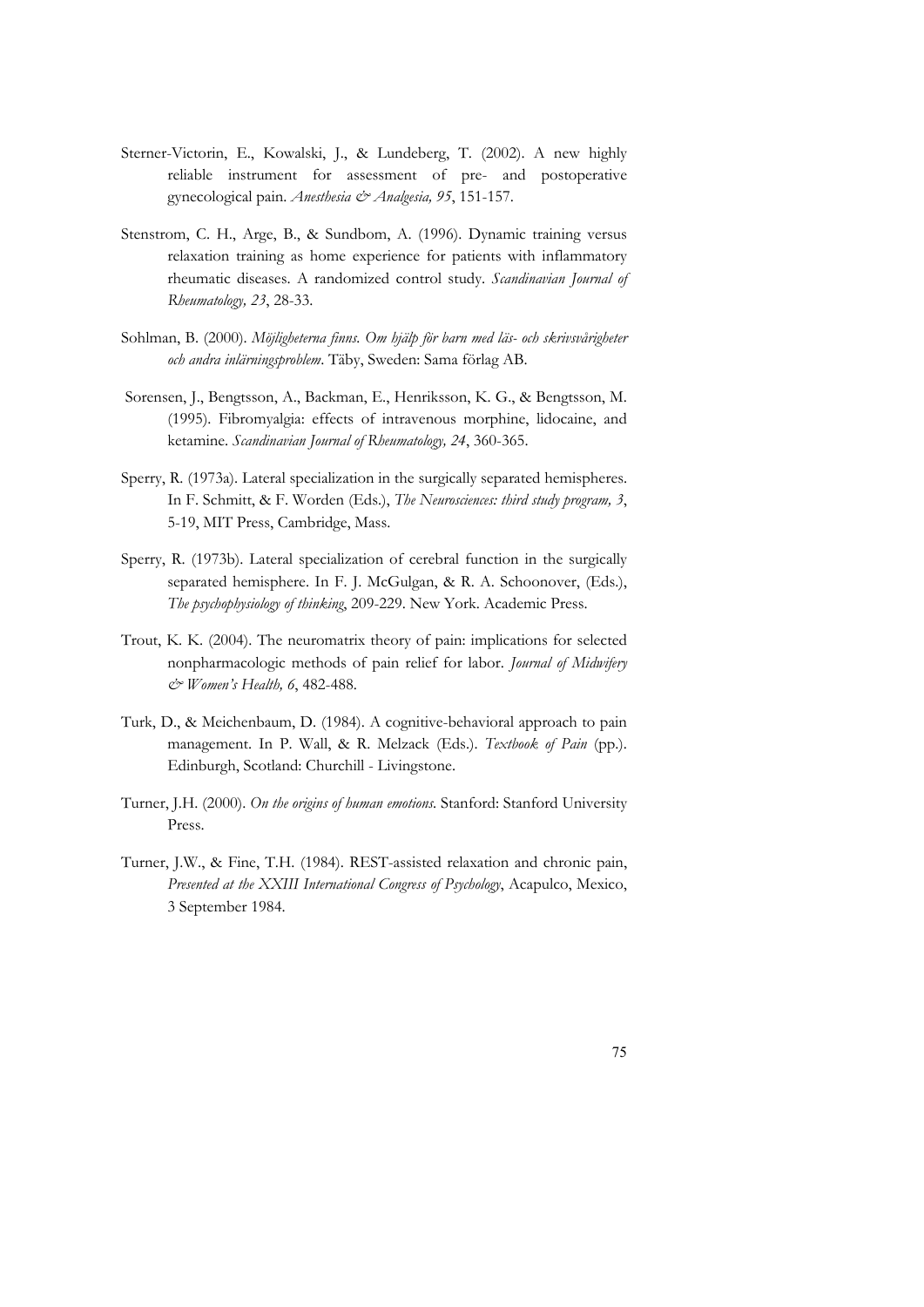- Uvnäs Moberg, K. (2002). Kroppens antistressystem [The anti-stress system in the body]. In R. Ekman & B. Arnetz (Eds.). *Stress: molekylerna, individen, organisationen och samhället* [Stress: The molecules, the individual, the organization and society] (pp 90-99). Stockholm: Liber.
- Wall, P., & Melzack R. (2006). *Textbook of Pain*. London: Elsevier.
- Wallbaum, A. B., Rzewnicki, R., Steele, H., & Sudefeld, P. (1992). Progressive muscle relaxation and restricted environmental stimulation therapy for chronic tension headache: A pilot study. *International Journal of Psychosomatics, 38*, 33-39.
- Watson, D., Clark, L., & Tellegen, A. (1988). Development and validation of brief measures of positive and negative affect. The PANAS scale. *Journal of Personality and Social Psychology, 54*, 1063-1070.
- Werner, M., & Arnér, S. (2000). *Klinisk smärtfysiologi* [Clinical pain physiology]. Stockholm: Smärtgräns 2000. Janssen-Cilag AB.
- Werner, S., Bengtsson, B-Å., Petrus, B., Karlsson, A., Bolander, H., Bramnert, M., Valdemarsson, S., Bynke, O., Öhman, P., Olsson, T., Rasmuson, T., & Änggård, A. (1999). Prolaktin – hormon med många effekter [Prolactin – a hormon with many effects]. *Läkartidningen, 96*, 1171-1174.
- Wilson, K. G., Eriksson, M. Y., D´Eon, J. L., Mikail, S. F., & Emery, P. C. (2002). Major Depression and Insomnia in Chronic Pain. *Clinical Journal of Pain, 18*, 77-83.
- Währborg, P, & Friberg, P. (2002). Tidig utveckling av hjärt- och kärlsjukdom [Early development of coronal and heart deceases] In R. Ekman & B. Arnetz (Eds.). *Stress: molekylerna, individen, organisationen och samhället*  [Stress: The molecules, the individual, the organisation and society] (pp 139-149). Stockholm: Liber.
- Yocum, D. E., Castro, W. L., Cornett, M. (2000). Exercise, education, and behavioral modification as alternative therapy for pain and stress in rheumatic disease. *Rheumatic Disease Clinical North America, 26*, 145-159.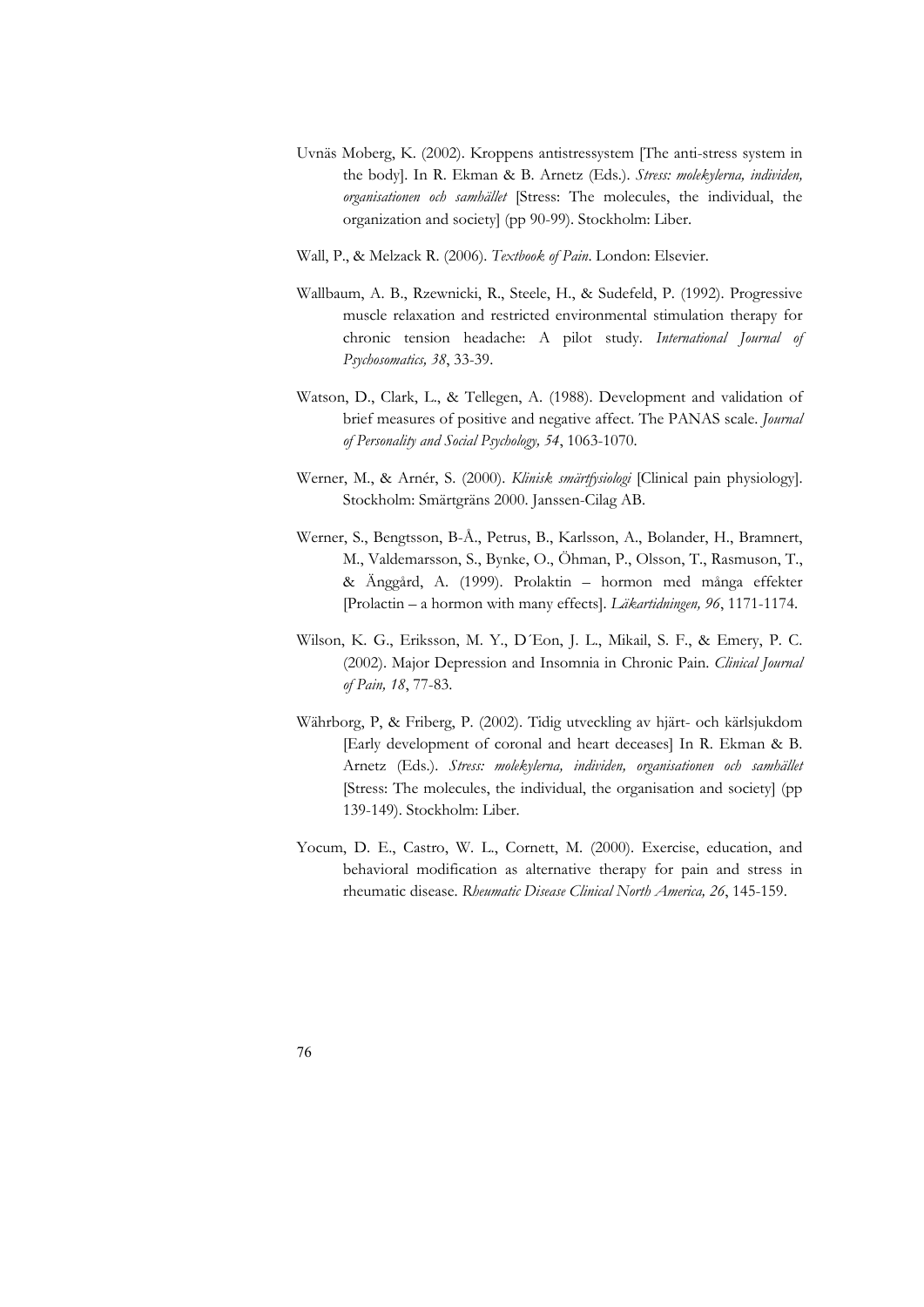Zigmond, A. S., & Snaith R. P. (1983). The hospital anxiety and depression scale. *Acta Psychiatrica Scandinavica, 67*, 361-370.